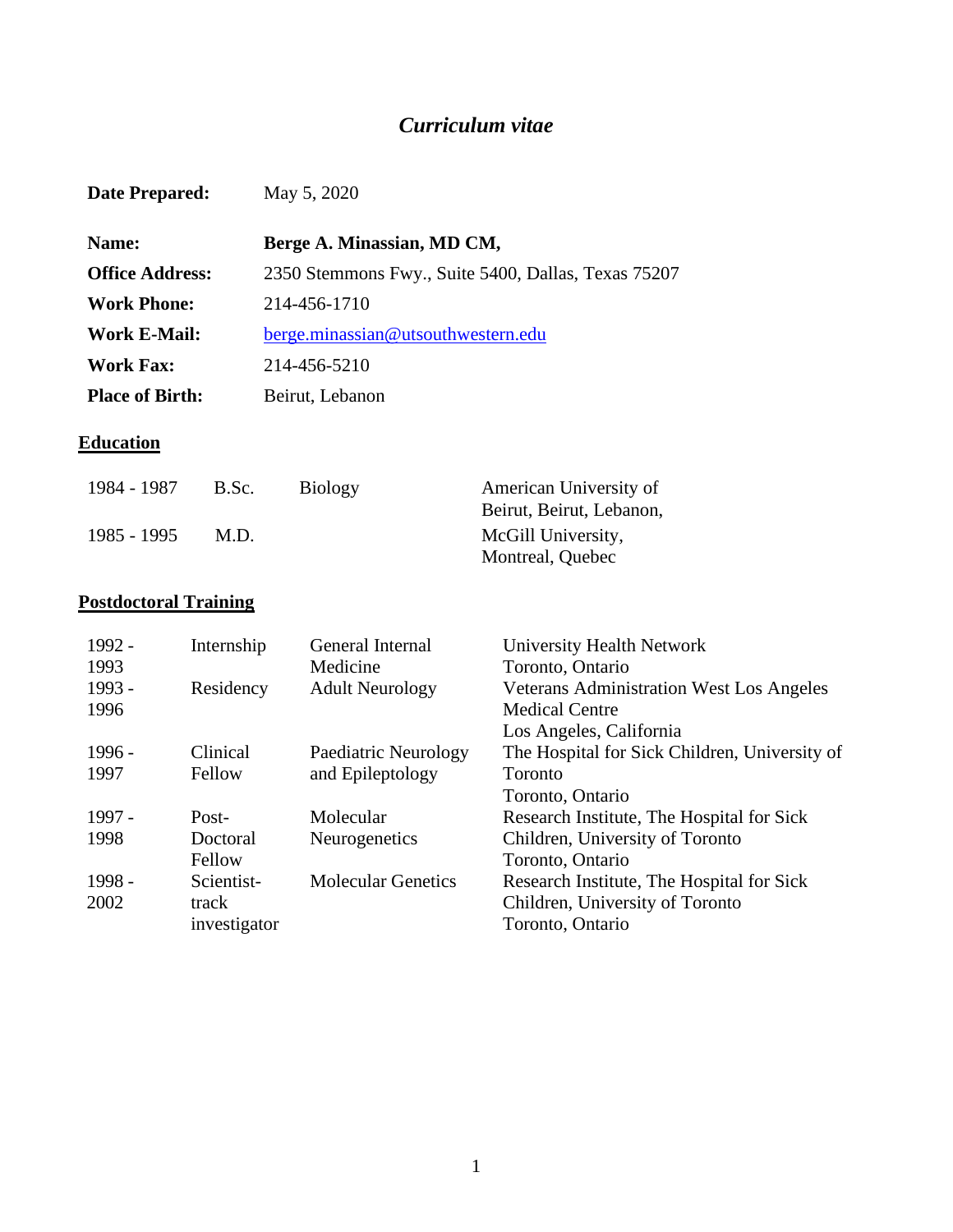## **Current Licensure and Certification**

## **Licensure**

| 1997 - $present$ | FRCP (C) Neurology – Ontario, Canada       |
|------------------|--------------------------------------------|
| 1993             | Medical License – California - inactive    |
| 1991 - $present$ | General Practice License – Ontario, Canada |

# Board and Other Certification<br>1997 **American**

American Board of Psychiatry and Neurology with Special Competence in Neurology

## **Honors and Awards**

| 2016 | <sup>1st</sup> Prize Poster Presentation, Primary Supervisor to | <b>IMS SURP (Summer Undergraduate)</b>                       |
|------|-----------------------------------------------------------------|--------------------------------------------------------------|
|      | Samyuktha Movva                                                 | Research Program)                                            |
| 2015 | George Karpati Award                                            | Muscular Dystrophy Canada                                    |
| 2015 | Faculty Spotlight Series, (highlighting                         | University of Toronto, Institute of                          |
|      | groundbreaking research undertaken at the IMS)                  | <b>Medical Science</b>                                       |
| 2014 | Norman Saunders International Research Prize                    | Jacob's Ladder                                               |
| 2013 | Leadership Award in E-Infrastructure in recognition             | <b>Ontario Research and Innovation Optical</b>               |
|      | of outstanding leadership in research and innovation            | Network (ORION)                                              |
|      | in Ontario                                                      |                                                              |
| 2012 | Michael Bahen Chair in Epilepsy Research                        | University of Toronto                                        |
| 2012 | <b>Poster Presentation Honorable Mention</b>                    | <b>IMS SURP (Summer Undergraduate)</b>                       |
|      | Primary supervisor to Tony Wang                                 | Research Program)                                            |
| 2012 | Genetics and Genome Biology Best Poster Award,                  | <b>G&amp;GB</b> Retreat                                      |
|      | Primary Supervisor to Julie Turnbull                            |                                                              |
| 2011 | Benjamin Boshes Memorial Lectureship, Keynote                   | <b>Israeli Neurological Association Annual</b>               |
|      | Speaker                                                         | Meeting                                                      |
| 2011 | 1 <sup>st</sup> Place winner for the category of PhD Student,   | Laurence E. Becker Symposium                                 |
|      | Primary Supervisor to Julie Turnbull                            |                                                              |
| 2011 | Exceptional Trainee Award, Primary Supervisor to                | Genetics & Genome Biology                                    |
|      | Julie Turnbull, recipient                                       |                                                              |
| 2011 | "Prichard Day Award" Supervisor to Reem Al-                     | Division of Neurology                                        |
|      | Khater, recipient                                               |                                                              |
| 2010 | <b>Best Poster Presentation Award</b>                           | SSuRe (SickKids Summer Research                              |
|      | Primary supervisor to Tony Wang                                 | Program)                                                     |
| 2010 | Late Breaking Science Abstract, Primary Supervisor              | American Academy of Neurology                                |
|      | to Julie Turnbull, recipient                                    |                                                              |
| 2010 | "Laidlaw Prize" for outstanding scientific                      | The Institute of Medical Science                             |
|      | manuscript, basic science category, Primary                     |                                                              |
|      | Supervisor to Jennifer Rilstone, recipient                      |                                                              |
| 2010 | Summer Research Award, Primary Supervisor to                    | University of Toronto Institute of<br><b>Medical Science</b> |
|      | Nyrie Israelian                                                 |                                                              |
| 2009 | Physician Researcher Award                                      | University of Toronto, Dept. of<br>Pediatrics                |
| 2009 | Semi-Finalist Award, Primary Supervisor to Julie                | <b>American Society of Human Genetics</b>                    |
|      | Turnbull                                                        |                                                              |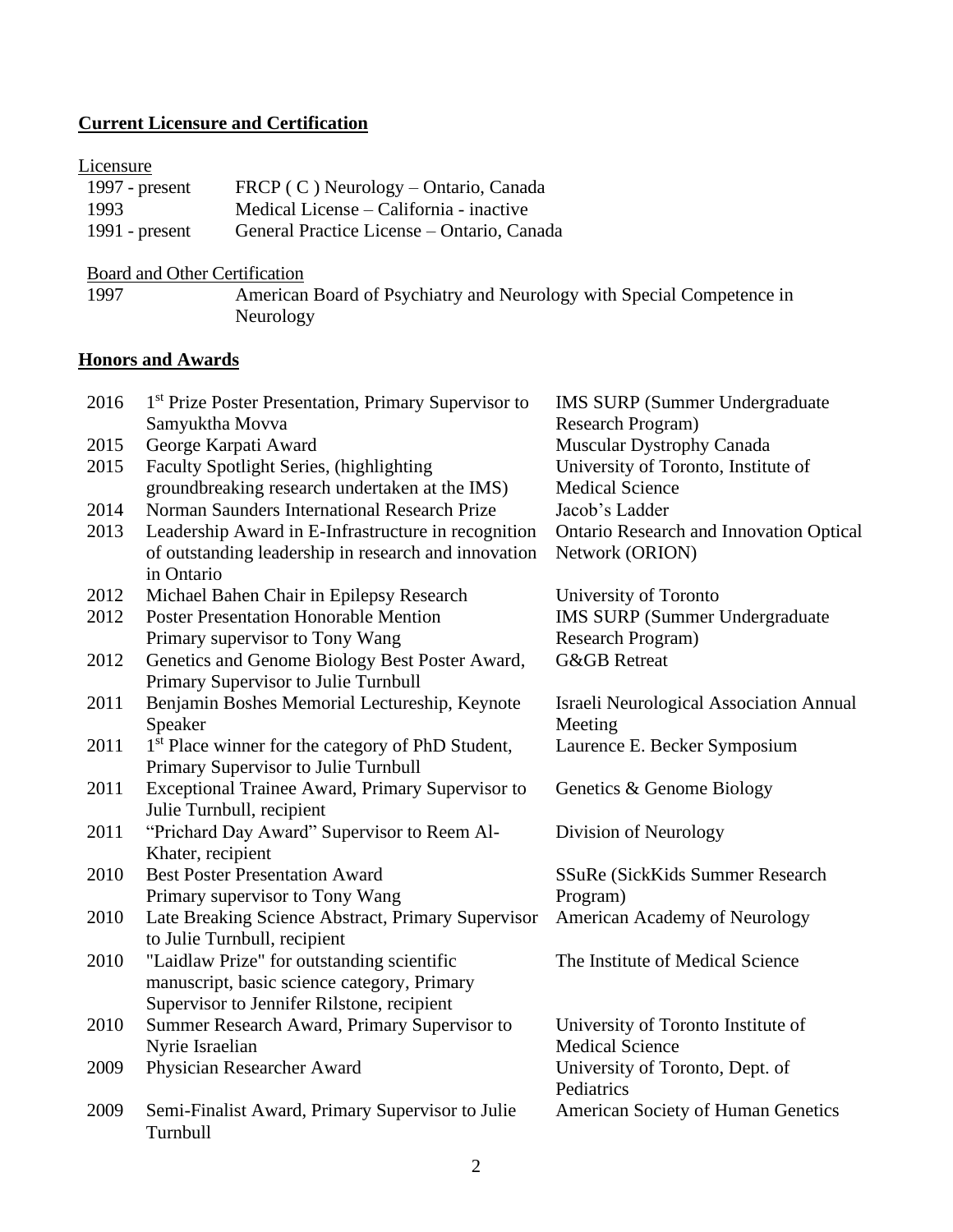| 2009  | Research Training Centre Trainee Travel Award,<br>Primary Supervisor to Julie Turnbull | The Hospital for Sick Children                 |
|-------|----------------------------------------------------------------------------------------|------------------------------------------------|
| 2008  | Sanofi Pasteur Research Award                                                          | <b>Canadian Paediatric Society</b>             |
| 2007  | Dreifuss-Penry Epilepsy Award                                                          | American Academy of Neurology                  |
| 2007- | Entry Award Winner, Primary Supervisor to                                              | <b>IMS</b>                                     |
| 2008  | Jennifer Rilstone                                                                      |                                                |
| 2006  | John Stobo Prichard Award                                                              | Intl Child Neurology Association               |
| 2006  | Canada Research Chair                                                                  | Pediatric Neurogenetics                        |
| 2006  | Summer Research Scholarship, Primary Supervisor                                        | University of Toronto                          |
|       | to Gevork Mnatzakanian                                                                 |                                                |
| 2006  | Distinction in Research Award Winner, Primary                                          | <b>CREMS</b>                                   |
|       | Supervisor to Ray Guo                                                                  |                                                |
| 2005  | Ted Hall Award, Best Biology Paper                                                     | Microscopy Society of America                  |
| 2005  | Summer Research Award, Primary Supervisor to                                           | U of T Institute of Medical Science            |
|       | Gevork Mnatzakanian                                                                    |                                                |
| 2005  | Summer Student Research Day Winner, Primary                                            | University of Toronto Institute of             |
|       | Supervisor to Gevork Mnatzakanian                                                      | <b>Medical Science</b>                         |
| 2005  | Samuel Lunenfeld Summer Student Poster                                                 | <b>XMEA</b>                                    |
|       | Presentation Day winner, Primary Supervisor to                                         |                                                |
|       | Ray Guo                                                                                |                                                |
| 2005  | Undergraduate Research Award, Primary Supervisor                                       | <b>NRW</b>                                     |
|       | to Gevork Mnatzakanian                                                                 |                                                |
| 2004  | Certificate of Appreciation                                                            | <b>International Rett Syndrome Association</b> |
| 2004  | Certificate of Appreciation                                                            | Canadian Angelman Syndrome Society             |
| 2002  | Certificate of Appreciation                                                            | <b>Batten's Disease Research and Support</b>   |
|       |                                                                                        | Association                                    |
| 2002  | Certificate of Appreciation                                                            | Canadian Angelman Syndrome Society             |
| 1998  | Certificate of Appreciation                                                            | Canadian Angelman Syndrome Society             |
| 1997  | Certificate of Appreciation                                                            | Angelman Syndrome Foundation                   |
| 1996  | Young Investigator Award                                                               | <b>American Epilepsy Society</b>               |
| 1995  | Certificate of Appreciation                                                            | Angelman Syndrome Foundation                   |
| 1987  | Gertrude and Charles Clark Cancer Research Fellow                                      | Jewish General Hospital, McGill                |
|       |                                                                                        | University                                     |
| 1987  | First on Dean's Honors' List                                                           | American University of Beirut                  |
|       |                                                                                        |                                                |

# **Faculty Academic Appointments**

| $2017$ - present | Professor                  | <b>Pediatric Neurology</b> | UT Southwestern Medical         |
|------------------|----------------------------|----------------------------|---------------------------------|
|                  |                            |                            | Center, Dallas, TX              |
| $2017$ - present | <b>Adjunct Professor</b>   | Paediatrics (Neurology)    | University of Toronto           |
| $2013 - 2017$    | Professor                  | Paediatrics (Neurology)    | University of Toronto           |
| $2006 - 2013$    | <b>Associate Professor</b> | Paediatrics and Neurology  | University of Toronto, Toronto, |
|                  |                            |                            | Ontario                         |
| $2004 - 2007$    | <b>Associate Member</b>    |                            | Institute of Medical Sciences,  |
|                  |                            |                            | Toronto, Ontario                |
| 1998 - 2006      | <b>Assistant Professor</b> | Paediatrics and Neurology  | University of Toronto, Toronto, |
|                  |                            |                            | Ontario                         |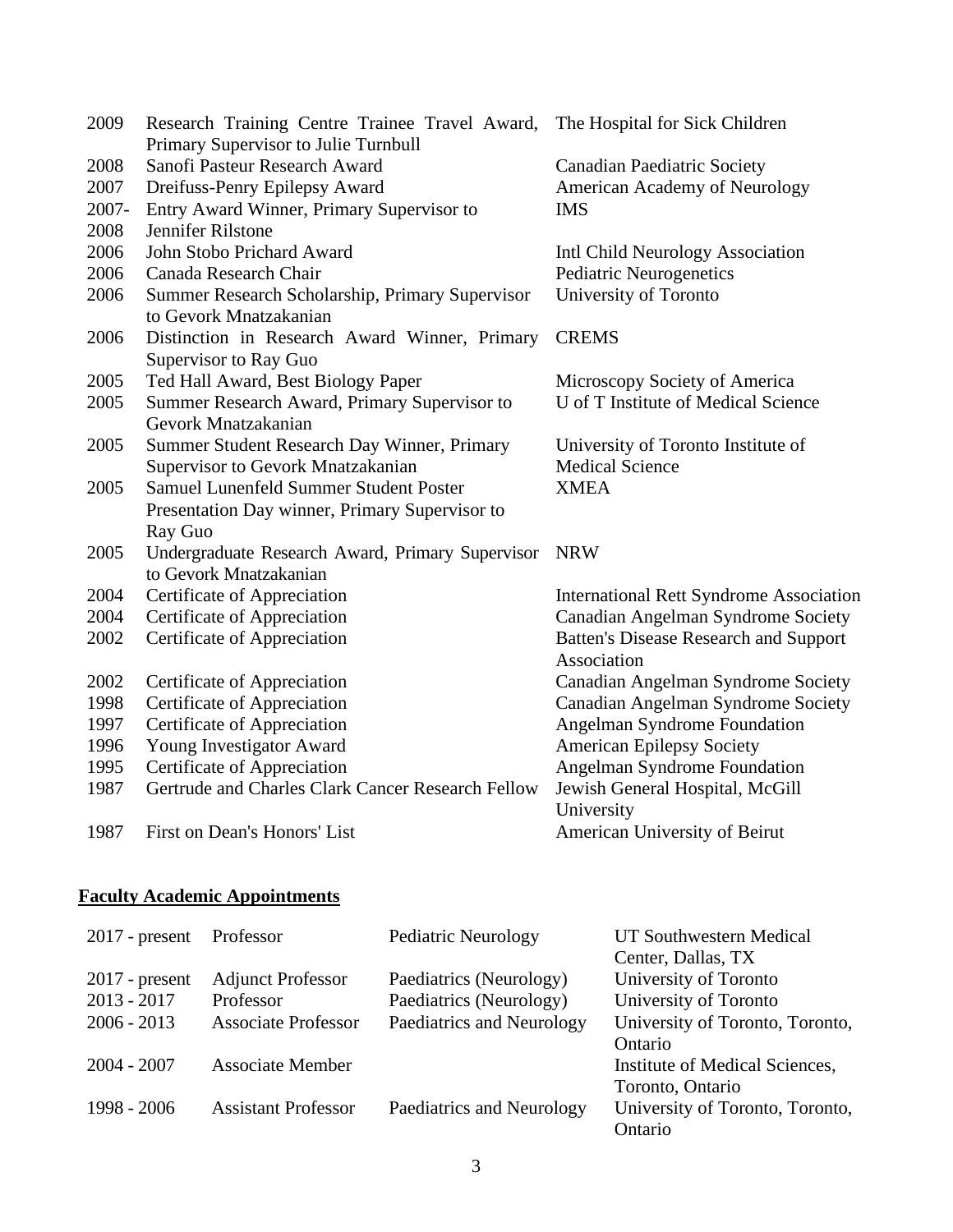## **Appointments at Hospitals/Affiliated Institutions**

| Past             |                         |                                           |                                                                    |
|------------------|-------------------------|-------------------------------------------|--------------------------------------------------------------------|
| $2010 - 2017$    | <b>Senior Scientist</b> | Program in Genetics and<br>Genome Biology | Research Institute, The Hospital for<br>Sick Children, Toronto, ON |
| $2002 - 2010$    | Scientist               | Program in Genetics and<br>Genome Biology | Research Institute, The Hospital for<br>Sick Children, Toronto, ON |
| <b>Current</b>   |                         |                                           |                                                                    |
| $2017$ - present | <b>Staff</b>            | Pediatric Neurology                       | William P. Clements Jr. University<br>Hospital, Dallas, TX         |
| $2017$ - present | <b>Staff</b>            | <b>Adult Neurology</b>                    | Zale Lipshy University Hospital<br>Dallas, TX                      |
| $2017$ - present | <b>Staff</b>            | Pediatric Neurology                       | Children's Health, Children's<br>Medical Center, Dallas, TX        |
| $2017$ - present | <b>Staff</b>            | Pediatric Neurology                       | Children's Health, Children's<br>Medical Center, Plano, TX         |
| $2017$ - present | <b>Staff</b>            | Pediatric Neurology                       | Parkland Health & Hospital System                                  |
| $2017$ - present | <b>Staff</b>            | Pediatric Neurology                       | Texas Health Resources, Dallas, TX                                 |
| $2017$ - present | Adjunct<br>Scientist    | Program in Genetics and<br>Genome Biology | Research Institute, The Hospital for<br>Sick Children, Toronto, ON |
| 1998 - present   | <b>Staff</b>            | Paediatric Neurologist                    | The Hospital for Sick Children,<br>Toronto, ON                     |

## **Other Professional Positions [Industry, foundation, private practice]**

| Year(s) | <b>Position Title</b> | Institution |
|---------|-----------------------|-------------|
|         |                       |             |
|         |                       |             |

## **Major Administrative/Leadership Positions**

| $2016$ – present | Founding member, Center for<br>Cerebrovascular Disorders in Children                                         | Children's Health                      |
|------------------|--------------------------------------------------------------------------------------------------------------|----------------------------------------|
| 2015             | Member, CIHR grant review for the<br>Institute of Mental Health and                                          | Canadian Institutes of Health Research |
| 2013             | Addiction<br>Grant Review Panel Member,<br><b>Synthetic and Biological Chemistry</b><br><b>Study Section</b> | National Institutes of Health (NIH)    |
| Sept 2009-2011   | Member, Institute of Genetics regular<br>cycle grant panel                                                   | <b>Institute of Genetics</b>           |
| 2009             | Symposium co-chair on the Progressive Mariani Foundation<br><b>Myoclonus Epilepsies</b>                      |                                        |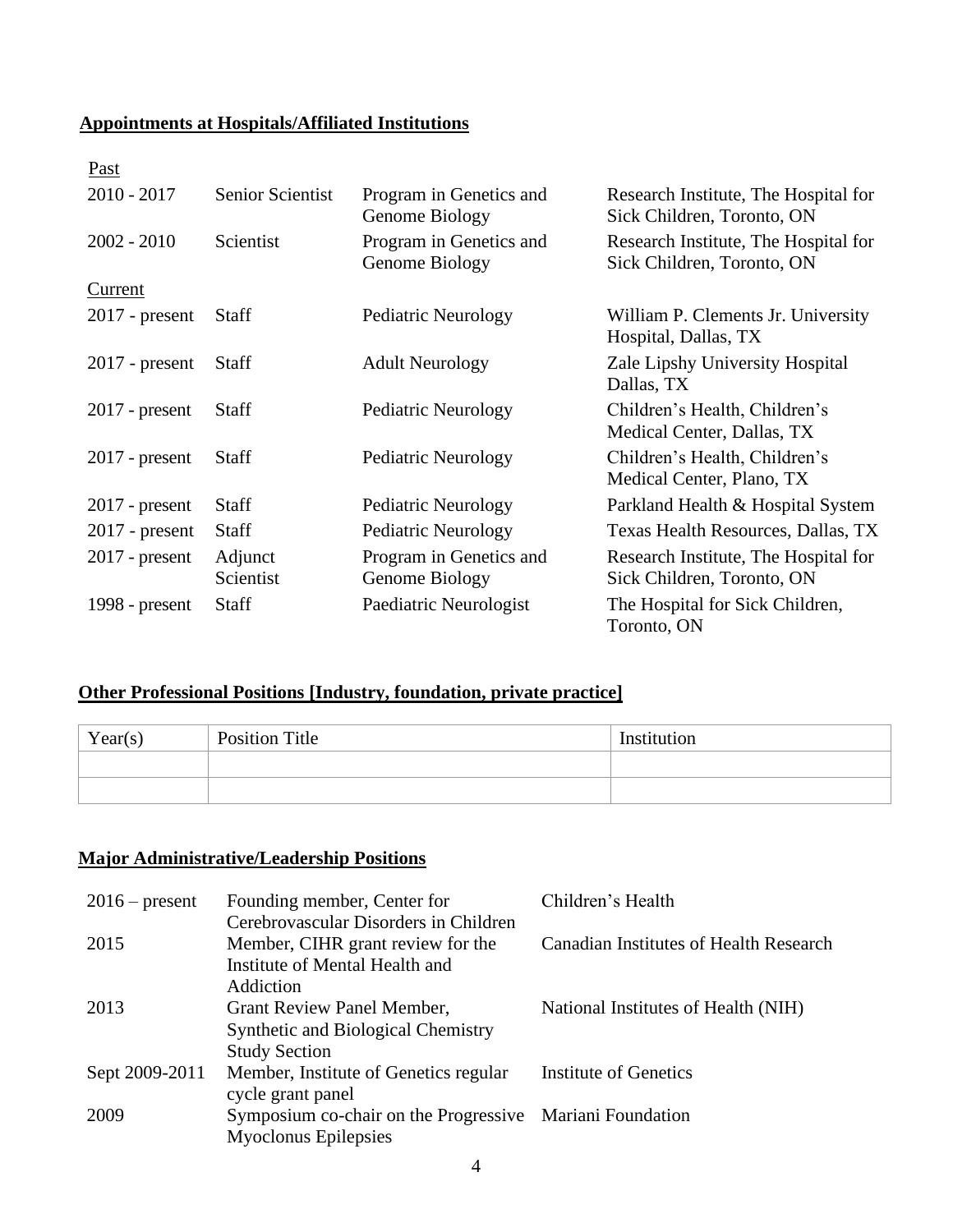| 2005      | Present Scientific Advisory Board,       | <b>Adult Polyglucosan Body Disease</b>  |
|-----------|------------------------------------------|-----------------------------------------|
|           | Member                                   | <b>Research Foundation</b>              |
| 2005      | <b>Present Board Member</b>              | Armenian Medical International          |
|           |                                          | Committee                               |
| 2003      | <b>Present Grant Review Panel Member</b> | Armenian National Science and Education |
|           |                                          | Fund                                    |
| 2001-2005 | Chairman of the Board                    | Armenian Canadian Medical Association   |
|           |                                          | of Ontario                              |

# **Committee Service**

| <b>VV</b> |  |  |
|-----------|--|--|
|           |  |  |
|           |  |  |

# Hospital/University

| 2015             | Selection Committee, member                | 27 <sup>th</sup> annual Andrew Sass-Kortsak Award |
|------------------|--------------------------------------------|---------------------------------------------------|
| 2013             | <b>Garron Cancer Chair Selection</b>       | The Hospital for Sick Children, Division          |
|                  | Committee                                  | of Oncology                                       |
| 2011             | Division Head Search Committee,            | The Hospital for Sick Children, Division          |
|                  | member                                     | of Clinical and Metabolic Genetics                |
| 2011             | Grant Review Committee, member (Dr.        | The Hospital for Sick Children                    |
|                  | R. Weksberg)                               |                                                   |
| 2011             | Grant Review Committee, member (Dr.        | The Hospital for Sick Children                    |
|                  | Paul Arnold)                               |                                                   |
| 2009, 2011       | <b>CARMS</b> - Selection Committee member, | University of Toronto                             |
|                  | and in charge of applicant research        |                                                   |
|                  | dossiers                                   |                                                   |
| 2009             | Molecular Structure and Function           | The Hospital for Sick Children                    |
|                  | Review Committee, member                   |                                                   |
| 2009             | Enhanced Billing Committee, member         | The Hospital for Sick Children                    |
| 2009             | 12 Year External Review Committee,         | The Hospital for Sick Children, Division          |
|                  | member                                     | of Nephrology                                     |
| 2007             | Metabolic Search Committee, member         | The Hospital for Sick Children                    |
| 2007             | <b>External Review Committee, member</b>   | The Hospital for Sick Children, Division          |
|                  |                                            | of Gastroenterology, Hepatology and               |
|                  |                                            | Nutrition                                         |
| $2005$ - present | <b>Faculty of Medicine Research Grants</b> | University of Toronto                             |
|                  | Committee, Member                          |                                                   |
| $2004$ - present | Research Advisory Committee, member        | The Hospital for Sick Children,                   |
|                  |                                            | Department of Paediatrics                         |
| $2004$ - present | Epilepsy Research Program Lecture          | University of Toronto                             |
|                  | Series, Chairman                           |                                                   |
| $2004$ - present | Institute of Medical Science, Summer       | University of Toronto                             |
|                  | <b>Research Poster and Platform Judge</b>  |                                                   |
| $2003$ - present | Epilepsy Research Program, Founding        | University of Toronto                             |
|                  | <b>Board Member</b>                        |                                                   |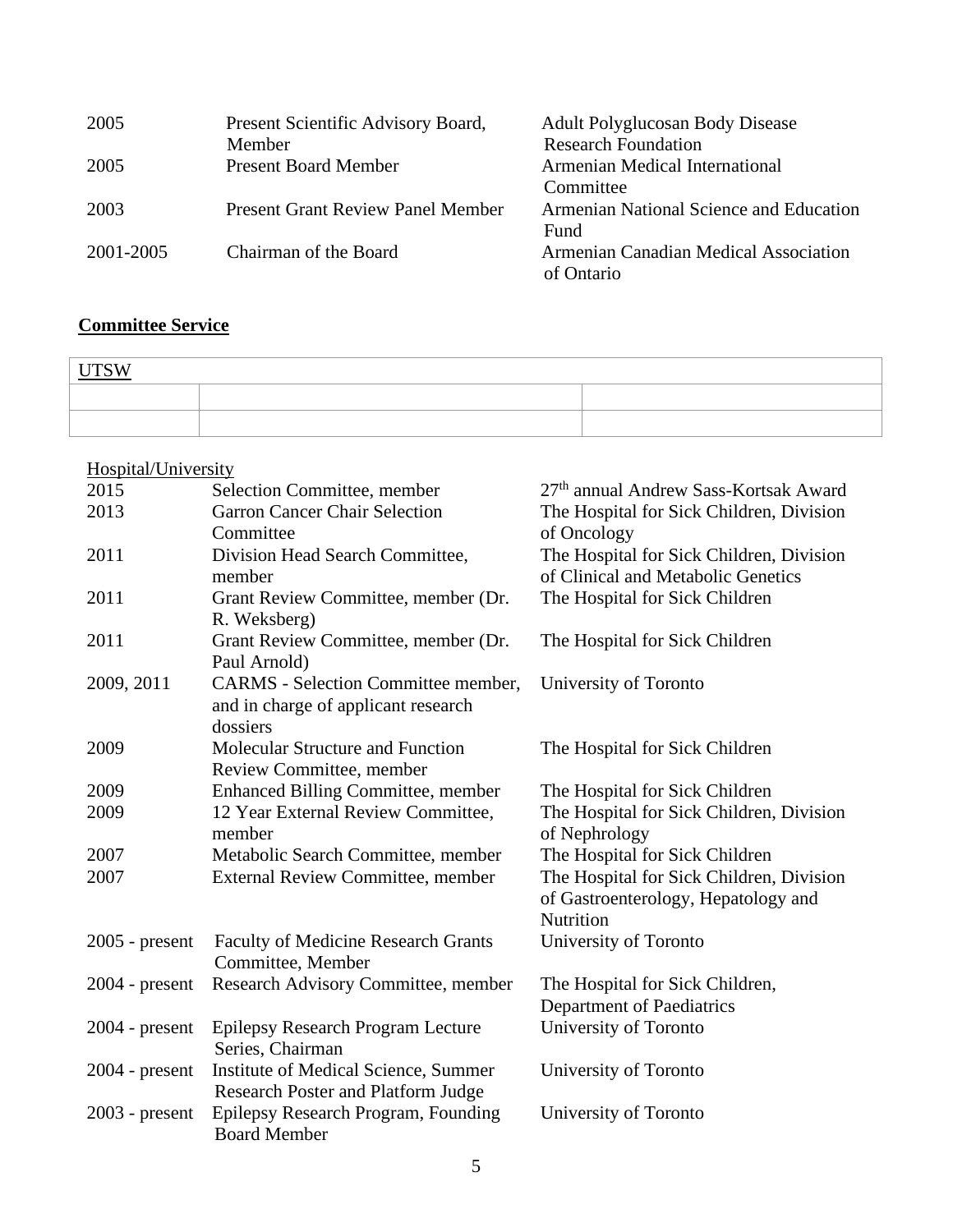| $2003$ - present       | Institute of Medical Science, re-class<br>examinations, Associate Graduate<br>Faculty                                                                                      | University of Toronto                                                 |
|------------------------|----------------------------------------------------------------------------------------------------------------------------------------------------------------------------|-----------------------------------------------------------------------|
| $2003 - 2004$          | Annual Retreat Committee, organizer                                                                                                                                        | The Hospital for Sick Children, Division<br>of Neurology              |
| $2002$ - present       | Scientific Peer Review Committee,<br>chairman                                                                                                                              | The Hospital for Sick Children, Division<br>of Neurology              |
| $2002$ - present       | Restricted Funds Committee, member                                                                                                                                         | The Hospital for Sick Children, Division<br>of Neurology              |
| $2002 - 2003$          | Annual Retreat Committee, member                                                                                                                                           | The Hospital for Sick Children, Brain and<br><b>Behaviour Program</b> |
| $2001$ - present       | Epilepsy Journal Club Committee,<br>chairman                                                                                                                               | The Hospital for Sick Children, Division<br>of Neurology              |
| $2000 - 2003$          | Resident Selection Committee, member                                                                                                                                       | The Hospital for Sick Children, Division<br>of Neurology              |
| 1998 - 2002            | Bloorview Epilepsy Research Program,<br>member                                                                                                                             | <b>Bloorview MacMillan</b>                                            |
| National/International |                                                                                                                                                                            |                                                                       |
| 2015                   | Epilepsy Transition Working Group,<br>member                                                                                                                               | Critical Care Services Ontario (CCSO)                                 |
| 2014                   | Grant Review Committee, member<br>(Dr. James Dowling – "Regulators of<br>PI3P metabolism in skeletal muscle<br>development and as modifiers of<br>myotubular myopathy")    |                                                                       |
| 2010                   | Grant Review Committee, member<br>(Dr. R. Schachar – "Early origins of<br>addiction")                                                                                      |                                                                       |
| 2010                   | Grant Review Committee, member<br>(Dr. D. Andrade – "Deep brain<br>stimulation for the treatment of severe<br>myoclonic epilepsy of infancy [SMEI or<br>Dravel Syndrome]") |                                                                       |
| 2010                   | Grant Review Committee, member<br>(Dr. S. Scherer – "Canadian Informatices")<br>and Medical Sequencing Initiative<br>$[CIMSI]$ ")                                          |                                                                       |
| <b>June 2009</b>       | Organizing Committee, International<br>Conference of XMEA, Member                                                                                                          | European Neuromuscular Centre                                         |
| Nov 2008 -<br>Nov 2009 | <b>Grant Review Committee, Member</b>                                                                                                                                      | <b>Canadian Institutes of Health Research</b>                         |
| $2005 - 2006$          | <b>Grant Review Committee, Member</b>                                                                                                                                      | <b>Telethon Italy</b>                                                 |
| 2002                   | <b>Grant Review Committee, Member</b>                                                                                                                                      | <b>Telethon Italy</b>                                                 |
| $1998 -$<br>present    | Ad-hoc Grant Review Committee,<br>member (50 to date)                                                                                                                      |                                                                       |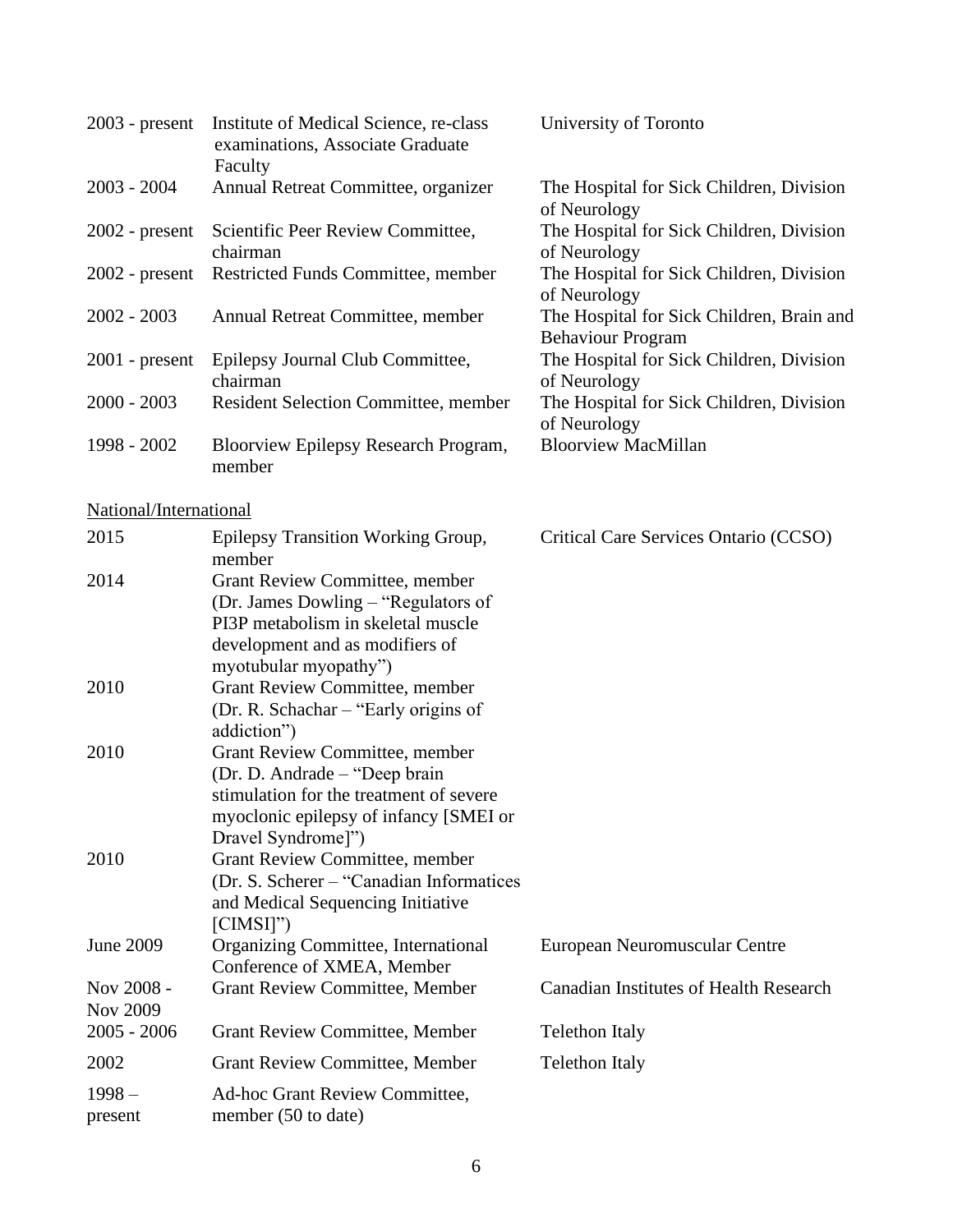#### **Professional Societies**

American Academy of Neurology, member American Academy of Neurology, Neurogenetics Section - Founding Member American Epilepsy Society, member American Epilepsy Society, Genetics Section, member American Society of Human Genetics, member Canadian Congress of Neurological Science, member Canadian Medical Association, member College of Physicians and Surgeons of Ontario, member Ontario Medical Association, member Royal College of Physicians and Surgeons Canada, member Scientific Advisory Committee: Angelman Syndrome Foundation (USA), member Scientific Advisory Committee: Canadian Angelman Syndrome Society, member Society for Pediatric Research, member University of Toronto Epilepsy Research Program, member

#### **Committees**

**Fellowships** 

#### **Editorial Activities**

| Year(s)                 | Journal Name |  |
|-------------------------|--------------|--|
| Editor/Associate Editor |              |  |
|                         |              |  |
|                         |              |  |
| <b>Editorial Board</b>  |              |  |
|                         |              |  |
|                         |              |  |
| Ad Hoc Reviewer         |              |  |
|                         |              |  |
|                         |              |  |

## **Grant Review Activities**

1998 - present *Ad-hoc* Grant Peer Review Committees (50 to date)

Research Institute, The Hospital for Sick Children, Toronto, Canada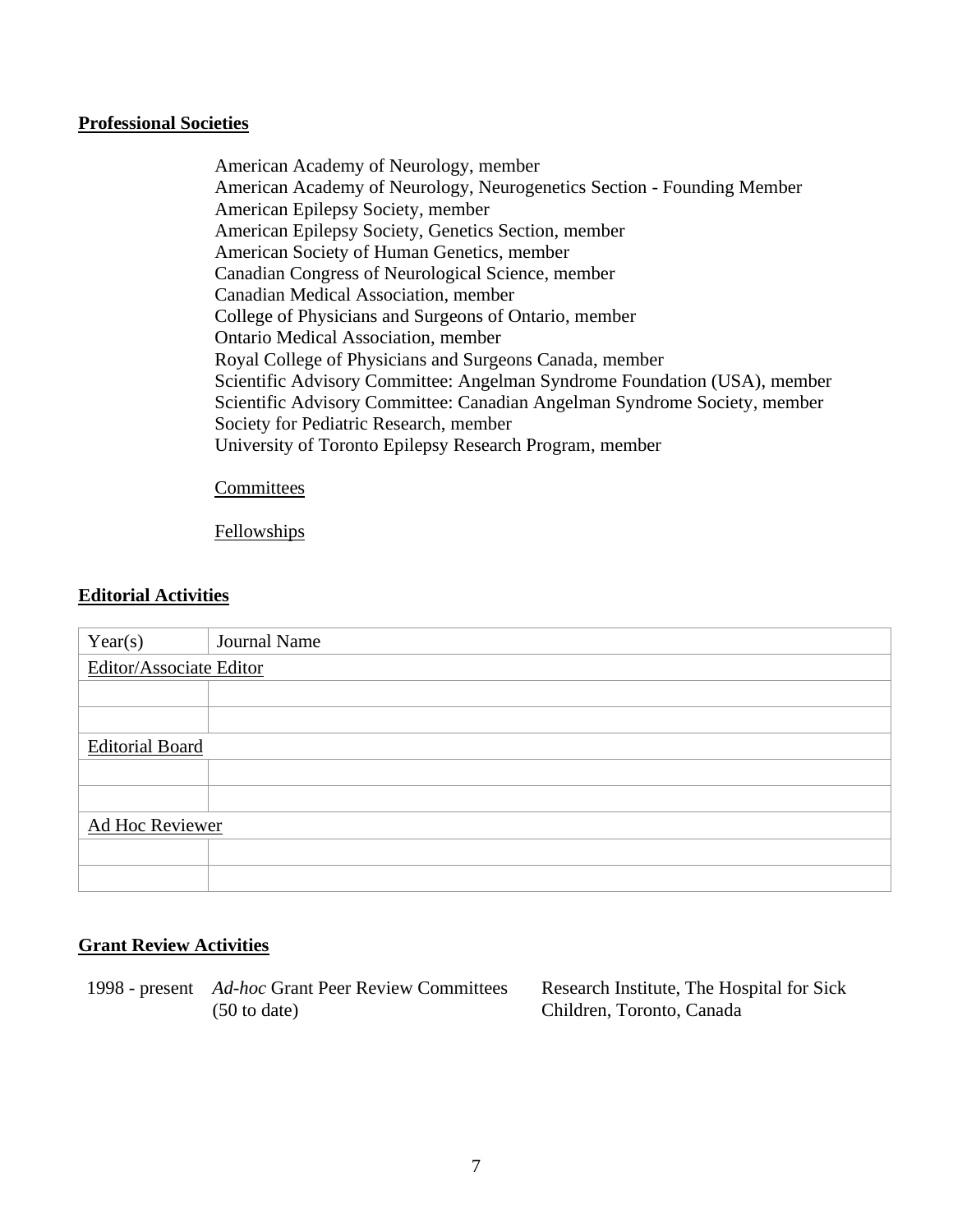## **Current Grant and Contract Support**

# Present

| $2016 - 2021$ | Grant #1P01NS097197-01. National Institutes of Health.<br>Lafora Epilepsy – Basic mechanisms to therapy.<br>Role: Co-PI, Co-PI: Gentry MS<br>Co-applicants: Roach P, Guinovart J<br>(\$1,686,879)                      |
|---------------|------------------------------------------------------------------------------------------------------------------------------------------------------------------------------------------------------------------------|
| Past          |                                                                                                                                                                                                                        |
| $2016 - 2017$ | University of Toronto, McLaughlin Centre. Identifying genetic bases of intractability in<br>epilepsy.<br>Role: PI<br>$(\$75,000)$                                                                                      |
| 2014 - 2019   | The Ontario Brain Institute<br>New approaches to intractable epilepsy: Phase II of The Epilepsy Discovery Project.<br>Role: PI<br>$(\$250,000)$                                                                        |
| $2014 - 2019$ | The Ontario Brain Institute. EpLink: Phase II of The Epilepsy Discovery Project Genetic<br>Database.<br>Role: PI<br>$(\$500,000)$                                                                                      |
| $2013 - 2017$ | Genome Canada. Personalized medicine for the treatment of epilepsy.<br>Role: Co-PI, Co-PI's: Cossette P and Michaud J.<br>(\$11,000,000)                                                                               |
| $2015 - 2016$ | University of Toronto, McLaughlin Centre.<br>Identifying genetic bases of intractable epilepsy.<br>Role: PI<br>$(\$75,000)$                                                                                            |
| $2014 - 2015$ | University of Toronto, McLaughlin Centre. Identification of genes involved in epilepsy<br>and epilepsy pharmacoresistance.<br>Role: PI<br>$(\$75,000)$                                                                 |
| $2013 - 2014$ | McLaughlin Centre Accelerator Grants in Genomic Medicine. Identifying the genes and<br>underlying causes for intractable epilepsies by next generation sequencing.<br>Role: Co-PI, Co-PI: Mahmutoglu S<br>$(\$75,000)$ |
| $2013 - 2016$ | The W. Garfield Weston Foundation - Brain Canada Multi-Investigator Research<br>Initiative (MIRI). Carrier mediated delivery of therapeutic proteins into the brain.<br>Role: Co-PI, Co-PI: Melnyk R.<br>(\$1,500,000) |
| $2012 - 2013$ | University of Toronto McLaughlin Centre.<br>Identifying the genes for the prototypical and most common generalized and focal<br>epilepsies of children through whole genome sequencing.<br>Role: PI<br>$(\$50,000)$    |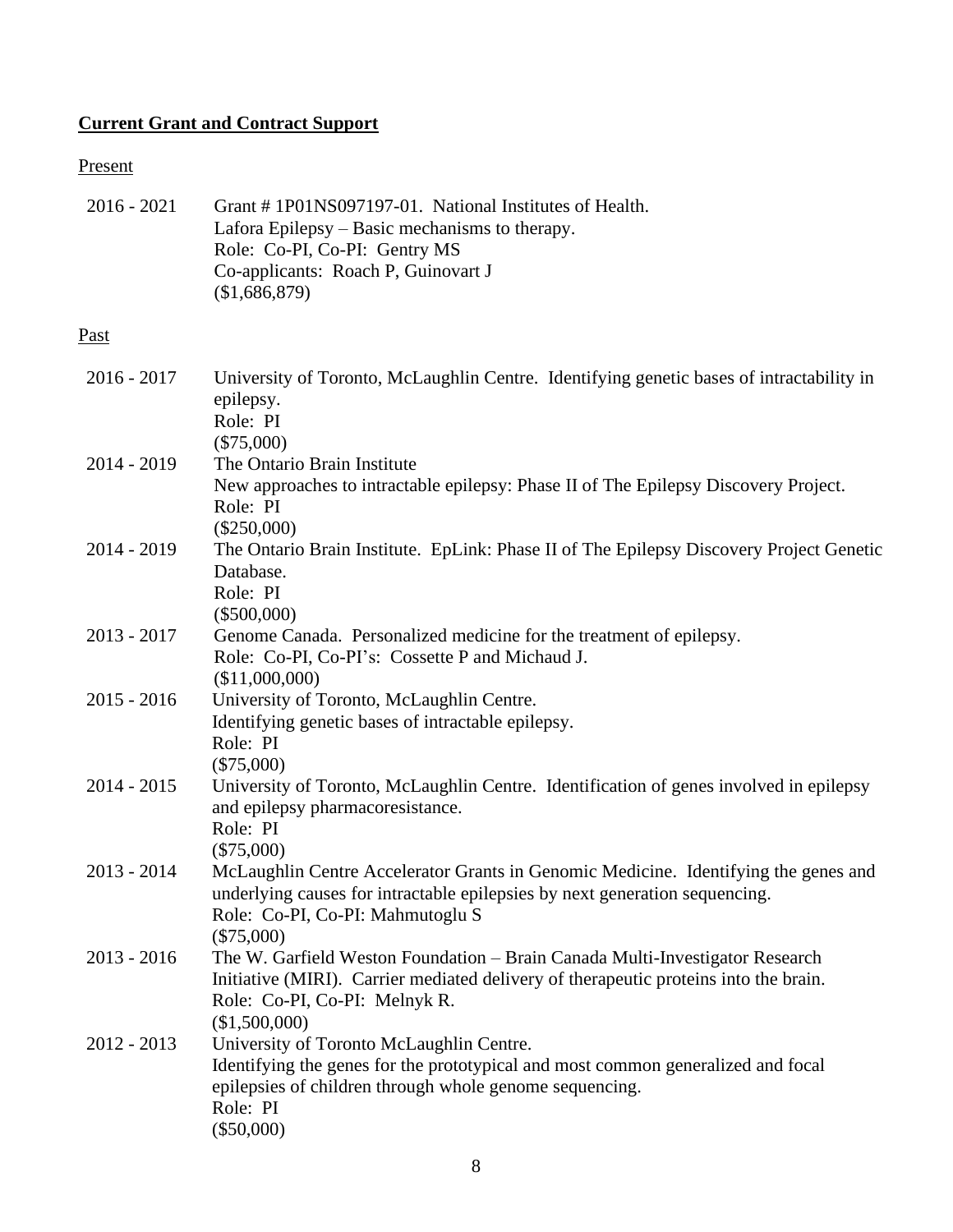| $2012 - 2016$ | University of Toronto Michael Bahen Chair in Epilepsy Research Endowment.                                |
|---------------|----------------------------------------------------------------------------------------------------------|
| (renewable)   | University of Toronto Advancement Office                                                                 |
|               | Role: PI                                                                                                 |
|               | $(\$425,000)$                                                                                            |
| 2012          | Canadian Institutes of Health Research. Epilepsy Genetics: Seizing the Advances. A                       |
|               | Plenary Session of the 2012 Canadian League Against Epilepsy Meeting.                                    |
|               | Role: PI                                                                                                 |
|               | (\$17,175)                                                                                               |
| 2012          | A Plenary Session of the 2012 Canadian League Against Epilepsy Meeting. UCB                              |
|               | Pharma. Epilepsy Genetics: Seizing the Advances.                                                         |
|               | Role: PI                                                                                                 |
|               | (\$10,000)                                                                                               |
| $2012 - 2014$ | The Adult Polyglucosan Body Disease Research Foundation. Curing Adult Polyglucosan                       |
|               | Body Disease in Mouse.<br>Role: PI                                                                       |
|               |                                                                                                          |
| $2012 - 2013$ | $(\$35,000$ USD)<br>Chelsea's Hope Lafora Disease Research Foundation. Small molecule therapy for Lafora |
|               | disease.                                                                                                 |
|               | Role: PI                                                                                                 |
|               | (\$100,000)                                                                                              |
| $2011 - 2012$ | University of Toronto McLaughlin Centre. Identifying Juvenile Myoclonic Epilepsy                         |
|               | Genes Through Whole Exome Sequencing in Large Families.                                                  |
|               | Role: Co-PI, PI: Andrade DM                                                                              |
|               | $(\$50,000)$                                                                                             |
| $2011 - 2013$ | Physician's Services Incorporated Foundation. Genetic Causes of Temporal Lobe                            |
|               | Epilepsy.                                                                                                |
|               | Role: Co-PI, PI: Andrade DM                                                                              |
|               | (\$168,500)                                                                                              |
| $2011 - 2012$ | Italian Lafora Disease Association. Curing Lafora disease.                                               |
|               | Role: Co-PI                                                                                              |
|               | $(\$40,000)$                                                                                             |
| $2011 - 2013$ | The Ontario Brain Institute. New approaches to intractable epilepsy: The Epilepsy                        |
|               | Discovery Project.                                                                                       |
|               | Role: PI                                                                                                 |
|               | $(\$75,073)$                                                                                             |
| $2009 - 2011$ | International Rett Syndrome Foundation. Comparative Functional Studies of the Two                        |
|               | MeCP2 Isoforms, MeCP2e1 and MeCP2e2.                                                                     |
|               | Role: Co-PI, PI: Vincent J                                                                               |
|               | Collaborator: Frankland P                                                                                |
|               | (\$100,000)                                                                                              |
| $2008 - 2013$ | Canadian Institutes of Health Research. Characterization of genetic and molecular                        |
|               | mechanisms underlying infantile spasms.                                                                  |
|               | Role: Co-PI, PI: Osborne L                                                                               |
|               | $(\$549,785)$                                                                                            |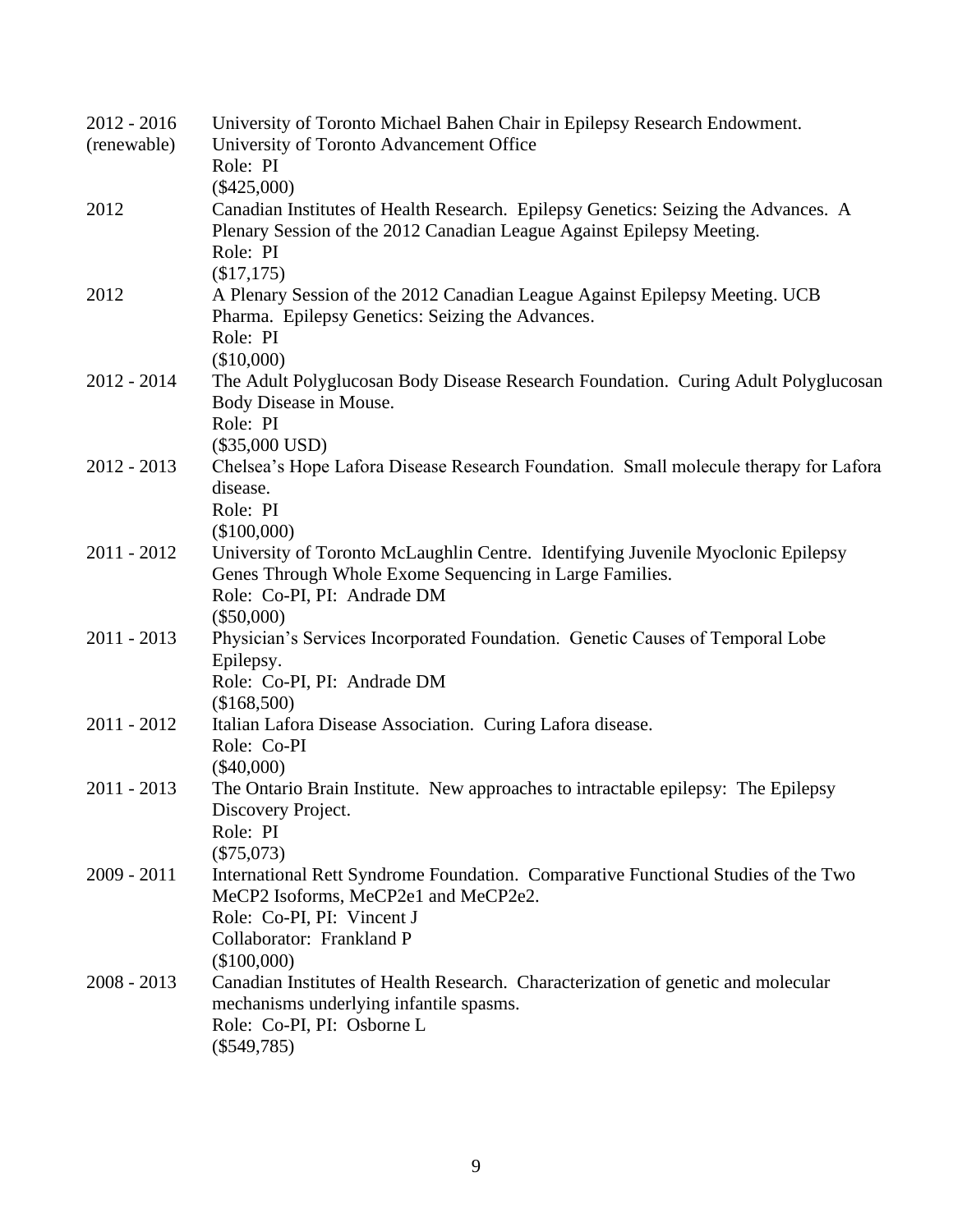| $2007 - 2012$ | Canadian Institutes of Health Research. Unravelling the pathogenesis of the autophagic<br>vacuolar myopathies.<br>Role: PI                                                                                                               |
|---------------|------------------------------------------------------------------------------------------------------------------------------------------------------------------------------------------------------------------------------------------|
|               | Collaborators: Ackerley C, Manolson MF<br>$(\$779,395)$                                                                                                                                                                                  |
| $2006 - 2011$ | Canadian Institutes of Health Research. Molecular Basis of Lafora Bodies (Starch<br>formation in the Brain) and Lafora's Progressive Myoclonus Epilepsy.<br>Role: PI                                                                     |
|               | Collaborators: Ackerley CA, Scherer SW, Lohi H.<br>$(\$837,080)$                                                                                                                                                                         |
| $2006 - 2011$ | Canada Research Chairs Program. Identification of genetic causes of pediatric<br>neurological conditions and using these to uncover the cellular pathways involved and to<br>determine the ways in which they are disturbed.<br>Role: PI |
|               | $(\$478,585)$                                                                                                                                                                                                                            |
| $2005 - 2006$ | King Charles Spaniel Kennel Club. Genetics of Syringohydromyelia in the Cavalier<br>King Charles Spaniel.<br>Role: PI<br>$(\$9,675)$                                                                                                     |
| $2004 - 2006$ | Rett Syndrome Research Foundation. Generation and Characterization of Mice with                                                                                                                                                          |
|               | Isoform-Specific Mecp2 Deficiency.<br>Role: PI                                                                                                                                                                                           |
|               | (\$121,170)                                                                                                                                                                                                                              |
| $2002 - 2003$ | Canadian International Development Agency. Commercial applications of gene<br>discovery in the progressive myoclonus epilepsies: From clinical and prenatal diagnosis<br>to protein replacement therapy.<br>Role: PI                     |
|               | $(\$30,000)$                                                                                                                                                                                                                             |
| $2002 - 2003$ | The Hospital for Sick Children Foundation - Muscular Dystrophy Research. The search<br>for the X-linked Myopathy with Excessive Autophagy Gene.<br>Role: PI                                                                              |
|               | $(\$40,000)$                                                                                                                                                                                                                             |
| $2003 - 2006$ | Canadian Institutes of Health Research - Neuromuscular Research Partnership.<br>Unraveling the causative defect in x-linked myopathy with excessive autophagy.<br>Role: PI                                                               |
|               | $(\$310,665)$                                                                                                                                                                                                                            |
| $2001 - 2006$ | Canadian Institute of Health Research. Molecular Genetics and Functional Studies in<br>Lafora's Progressive Myoclonus Epilepsy.<br>Role: PI                                                                                              |
|               | Collaborator: Scherer SW<br>$(\$804,280)$                                                                                                                                                                                                |
| $2000 - 2001$ | Canadian International Development Agency. Disease study through the isolation of<br>interacting proteins for epilepsy genes and chromosome mapping.<br>Role: Co-PI, PI: Scherer SW<br>(\$15,000)                                        |
|               |                                                                                                                                                                                                                                          |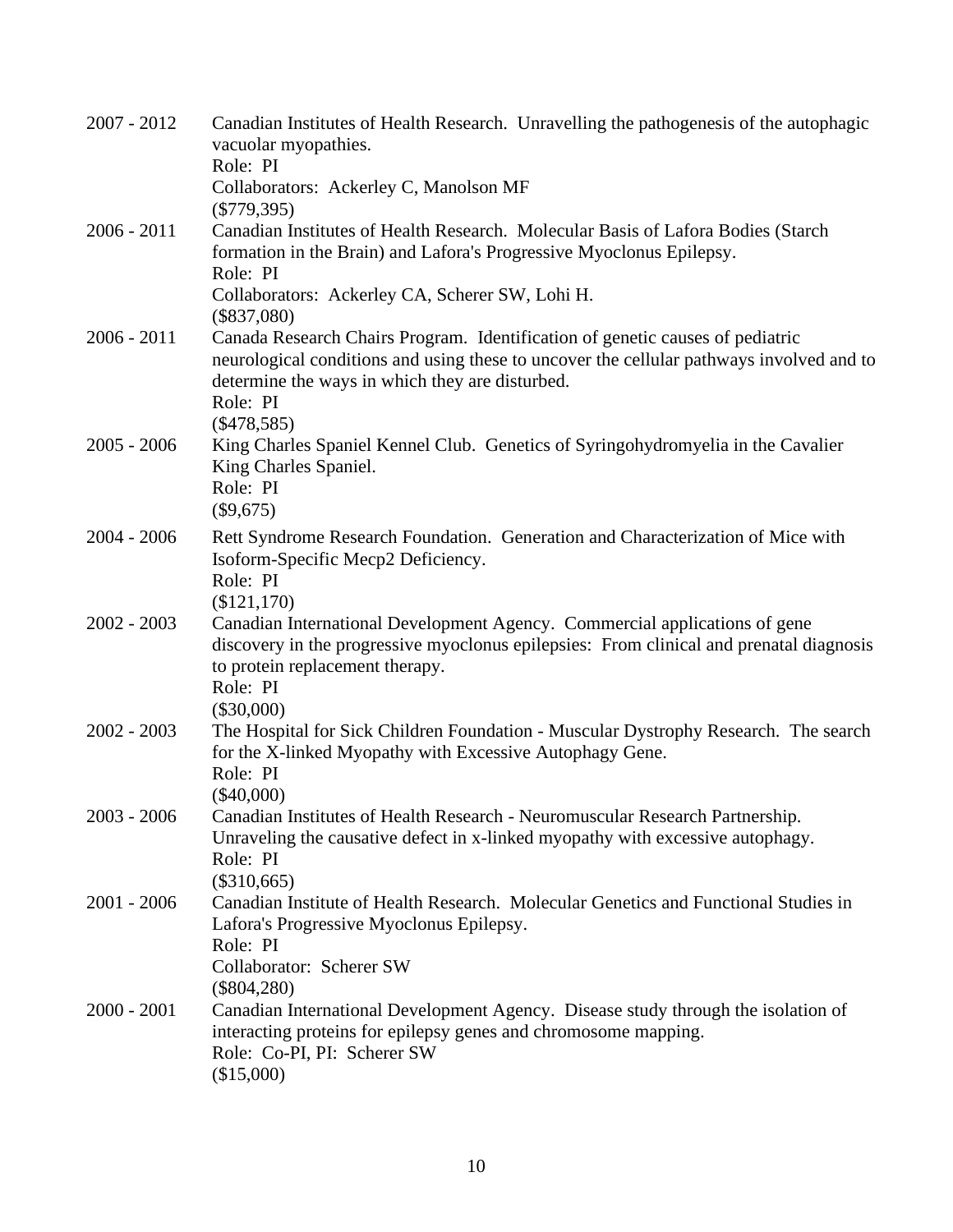| $2000 - 2001$ | Bloorview Epilepsy Research Program. Protein replacement therapy for the Progressive<br>Myoclonus Epilepsies.<br>Role: PI<br>$(\$25,000)$                                                                    |
|---------------|--------------------------------------------------------------------------------------------------------------------------------------------------------------------------------------------------------------|
| 1987 - 1988   | Gertrude and Charles Clarke Cancer Research Foundation, Jewish General Hospital.<br>tRNA anti-codon changes and carcinogenesis.<br>Role: Co-PI, PI: Parniak M                                                |
|               | Collaborator: Kleiman L<br>(\$10,000)                                                                                                                                                                        |
| 1996 - 1997   | Angelman Syndrome Foundation. The epilepsy of Angelman syndrome and its genes.<br>Role: PI<br>(\$10,000)                                                                                                     |
| 1990          | McGill University Medical Student Summer Research Program. Specificities of various<br>steroids to rat hippocampal receptors.<br>Role: Co-PI, PI: Meaney M<br>Collaborators: Pearson-Murphy B<br>$(\$3,000)$ |

## **Clinical Trials Activities**

| Present | <b>Grantor:</b>                                 |
|---------|-------------------------------------------------|
|         | <b>Title of Project:</b>                        |
|         | Role (Principal Investigator, Co-Investigator): |
|         |                                                 |

| <u>Past</u> | <b>Grantor:</b>                                 |
|-------------|-------------------------------------------------|
|             | <b>Title of Project:</b>                        |
|             | Role (Principal Investigator, Co-Investigator): |
|             |                                                 |

# **Teaching Activities**

| Medical and graduate school didactic and small group teaching |  |  |
|---------------------------------------------------------------|--|--|
|                                                               |  |  |
|                                                               |  |  |
| Dissertation committees                                       |  |  |
|                                                               |  |  |
|                                                               |  |  |
| Qualifying examination committees                             |  |  |
|                                                               |  |  |
|                                                               |  |  |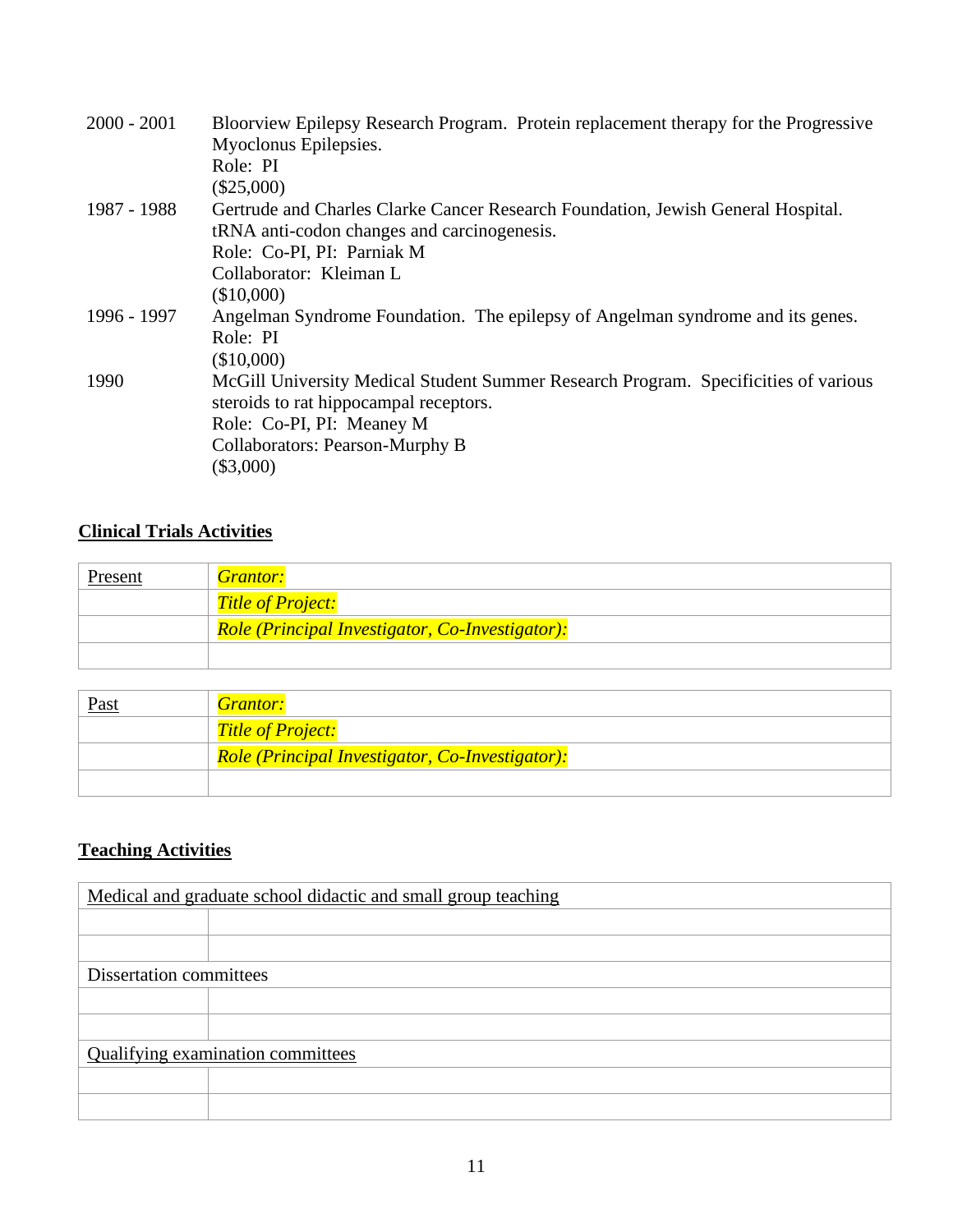|                            | Committees concerned with medical and graduate student education         |
|----------------------------|--------------------------------------------------------------------------|
|                            |                                                                          |
|                            |                                                                          |
| Graduate student rotations |                                                                          |
|                            |                                                                          |
|                            |                                                                          |
| Medical student rotations  |                                                                          |
|                            |                                                                          |
|                            |                                                                          |
| Graduate student trainees  |                                                                          |
|                            |                                                                          |
|                            |                                                                          |
|                            | Postgraduate medical education (graduate & continuing medical education) |
|                            |                                                                          |
|                            |                                                                          |
| Postdoctoral trainees      |                                                                          |
| 2015-present               | Lori Israelian, MSc candidate                                            |
| 2015-present               | Rubina Dad, PhD candidate                                                |
| 2015-present               | Mitchell Sullivan, Post-Doctoral Research Fellow                         |
| 2015-present               | Saija Ahonen, Post-Doctoral Research Fellow                              |
| 2015-presenet              | Silvia Nitschke, Post-Doctoral Research Fellow                           |
| 2015                       | Mariam Tashkandi, MSc Graduate                                           |
| 2014-present               | Erin Chown, MSc candidate                                                |
|                            |                                                                          |
| 2014                       | Cyrus Boelman, Clinical Research Fellow                                  |
| 2013-present               | Felix Nitschke, Post-Doctoral Research Fellow                            |

- 2012 Julie Turnbull, Post-Doctoral Research Fellow
- 2011 Jennifer Rilstone, MSc Graduate
- 2008-2009 Peter Gianakopoulos, Post-Doctoral Research Fellow
- 2007-2011 Jennifer Rilstone, MSc candidate
- 2006-2008 Yuzhi Zhang, Post-Doctoral Research Fellow
- 2005-2012 Julie Turnbull, PhD candidate
- 2005-2012 Nivetha Ramachandran, Post-Doctoral Research Fellow
- 2005-2008 Iulia Oprea, PhD candidate
- 2005-2008 Jean-Marie Girard, Post-Doctoral Research Fellow
- 2003-2006 Hannes Lohi, Post-Doctoral Research Fellow
- 2000-2004 Elayne Chan, Post-Doctoral Research Fellow
- 2000-2003 Danielle Molinari, PhD candidate
- 1998-2004 Leonarda Ianzano, Post-Doctoral Research Fellow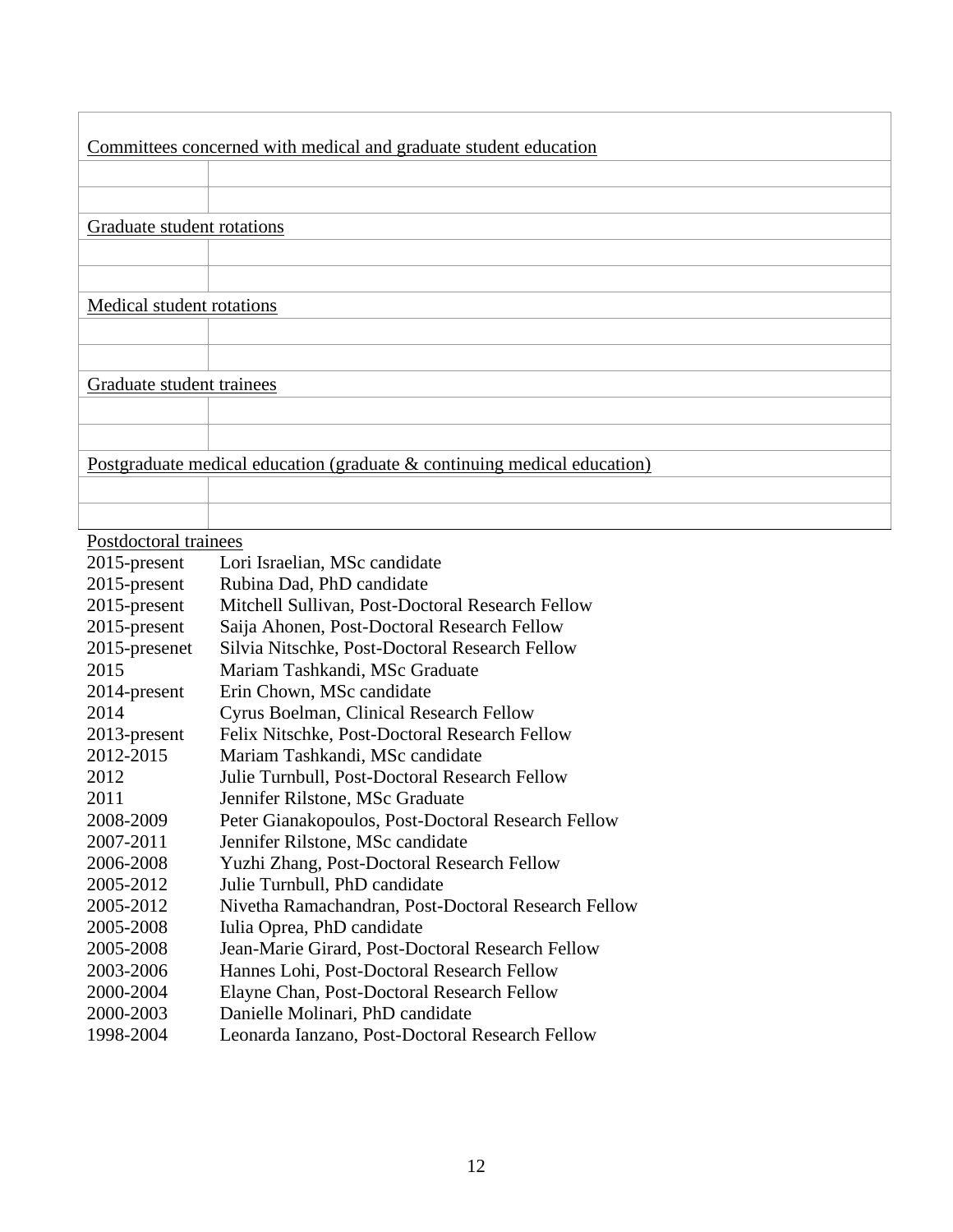## **Invited Lectures**

## **International**

| 12/12-15/19                      | Polyglucosan body formation in<br>Lafora disease.                                                          | European Neuro Muscular Centre International<br>Workshop, Amsterdam, The Netherlands                                                                                      |
|----------------------------------|------------------------------------------------------------------------------------------------------------|---------------------------------------------------------------------------------------------------------------------------------------------------------------------------|
| $9/9 - 12/19$<br>$8/31 - 9/2/19$ | Progress in Lafora disease.<br>Glycogen metabolism in the brain.                                           | 5 <sup>th</sup> International Lafora Workshop, Alcala, Spain<br>King Abdullah University of Science and<br>Technology Bioscience Lecture Series, Thuwal<br>Saudi Arabia   |
| $5/26 - 28/19$                   | Gene Therapy is here.                                                                                      | International Epilepsy Colloquim, Lyon, France                                                                                                                            |
| $5/23 - 26/19$                   | Epilepsy in Lafora disease.                                                                                | Giornate di Studio Sull'eccitabilitá Neuronale,<br>Anno XVI, Bucine (Arezzo) Italy                                                                                        |
| 5/18/19                          | Gene therapy for epilepsy treatment.                                                                       | Epilessie Genetiche: Verso una Terapia de<br>Precisione Seminario Specialistico, Bologna, Italy                                                                           |
| 12/13-19/18                      | Pathogenesis of Lafora Disease.                                                                            | American University of Beirut, Beirut, Lebanon                                                                                                                            |
| 11/2/18                          | The Lafora type of progressive                                                                             | German Congress of Neurology, Berlin, Germany                                                                                                                             |
|                                  | myoclonic epilepsy – soon to be a<br>curable condition?                                                    |                                                                                                                                                                           |
| $5/24 - 27/18$                   | Epileptogenesis in Lafora Disease.                                                                         | Italian Annual Journal Club, Study Days on<br>Neuronal Excitability, San Terenziano, Italy                                                                                |
| $5/18 - 23/18$                   | Update on Lafora disease.                                                                                  | Italian Lafora Disease Association, Instituto G.<br>Gaslini, Genova, Italy                                                                                                |
| $4/27 - 28/18$                   | Lafora and NCL: Cures at last?                                                                             | SENP Meeting, European Society of Pediatric<br>Neurology, Barcelona, Spain                                                                                                |
| 10/16/16                         | Cures for the Epilepsies.                                                                                  | Canadian League Against Epilepsy, Quebec City,<br>PQ, Canada                                                                                                              |
| 8/23/16                          | How to Become a Clinician-Scientist.                                                                       | The Hospital for Sick Children, Resident<br>Teaching, Neurology Research Tools Course,<br>Toronto, Canada                                                                 |
| 2/10/16                          | Role of Development in Epilepsy.                                                                           | NeuroDevNet (Canadian Network of Centres of<br>Excellence) Research in Neurodevelopmental<br>Disorders Course NDN102, Webinar, telecast live<br>to Banff Winter Institute |
| 1/22/16                          | Lafora Disease: a disease of dogs that<br>also occurs in humans.                                           | UK Kennel Club, London, UK                                                                                                                                                |
| 1/20/16                          | Guest Lecturer, Genetics of Epilepsy.                                                                      | University of Toronto, IMS Molecular Medicine<br>in Human Genetic Disease Course, Toronto,<br>Canada                                                                      |
| 1/16/16                          | Antisense Oligonucleotide Therapy<br>for Lafora Disease and The Genome<br>Canada Epilepsy Genomics Project | Ontario Brain Institute EPLink Annual<br>Workshop, Toronto, Ontario                                                                                                       |
| 11/30/15                         | <b>Industry Partnerships and</b>                                                                           | The Hospital for Sick Children, Research Faculty                                                                                                                          |
|                                  | Commercialization - Building<br><b>Successful Industry Partnerships:</b><br>Hear from your Peers.          | Development Seminar, Toronto, CA                                                                                                                                          |
| 10/3/15                          | New Drugs for Lafora Disease.                                                                              | University of Toronto, Canadian Epilepsy<br>Research Initiative Annual Meeting, Toronto,<br>Canada                                                                        |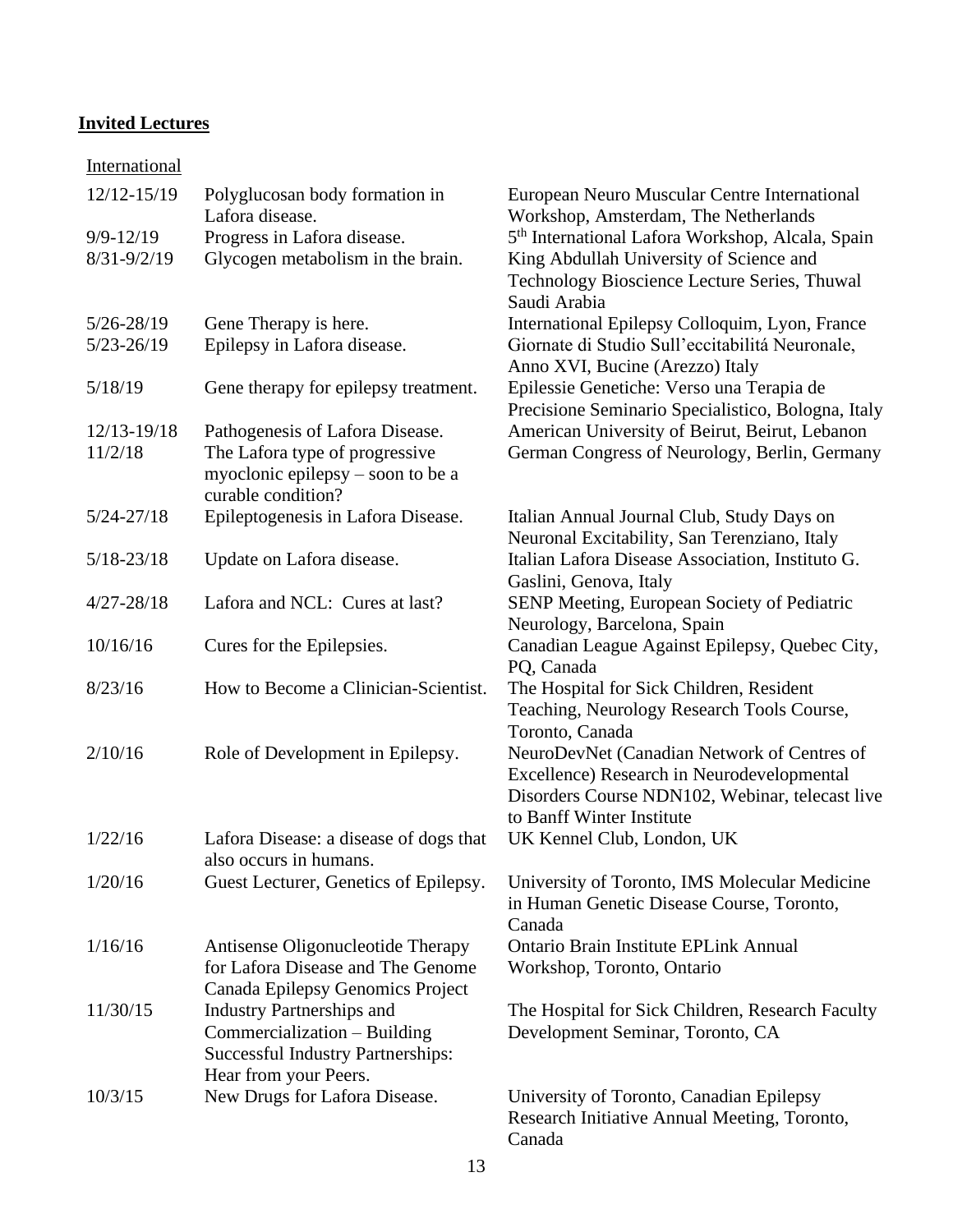| 7/22/15        | Genetics of the Epilepsies.                               | The Hospital for Sick Children Neurology Grand<br>Rounds, Toronto, Canada                       |  |
|----------------|-----------------------------------------------------------|-------------------------------------------------------------------------------------------------|--|
| 1/13/15        | Guest Lecturer.                                           | University of Toronto, 4th Year Advanced                                                        |  |
| 11/20/14       |                                                           | Neurobiology Course, Toronto, Canada                                                            |  |
|                | What happens to the Brain when it<br>makes starch?        | University of Guelph, Department of Molecular<br>and Cell Biology, Distinguished Guest Speaker, |  |
|                |                                                           | Guleph, ON, Canada                                                                              |  |
| 11/8/14        | The role of brain development in                          | Canadian College of Medical Genetics, 38th                                                      |  |
|                | genetic epilepsies.                                       | Annual Scientific Meeting, Vancouver, BC                                                        |  |
| 10/29/14       | Genetics of Epilepsy. Guest lecturer.                     | University of Toronto, IMS Molecular Medicine                                                   |  |
|                |                                                           | in Human Genetic Disease Course, Toronto,                                                       |  |
|                |                                                           | Canada                                                                                          |  |
| 7/29/14        | Translational to the lab and back:                        | The Hospital for Sick Children, Neurology                                                       |  |
|                | The story of one clinician.                               | Research Tools Course, Toronto, Canada                                                          |  |
| 7/4/14         | Two human diseases with starch-like                       | Society for Experimental Biology, Annual                                                        |  |
|                | brain accumulations.                                      | Meeting, Manchester UK                                                                          |  |
| 3/14/14        | Curing the Rett Syndrome Mouse                            | The Hospital for Sick Children, Genetics and                                                    |  |
|                | Model with AAV9.                                          | Genome Biology Journal Club, Toronto, Canada                                                    |  |
| 3/14/14        | The Progressive Myoclonic                                 | University of Toronto Adult Neurology Half Day,                                                 |  |
|                | Epilepsies.                                               | Toronto, Canada                                                                                 |  |
| 2/5/14         | Grand Rounds, Lafora Disease -                            | The Hospital for Sick Children, Dept. of                                                        |  |
|                | From Genes to Therapy.                                    | Paediatrics, Toronto, Canada                                                                    |  |
| 2/4/14         | Guest Lecturer.                                           | University of Toronto, 4th Year Advanced                                                        |  |
| 12/21/13       |                                                           | Neurobiology Course, Toronto, Canada<br>The Hospital for Sick Children Research Institute,      |  |
|                | What happens to the Brain when it<br>makes starch?        | Genetics and Genome Biology Seminar, Toronto,                                                   |  |
|                |                                                           | Canada                                                                                          |  |
| 10/30/13       | Guest Lecturer.                                           | University of Toronto, IMS Molecular Medicine                                                   |  |
|                |                                                           | in Human Genetic Disease Course                                                                 |  |
| 10/7/13        | Guest Lecturer.                                           | University of Toronto, 4th Year Advanced                                                        |  |
|                |                                                           | <b>Neurobiology Course</b>                                                                      |  |
| $9/18 - 19/13$ | Case Presentations in Stroke.                             | Yerevan State Medical University, Stroke                                                        |  |
|                |                                                           | Conference, Organizer and Plenary speaker,                                                      |  |
|                |                                                           | Armenia                                                                                         |  |
| 9/16/13        | Epilepsy Surgery, a view from                             | Caucasian Summer School in Epilepsy, Plenary                                                    |  |
|                | Canada.                                                   | speaker, Dilijan, Armenia                                                                       |  |
| 9/15/13        | The New Horizon of the Armenian                           | Armenian-Russian Medical Association                                                            |  |
|                | Medical International Committee.                          | Conference, Plenary speaker, Moscow, Russia                                                     |  |
| 5/1/13         | Progressive Myoclonus Epilepsy.                           | The Hospital for Sick Children, Resident                                                        |  |
|                |                                                           | Teaching Rounds, Toronto, Canada                                                                |  |
| 3/26/13        | The EEG features of Angelman and                          | The Hospital for Sick Children, EEG Seminar,                                                    |  |
|                | Panyatopoulos Syndromes.                                  | Toronto, Canada                                                                                 |  |
| 3/3/13         | Keynote Speaker "The Genetics of                          | The Hospital for Sick Children, Epilepsy Family                                                 |  |
| 1/30/13        | the Epilepsies."<br>Researchers pinpoint gene behind rare | Education Day 2013, Toronto, Canada<br>Global News (television spot)                            |  |
|                | disorder in kids, treat successfully.                     |                                                                                                 |  |
| 1/30/13        | Canadians uncover cause of rare                           | The Globe and Mail                                                                              |  |
|                | children's disease.                                       |                                                                                                 |  |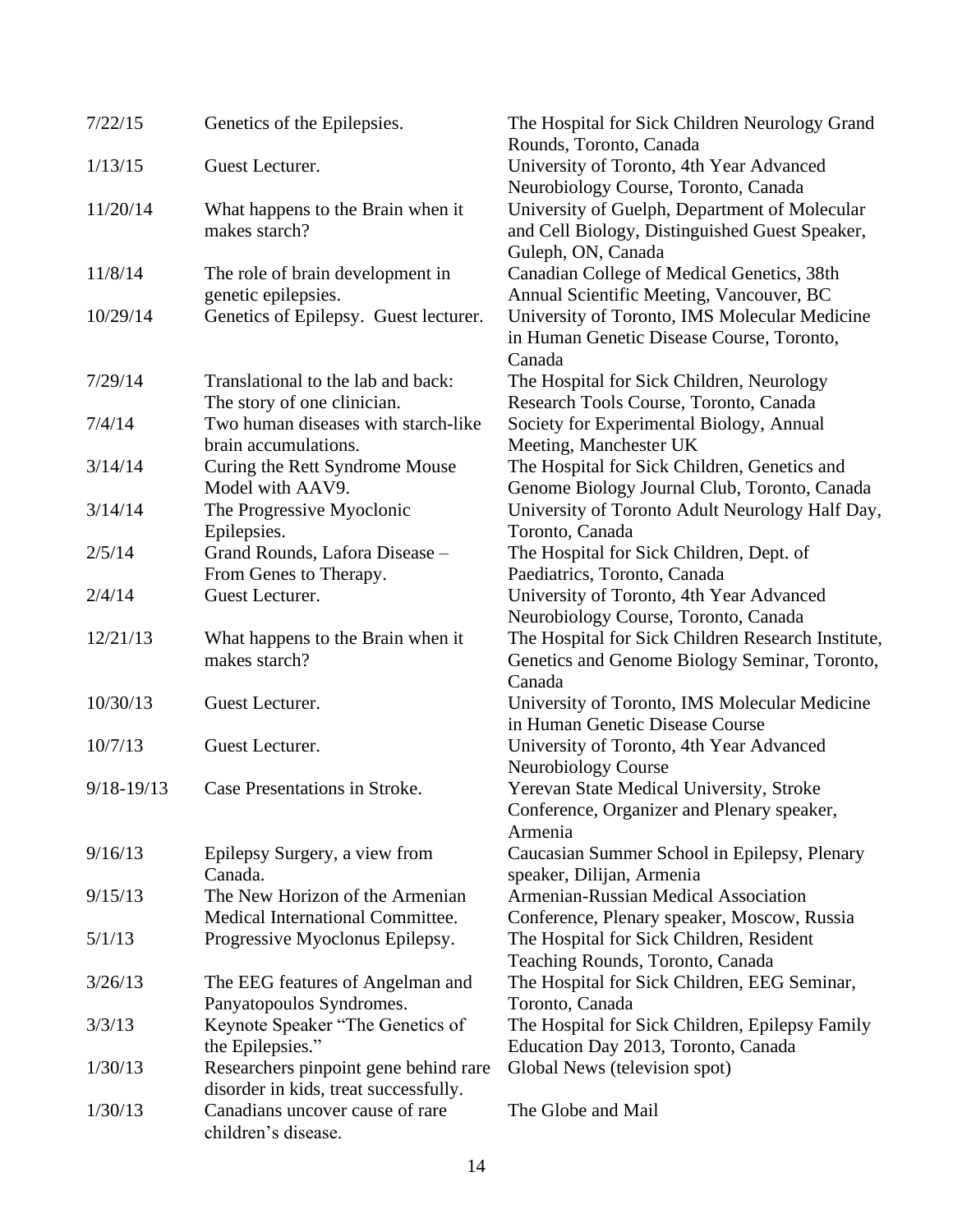| $12/7 - 8/12$ | Neurogenetics.                                                                      | University Sao Paolo, University of Toronto<br>Neuroscience Conference, San Paolo, Brazil                                             |
|---------------|-------------------------------------------------------------------------------------|---------------------------------------------------------------------------------------------------------------------------------------|
| 7/27/12       | The Epilepsy of Angelman<br>Syndrome.                                               | Alberta Children's Hospital, Genetics Grand<br>Rounds, Calgary, Alberta                                                               |
| 7/26/12       | Epilepsy and Seizures in Angelman<br>Syndrome, and Sleep in Angelman<br>Syndrome.   | Canadian Angelman Syndrome Society, Plenary<br>Session speaker, Calgary, Alberta, Canada                                              |
| 6/15/12       | Progressive Myoclonus Epilepsy.                                                     | The Hospital for Sick Children, Neurology<br>Residents Half Day Teaching, Toronto, Canada                                             |
| 5/7/12        | Lafora Disease 101 years after<br>Lafora: where most is revealed.                   | Montreal Children's Hospital, Paediatric<br>Neurology Grand Rounds, Montreal, Canada                                                  |
| 4/30/12       | Genetics of Epilepsy.                                                               | Canadian Gene Cure Foundation, Canadian<br>Human and Statistical Genetics Meeting, Plenary<br>Speaker, Niagara-on-the-Lake, ON        |
| 3/21/12       | Progressive Myoclonus Epilepsy.                                                     | The Hospital for Sick Children, Neurology<br>Residents Lecture Series, Toronto, Canada                                                |
| 3/9/12        | A new movement disorder, its gene,<br>and its cure.                                 | The Hospital for Sick Children Research Institute,<br>Genetics and Genome Biology Retreat, Canada                                     |
| 3/9/12        | Epilepsy Genetics.                                                                  | The Hospital for Sick Children, Department of<br>Paediatrics, annual Paediatric Update, Toronto,<br>Canada                            |
| 3/8/12        | Adult Neurology Rounds, Vacuolar<br>Myopathy.                                       | St. Michael's Hospital                                                                                                                |
| $12/1 - 4/11$ |                                                                                     | <b>Israeli Neurological Association Annual</b><br>Benjamin Boshes Lecturer. Keynote Speaker                                           |
| 11/8/11       | <b>Neurogenetics: Recent Breakthroughs</b><br>and Future Directions.                | The Hospital for Sick Children, Annual<br>Neuroscience Day, Toronto, Canada                                                           |
| 9/22/11       | Genetics Grand Rounds, The Genetic<br>Epilepsies and Genetics of the<br>Epilepsies. | The Hospital for Sick Children, Toronto, Ontario,<br>Canada                                                                           |
| $7/7 - 9/11$  | The roles of MRI and PET Scanning<br>in Childhood Neurological Disease.             | International Medical Congress of Armenia,<br>Keynote speaker, Yerevan, Armenia                                                       |
| $7/4 - 7/11$  | Advances in Progressive Myoclonus<br>Epilepsy.                                      | The Hospital for Sick Children's "Schwartz-<br>Reisman Visiting Scholar in Israel Program",<br>Sheba Medical Center, Tel Aviv, Israel |
| $7/4 - 7/11$  | Infantile Parkinson's Disease: A new<br>disease, its gene and its treatment.        | The Hospital for Sick Children's Schwartz-<br>Reisman Visiting Scholar in Israel Program",<br>Sheba Medical Center, Tel Aviv, Israel  |
| 4/8/11        | Genetic Epilepsies.                                                                 | The Hospital for Sick Children, Pharmacy Dept.,<br>PharmD Teaching Session, Toronto, CA                                               |
| $3/30/11$ -   | The Vacuolar ATPase in childhood                                                    | Keystone Symposia on Molecular and Cellular                                                                                           |
| 4/1/11        | autophagic disease.                                                                 | Biology, Whistler, BC                                                                                                                 |
| 3/11          | Pathogenesis of Lafora Bodies and a                                                 | Institute of Molecular Pathology and                                                                                                  |
|               | method to eliminate them.                                                           | Immunology, University of Porto, Portugal.<br><b>Visiting Professor</b>                                                               |
| 11/26/10      | Paediatric Epilepsy.                                                                | UHN - Neurosurgery Residents Teaching,<br>Toronto, Ontario, Canada                                                                    |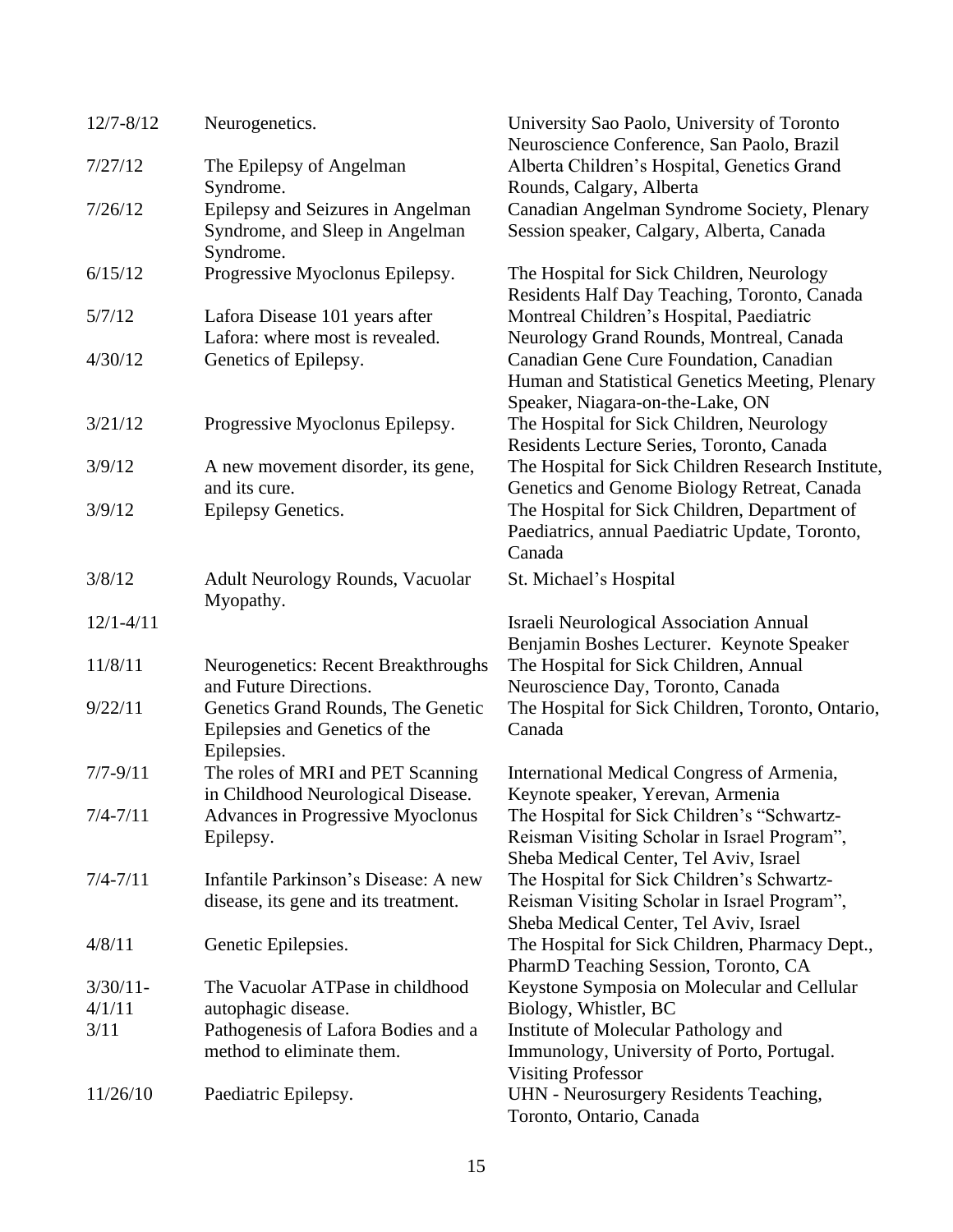| 10/28-29/10 | Current issues in genetic aspects of                                     | Turkish Epilepsy Society, Erciyes University,                                     |
|-------------|--------------------------------------------------------------------------|-----------------------------------------------------------------------------------|
| 10/28-29/10 | epilepsies.<br>The Progressive Myoclonus                                 | Kayseri, Turkey. Keynote Speaker<br>Turkish Epilepsy Society, Erciyes University, |
|             | Epilepsies.                                                              | Kayseri, Turkey                                                                   |
| 5/6/10      | The Prototypical Progressive                                             | XI International Child Neurology Congress,                                        |
|             | Myoclonus Epilepsies: Lafora and                                         | Cairo, Egypt                                                                      |
|             | Unverricht Lundborg Disease -                                            |                                                                                   |
|             | Neurogenetics II Session.                                                |                                                                                   |
| 5/6/10      | Session Chair: Neurogenetics II.                                         | XI International Child Neurology Congress,<br>Cairo, Egypt                        |
| 4/29/10     | <b>Clinical Features in Human</b><br>1.                                  | Mariani Foundation, International Symposium,                                      |
|             | Neuronal Ceroid Lipofuscinosis.                                          | Venice, Italy                                                                     |
|             | In the midst of the storm before<br>2.                                   |                                                                                   |
|             | the calm: The current turbulent                                          |                                                                                   |
|             | state of knowledge in Lafora                                             |                                                                                   |
|             | Disease.                                                                 |                                                                                   |
|             | Lafora Disease, a review of<br>3.                                        |                                                                                   |
|             | basic mechanisms.                                                        |                                                                                   |
|             | Lafora Progressive Myoclonus<br>4.                                       |                                                                                   |
|             | <b>Epilepsy Mutations Database:</b><br>EPM2A and NHLRC1                  |                                                                                   |
|             | (EPM2B) Genes.                                                           |                                                                                   |
|             | Molecular Mechanisms in the<br>5.                                        |                                                                                   |
|             | PME <sub>s</sub> .                                                       |                                                                                   |
|             | New Perspectives in Therapy<br>6.                                        |                                                                                   |
|             | (with Dr. A. Delgado-Escueta).                                           |                                                                                   |
| $4/28/10-$  | "Progressive Myoclonus Epilepsies:                                       | Mariani Foundation, International Symposium,                                      |
| 5/1/10      | PMEs in the New Millennium."                                             | Venice, Italy, Symposium co-organizer                                             |
| 4/28/10     | The PME in the post genetic era.                                         | Mariani Foundation, International Symposium,                                      |
|             |                                                                          | Venice, Italy                                                                     |
| 4/23/10     | X-Linked Myopathy with Excessive                                         | The Hospital for Sick Children, Genetics and                                      |
|             | Autophagy.                                                               | Genome Biology and Molecular Medicine                                             |
|             |                                                                          | Program Retreat, Toronto, Ontario, Canada                                         |
| 4/22/10     | Genetic Epilepsies.                                                      | The Hospital for Sick Children, Pharmacy Dept.,                                   |
|             |                                                                          | PharmD Teaching Session, Toronto, CA                                              |
| 4/20/10     | Genetically down-regulated                                               | Canadian Institutes of Health Research, 3rd                                       |
|             | autophagy causes x-linked myopathy                                       | Annual Canadian Human Genetics Conference,                                        |
|             | with excessive autophagy - Molecular<br>Pathogenesis of Disease Session. | Saint-Sauveur, Quebec, CA                                                         |
| 4/1/10      | Genetics of the Epilepsies.                                              | The Hospital for Sick Children, Clinical Genetics                                 |
|             |                                                                          | Dept. - Trainees Academic Half Day, Toronto,                                      |
|             |                                                                          | Ontario, Canada                                                                   |
| 11/11/09    | Neurology Grand Rounds, X-Linked                                         | The Hospital for Sick Children, Toronto, Canada                                   |
|             | Myopathy with excessive autophagy:                                       |                                                                                   |
|             | the disease gene and pathogenesis.                                       |                                                                                   |
| 10/09       | Epilepsy Case Presentations.                                             | Second Caucasian Summer School in Epilepsy,                                       |
|             |                                                                          | Bazaleti, Georgia                                                                 |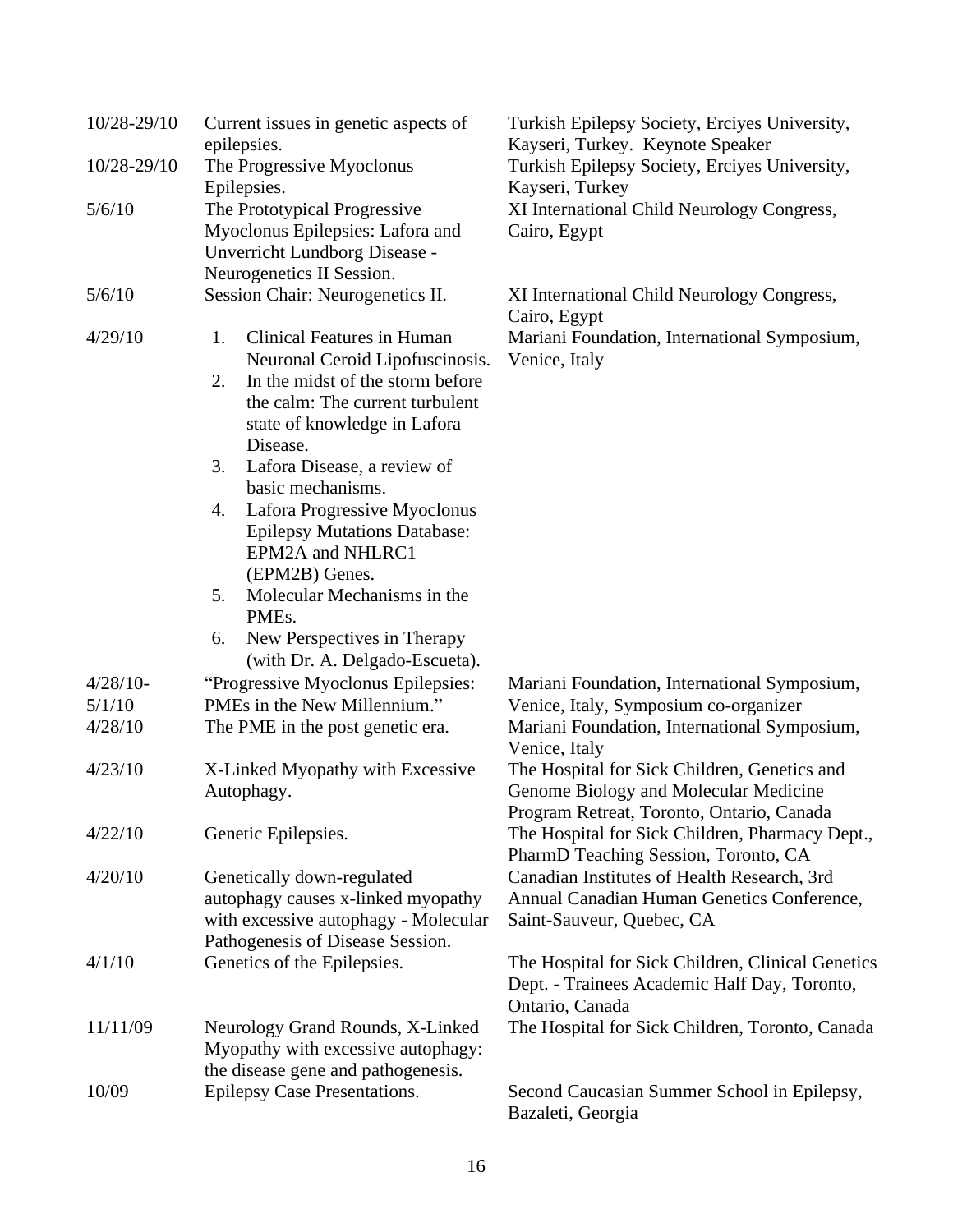| 10/09          | Genetics of the Epilepsies.                          | Second Caucasian Summer School in Epilepsy,<br>Bazaleti, Georgia                         |
|----------------|------------------------------------------------------|------------------------------------------------------------------------------------------|
| 10/09          | Genetics of the Epilepsies.                          | Yerevan State Medical University, Neurology<br>Grand Rounds, Yerevan, Armenia            |
| 10/09          | Progress in The Progressive                          | Italian League Against Epilepsy, Ascea, Italy.                                           |
|                | Myoclonus Epilepsies.                                | Keynote speaker                                                                          |
| 10/09          | Progress in The Progressive                          | Italian League Against Epilepsy, Southern Region                                         |
|                | Myoclonus Epilepsies.                                | Annual Congress, Ascea, Italy. Keynote speaker                                           |
| 10/09          | The Progressive Myoclonus                            | Second Caucasian Summer School in Epilepsy,                                              |
|                | Epilepsies.                                          | Bazaleti, Georgia                                                                        |
| 6/19/09        | The history of XMEA, from first<br>1.                | European Neuromuscular Centre International                                              |
|                | cases to disease gene.                               | Conference on XMEA and Related Vacuolar                                                  |
|                | 2. Clinicopathologic features of                     | Myopathies, Amsterdam, Netherlands                                                       |
|                | XMEA.<br>3.                                          |                                                                                          |
|                | VMA21 deficiency causes an<br>autophagic myopathy by |                                                                                          |
|                | compromising V-ATPase                                |                                                                                          |
|                | activity and lysosomal                               |                                                                                          |
|                | acidification.                                       |                                                                                          |
|                | Pathogenesis of the non-vacuolar<br>4.               |                                                                                          |
|                | features of XMEA.                                    |                                                                                          |
|                | 5. Autophagy and skeletal muscle                     |                                                                                          |
|                | disease.                                             |                                                                                          |
| $6/19 - 21/09$ | Organizer and Speaker: X-Linked                      | European Neuromuscular Centre International                                              |
|                | Myopathies.                                          | Conference on XMEA and Related Vacuolar                                                  |
|                |                                                      | Myopathies, Amsterdam, Netherlands                                                       |
| 5/14/09        | Genetics of the Epilepsies.                          | The Hospital for Sick Children, Toronto, Canada                                          |
| 5/5/09         | Genetics in Epilepsy.                                | University of Toronto Faculty of Pharmacy                                                |
| 5/5/09         | Panayiotopoulos Syndrome.                            | Students, Toronto Ontario, Canada<br>The Hospital for Sick Children - EEG Seminar,       |
|                |                                                      | Toronto, Ontario, Canada                                                                 |
| 4/17/09        | <b>VMA21 Deficiency Causes an</b>                    | Canada AM, CTV (television spot)                                                         |
|                | Autophagic Myopathy by                               |                                                                                          |
|                | Compromising V-ATPase Activity                       |                                                                                          |
|                | and Lysosomal Acidification.                         |                                                                                          |
| 4/16/09        | <b>VMA21 Deficiency Causes an</b>                    | Global News (television spot)                                                            |
|                | Autophagic Myopathy by                               |                                                                                          |
|                | Compromising V-ATPase Activity                       |                                                                                          |
|                | and Lysosomal Acidification.                         |                                                                                          |
| 3/25/09        | Genetics in Epilepsy.                                | The Hospital for Sick Children, Division of                                              |
|                |                                                      | Neurology, Resident Teaching, Toronto, CA                                                |
| 10/28/08       | Epilepsy Genetics.                                   | Pediatric Neurology Grand Rounds, Alberta                                                |
|                |                                                      | Children's Hospital, Calgary, AB                                                         |
| 8/23/08        |                                                      |                                                                                          |
|                | The Orbeli and Epilepsy.                             | First Caucasian Regional Summer School on<br>Clinical Epileptology, Tsaghkadzor, Armenia |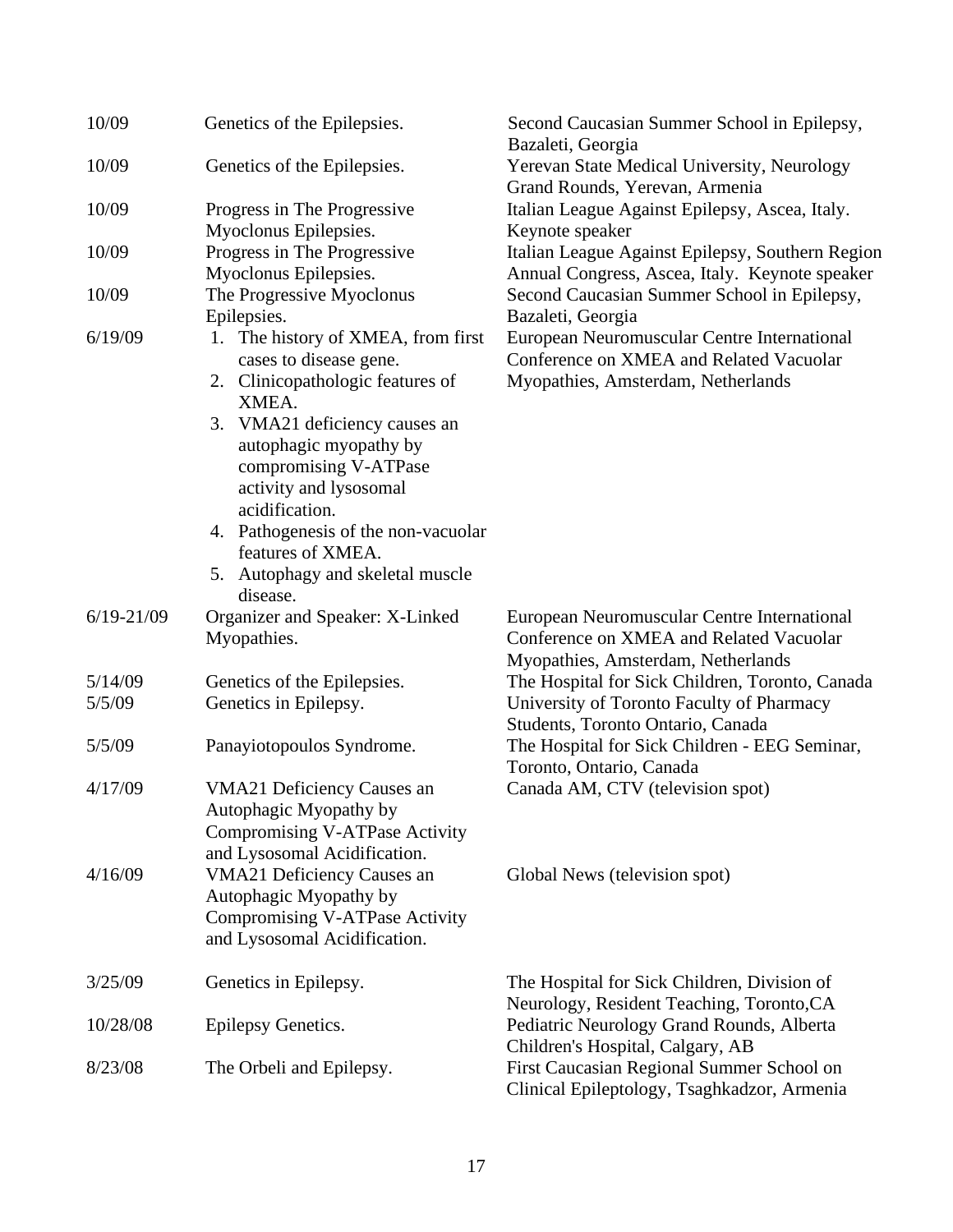| 8/20/08  | 1. Chromosomal Disorders and<br>Epilepsy.<br>2. Epilepsy Case Discussions II.                                                                          | First Caucasian Regional Summer School on<br>Clinical Epileptology, Tsaghkadzor, Armenia                            |
|----------|--------------------------------------------------------------------------------------------------------------------------------------------------------|---------------------------------------------------------------------------------------------------------------------|
|          | 3. Progressive Myoclonus<br>Epilepsies.                                                                                                                |                                                                                                                     |
| 8/19/08  | 1. Session Chair: Epilepsy Case<br>Discussions I.<br>2. GEFS+ and Febrile Seizures.<br>3. Genetics of the Epilepsies.                                  | First Caucasian Regional Summer School on<br>Clinical Epileptology, Tsaghkadzor, Armenia                            |
| 5/29/08  | Why Starch is Bad for The Brain.                                                                                                                       | The Hospital for Sick Children, Brain and<br>Behaviour Program Cross Talks, Toronto, Canada                         |
| 3/5/08   | New Frontiers in the field of<br>Myoclonic Epilepsies. "Genetics of<br>EPM1, EPM2 and other Progressive<br>Myoclonus." Epilepsies. Keynote<br>speaker. | Mariani Foundation International Conference on<br>the Genetics of Epilepsy and Genetic Epilepsies,<br>Venice, Italy |
| 3/08     | Progress in the Progressive<br>Myoclonus Epilepsies. Keynote<br>speaker.                                                                               | Italian League Against Epilepsy, Ascea, Italy                                                                       |
| 2/26/08  | Update on Epileptology.                                                                                                                                | <b>Ontario Rett Syndrome Association, International</b><br>Conference, Toronto, ON                                  |
| 2/8/08   | The Myoclonic Epilepsies. Pediatric<br>and Adult Neurology Rounds.                                                                                     | University of Toronto, Ontario, Canada                                                                              |
| 1/9/08   | Lafora Disease: 100 years after<br>Lafora and 10 years after the first                                                                                 | The Hospital for Sick Children, Neurology Grand<br>Rounds, Toronto, Ontario, Canada                                 |
| 11/26/07 | gene.<br><b>Research Day Session Chair:</b><br>Complex disease - mechanisms and<br>interventions.                                                      | The Hospital for Sick Children, Research<br>Institute, Toronto, Ontario, Canada                                     |
| 11/15/07 | Genetics of Epilepsy - Paediatric<br>Neurology Resident Teaching.                                                                                      | The Hospital for Sick Children, Toronto, Ontario,<br>Canada                                                         |
| 11/7/07  | Sam Darwish Memorial Lecturer.                                                                                                                         | Alberta Children's Hospital, Calgary                                                                                |
| 9/28/07  | Paediatric Epilepsy and Genetics of<br>Epilepsy.                                                                                                       | The Hospital for Sick Children, Epilepsy<br>Teaching Sessions for Neurosurgery Residents,<br>Toronto, ON, Canada    |
| 8/1/07   | The Genetics of the Epilepsies.                                                                                                                        | The Hospital for Sick Children, Neurology<br>Resident Teaching Rounds, Toronto, CA                                  |
| 5/31/07  | The Genetics of the Epilepsies.                                                                                                                        | International Brain Research Organization,<br>Toronto, Ontario                                                      |
| 5/12/07  | Innovative Treatments in<br>1.<br>Unverricht-Lundborg Disease.                                                                                         | Update on Progressive Myoclonus Epilepsies<br>Conference, Sarlat, France                                            |
|          | 2. Lafora Disease in Other<br>Organisms.                                                                                                               |                                                                                                                     |
|          | 3. Formation of Lafora Bodies.<br>Session Organizer.                                                                                                   |                                                                                                                     |
|          | 4. Genotype Phenotype<br>Correlation in Lafora Disease.                                                                                                |                                                                                                                     |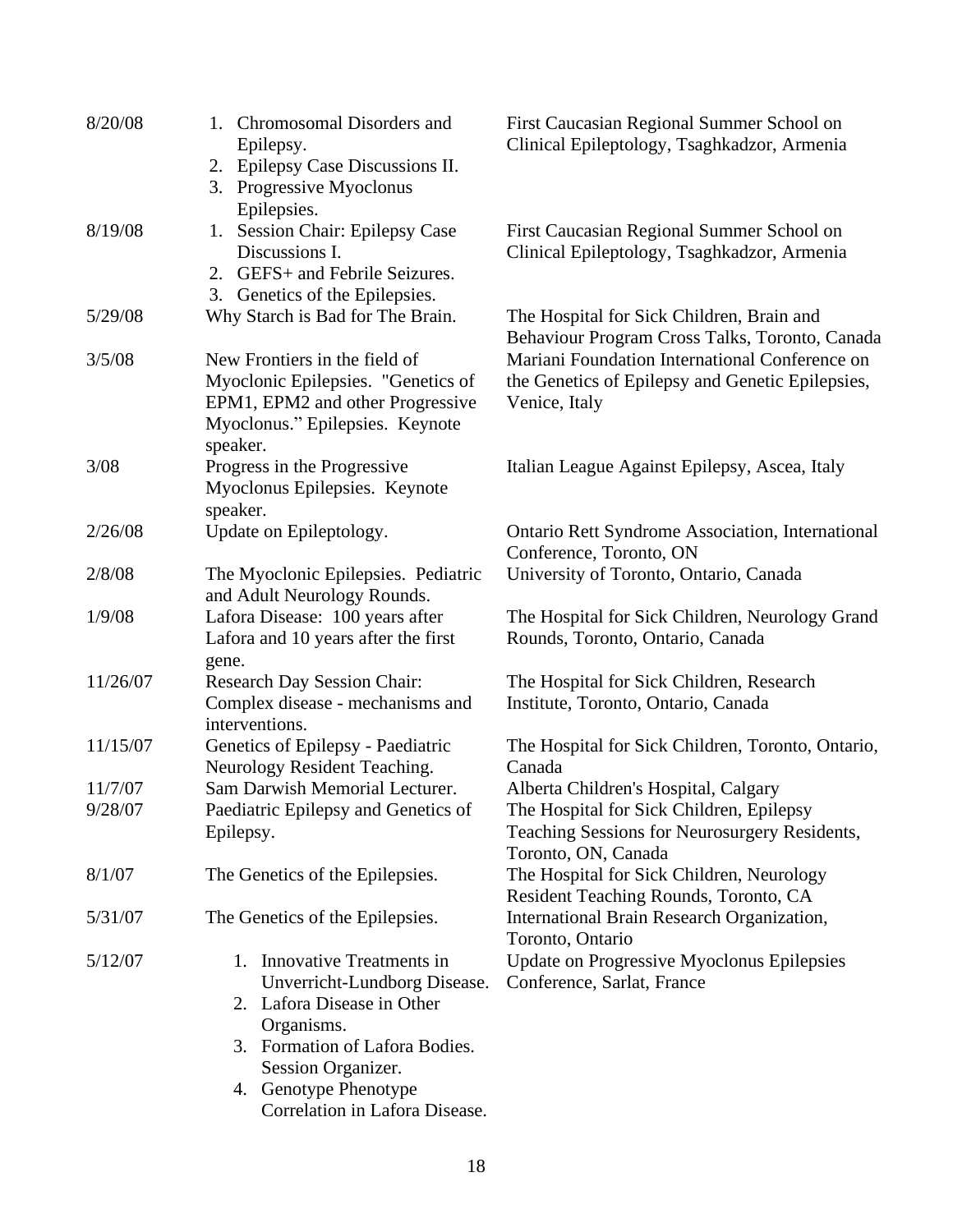| 4/24/07        | EEG Lecture Series: The features of        | The Hospital for Sick Children, Toronto, Ontario,  |  |
|----------------|--------------------------------------------|----------------------------------------------------|--|
|                | Angelman Syndrome.                         | Canada                                             |  |
| 4/12/07        | Genetics of the Epilepsies - Clinical      | The Hospital for Sick Children, Toronto, Ontario,  |  |
|                | Genetics Lecture.                          | Canada                                             |  |
| 4/4/07         | Glycogen and Lafora Disease.               | Guelph University, Guelph, Ontario, Canada         |  |
| 1/31/07        | The Pediatric Genetic Epilepsies.          | The Hospital for Sick Children, Toronto, Ontario,  |  |
|                | Pediatric Grand Rounds.                    | Canada                                             |  |
| 11/10/06       | Update on Rett Syndrome Research.          | Ontario Rett Syndrome Association, Toronto,        |  |
|                |                                            | Ontario, Canada                                    |  |
| 11/2/06        | Lafora Disease: Are we there yet?          | The Hospital for Sick Children, Genetics and       |  |
|                | Not!                                       | Genomic Biology Seminar Series, Toronto,           |  |
|                |                                            | Ontario, Canada                                    |  |
| 10/27-28/06    | Lafora Disease: Are We There Yet?          | Scuola Internazionale di Scienze Pediatriche,      |  |
|                |                                            | Instituto G. Gaslini, Genova-Quarto, Italy         |  |
| 10/06          | Lafora Disease.                            | Instituto Neurologico, University Besta, Milan,    |  |
|                |                                            |                                                    |  |
|                |                                            | Italy                                              |  |
| 10/06          | Neurology Grand Rounds.                    | Credit Valley Hospital, Mississauga, ON            |  |
| 8/23/06        | Neurology Grand Rounds.                    | The Hospital for Sick Children, Toronto, Ontario,  |  |
|                | Panayiotopoulos Syndrome.                  | Canada                                             |  |
| 6/06           | Recipient, John Stobo Prichard             | International Child Neurology Association, 10th    |  |
|                | Award, Plenary Session lecture,            | ICNC, Montreal, PQ                                 |  |
|                | Pathogenesis of Lafora Disease: Are        |                                                    |  |
|                | We There Yet?                              |                                                    |  |
| 4/25/06        | The EEG features of Angelman and           | The Hospital for Sick Children, Toronto, Ontario,  |  |
|                | Panayiotopoulos Syndromes.                 | Canada, Children EEG Seminar                       |  |
| $2/17 - 18/06$ | <b>Generalized Seizures: From Clinical</b> | Progress in Epileptic Disorders Workshop 2006      |  |
|                | Phenomenology to Underlying                | (Editors and Scientific Committee of Epileptic     |  |
|                | Systems and Networks.                      | Disorders Journal), Rome, Italy                    |  |
| 2/4/06         | Annals of canine medicine.                 | The Globe and Mail                                 |  |
| 12/2/05        | How a prokaryotic sequence saves us        | University of Toronto Neurology Faculty            |  |
|                | from starch in the brain, fits,            | Research Day, Toronto, Ontario, Canada             |  |
|                | dementia and death.                        |                                                    |  |
| 11/16/05       | Lafora pathogenesis.                       | The Hospital for Sick Children, Neurology          |  |
|                |                                            | Resident Teaching Rounds, Toronto, Canada          |  |
| 11/14/05       | How an ancient prokaryotic protein         | The Hospital for Sick Children, Research           |  |
|                | domain protects our brains against         | Institute, Scientific Retreat Day, Toronto, Canada |  |
|                | starch, fits, dementia and death.          |                                                    |  |
| 8/24/05        | Lafora Disease.                            | The Hospital for Sick Children, Neurology Grand    |  |
|                |                                            | Rounds, Toronto, Canada                            |  |
| 7/2/05         | His disease doesn't fit; Barrie            | The Toronto Star                                   |  |
|                | teenager desperately needs a drug          |                                                    |  |
|                | that is only paid for when used for        |                                                    |  |
|                | another ailment. It's so hopeless          |                                                    |  |
|                | mom says, as family battles system         |                                                    |  |
|                | while paying \$1,500 a month.              |                                                    |  |
| 6/10/05        | Brave wish for a dying girl.               | The Record                                         |  |
|                |                                            |                                                    |  |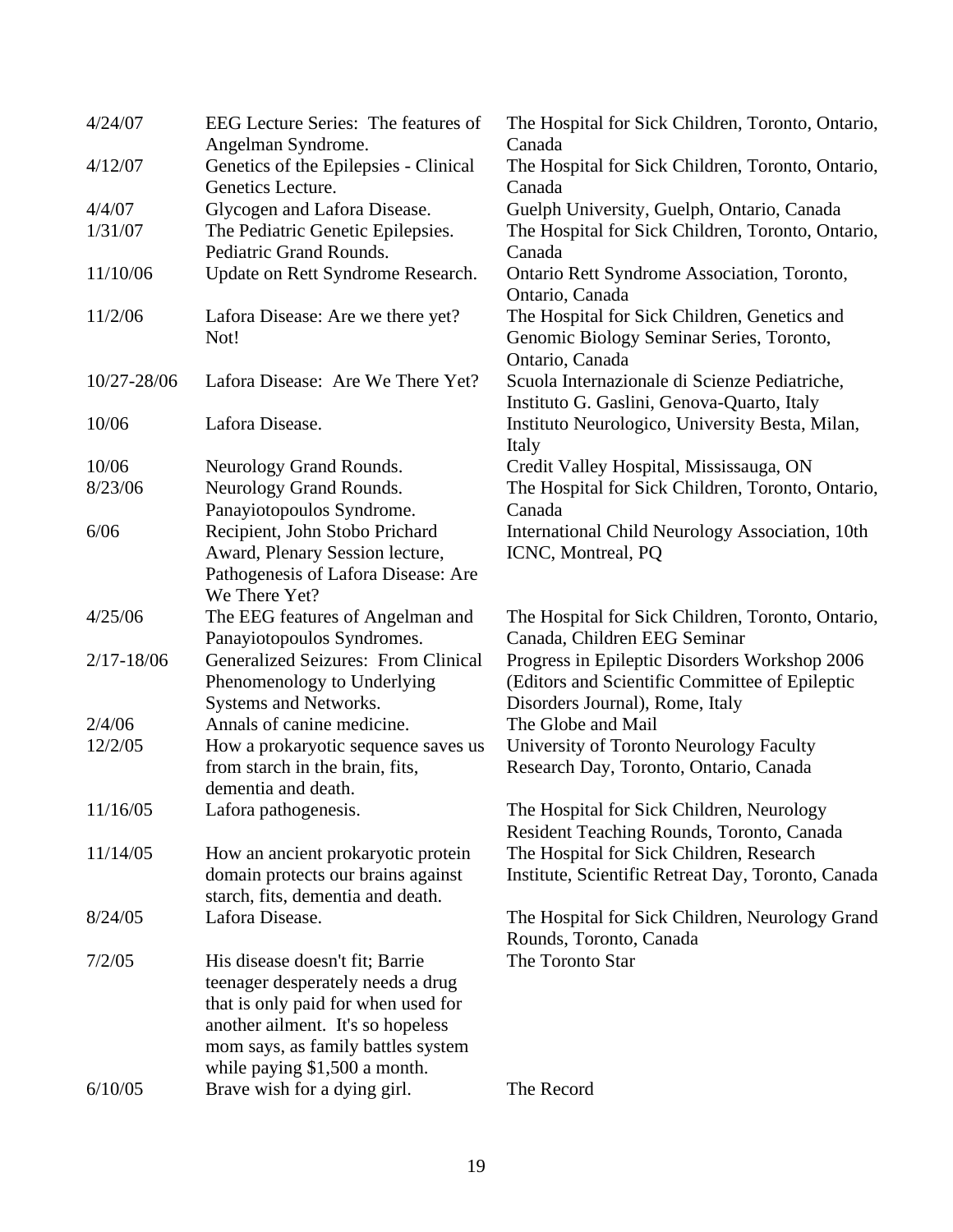| 6/10/05 | Brave teen gets wish; British patient<br>meets the Toronto doctor fighting to<br>cure her rare disease. Classmates<br>chip in toward Sick Kids research<br>that offers some hope.               | The Toronto Star                                                                                           |
|---------|-------------------------------------------------------------------------------------------------------------------------------------------------------------------------------------------------|------------------------------------------------------------------------------------------------------------|
| 6/9/05  | British girl gets wish to meet<br>Canadian doctor fighting to cure her<br>rare disease.                                                                                                         | Canada AM, CTV (television spot)                                                                           |
| 6/2/05  | We just hope she'll live<br>independently; Therapies can help a<br>lot with debilitating neurological<br>disorder. Children are often<br>misdiagnosed as having autism,<br>cerebral palsy.      | The Toronto Star                                                                                           |
| 6/05    | Presentation.                                                                                                                                                                                   | Intractable Epilepsy Conference, London, Ontario,<br>Canada                                                |
| 4/19/05 | The EEG features of Angelman and<br>Panayiotopoulos Syndromes.                                                                                                                                  | The Hospital for Sick Children EEG Seminar,<br>Toronto, Ontario, Canada                                    |
| 4/14/05 | Neurology Grand Rounds.                                                                                                                                                                         | Credit Valley Hospital, Mississauga ON                                                                     |
| 2/05    | Neurology Grand Rounds.                                                                                                                                                                         | The Hospital for Sick Children, Toronto, Ontario,<br>Canada                                                |
| 1/05    | From Bench to Bedside.                                                                                                                                                                          | The Hospital for Sick Children, Toronto, Ontario,<br>Canada, Neurology Residents Teaching                  |
| 10/04   | Presentation.                                                                                                                                                                                   | Alpha Amylase International Symposium,<br>Bratislava, Slovakia                                             |
| 9/04    | Epilepsy Research Program.                                                                                                                                                                      | University of Toronto, Toronto, Canada                                                                     |
| 9/04    | <b>Medical Genetics Grand Rounds.</b>                                                                                                                                                           | The Hospital for Sick Children, Toronto, CA                                                                |
| 9/04    | Neurosurgery Residents Lecture.                                                                                                                                                                 | The Hospital for Sick Children, Toronto, Canada                                                            |
| 5/04    | Neurology Grand Rounds.                                                                                                                                                                         | Center Hospitalier de l'Universite de Montreal,<br>Montreal, Canada                                        |
| 5/04    | Brain and Behaviour Day.                                                                                                                                                                        | University of Toronto, Toronto, Canada                                                                     |
| 5/04    | Encephalography Course.                                                                                                                                                                         | University of Toronto, Toronto, Canada                                                                     |
| 4/04    | Pediatric Update.                                                                                                                                                                               | University of Toronto, Toronto, Canada                                                                     |
| 1/04    | Presentation.                                                                                                                                                                                   | University of Toronto Epilepsy Research Program,<br>Toronto, Canada                                        |
| 10/03   | Presentation.                                                                                                                                                                                   | Canadian Institutes of Health Research Young<br>Investigators' Conference. Lake Simcoe, Ontario,<br>Canada |
| 9/27/03 | They found the problem - but how do<br>they fix it? Scientists race to unravel<br>deadly mystery of Amanda Gellel's<br>one-in-a-million disease: Funding<br>difficult for research on rarities. | The National Post                                                                                          |
| 9/8/03  | Deadly epilepsy gene identified.                                                                                                                                                                | The Calgary Herald                                                                                         |
| 8/9/03  | Gene found for deadly form of<br>teenage epilepsy.                                                                                                                                              | The Record                                                                                                 |
| 7/03    | Presentation.                                                                                                                                                                                   | Armenian Medical World Congress, Yerevan,<br>Armenia                                                       |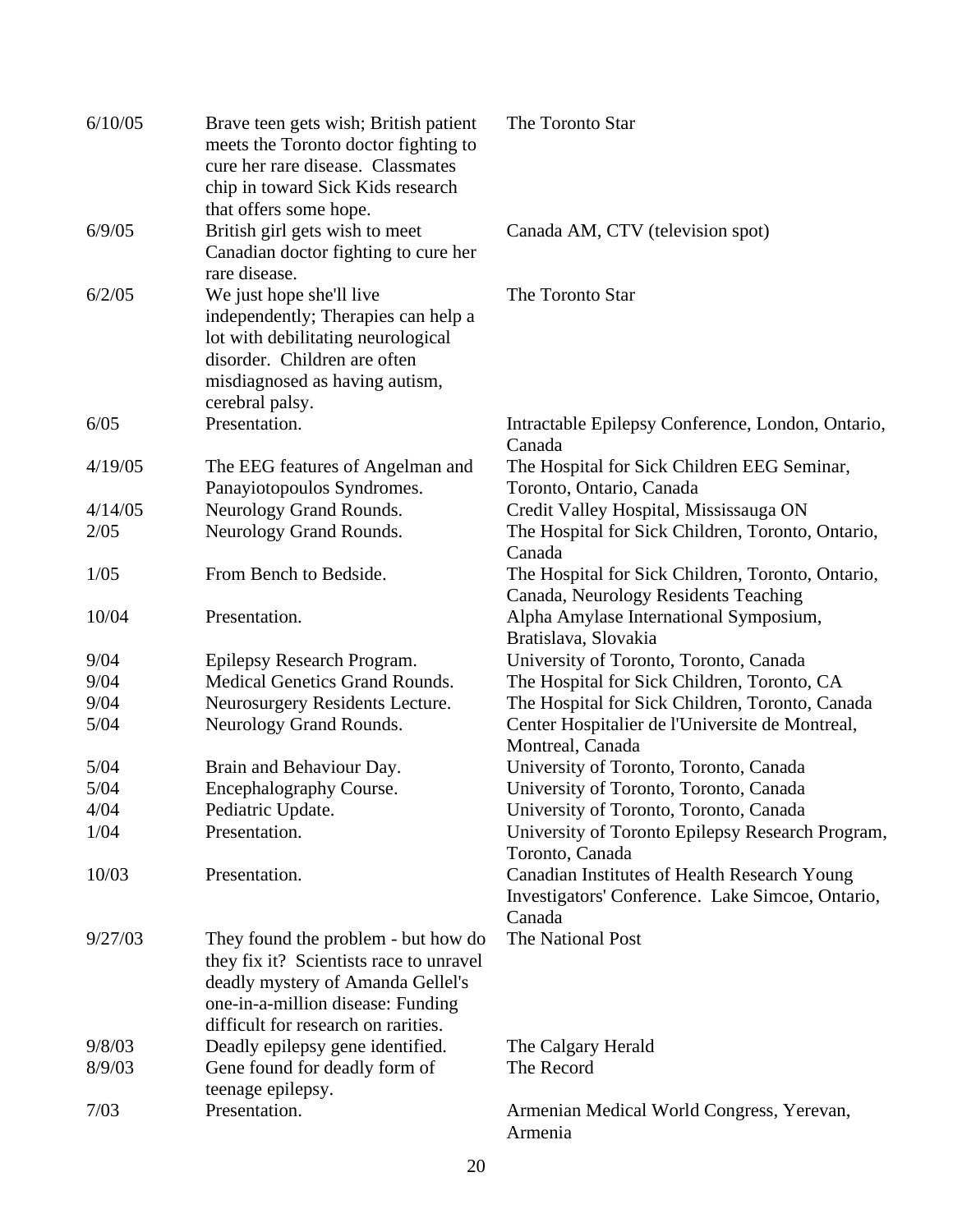| 5/03             | Presentation.                          | Association Francophone Pour Le Savoir,<br>Rimouski, Quebec, Canada |
|------------------|----------------------------------------|---------------------------------------------------------------------|
| 4/03             | Pediatric Update.                      | The Hospital for Sick Children, Toronto, Canada                     |
| 1/03             | Neurology Grand Rounds.                | University Health Network, Toronto, Ontario                         |
| 9/02             | Neurology Grand Rounds.                | American University Hospital, Beirut, Lebanon                       |
| 9/02             | Pediatric Neurology Grand Rounds.      | American University Hospital, Beirut, Lebanon                       |
| 5/10/02          | A 22: Gene blamed for type of          | The Toronto Star                                                    |
|                  | juvenile epilepsy.                     |                                                                     |
| 10/01            | Grand Rounds.                          | City-wide Neuroscience, Toronto, Canada                             |
| 1/01             | Neurology Grand Rounds.                | Trillium Health Sciences Centre, Mississauga,                       |
|                  |                                        | Ontario                                                             |
| 12/00            | Paediatric Grand Rounds.               | The Hospital for Sick Children, Toronto, Ontario                    |
| 3/00             | X-linked Myopathy with Excessive       | European Neuromuscular Centre, International                        |
|                  | Autophagy.                             | Conference, Naarden, The Netherlands                                |
|                  |                                        |                                                                     |
| <b>National</b>  |                                        |                                                                     |
| 3/06/18          | Gene Therapy for Epilepsy              | Jasper's Basic Mechanisms of Epilepsies                             |
|                  |                                        | Workshop, Yosemite Park, California                                 |
| 11/29/18         | The Epilepsy of GAT1 Deficiency.       | SLC6A1Connect Roundtable Symposium, New                             |
|                  |                                        | Orleans, Louisiana                                                  |
| $9/6 - 8/18$     | Update on Lafora Disease Therapy.      | 4 <sup>th</sup> International Lafora Workshop, San Diego,           |
|                  |                                        | California                                                          |
| $8/29 - 9/8/18$  |                                        | Ionis Pharmaceuticals/Valerion Clinic Days, San                     |
|                  |                                        | Diego, California.                                                  |
| 6/22/16          | Progress towards a cure for Lafora     | Ionis Pharmaceuticals Lafora Disease Conference,                    |
|                  | disease and APBD.                      | San Diego, California.                                              |
| 4/19/15          | Genetics of Neurological Disease       | American Academy of Neurology Annual                                |
|                  | Session, Genetics of Epilepsies.       | Meeting, Washington, DC                                             |
| 4/15/15          | Progress in APBD Research.             | Adult Polyglucosan Body Disease Research                            |
|                  |                                        | Foundation Annual Meeting New York, NY                              |
| $9/26 - 10/3/14$ | The genetics of the epilepsies.        | Epilepsy Genetics in the Era of Precision Medicine                  |
|                  |                                        | Conference, Invited Half Moon Bay, California                       |
| 6/12/14          | Lafora disease, Cure around the        | Keynote Lecture at the Inaugural Annual                             |
|                  | corner.                                | International Lafora Disease Conference. San                        |
|                  |                                        | Diego, California                                                   |
| 3/1/14           | Progress in Lafora Disease.            | Veterans Affairs West Los Angeles Department of                     |
|                  |                                        | Neurology, Invited Speaker, Los Angeles,                            |
|                  |                                        | California                                                          |
| 12/4/13          | Advances towards a Therapy for         | <b>Adult Polyglucosan Body Disease Research</b>                     |
|                  | APBD.                                  | Foundation Annual Conference, NY, NY                                |
| 6/17/13          | Lafora disease: the worst of the worst | Yale University School of Medicine, New Haven,                      |
|                  | epilepsies; Can we cure it? Pediatric  | <b>CT</b>                                                           |
|                  | Neurology Grand Rounds.                |                                                                     |
| 3/18/13          | Epilepsy Genetics.                     | American Academy of Neurology Annual                                |
|                  |                                        | Meeting, San Diego, CA                                              |
| 3/19/13          |                                        | Isis Pharmaceuticals Academic Lecture Series                        |
|                  | Curing Lafora Disease.                 |                                                                     |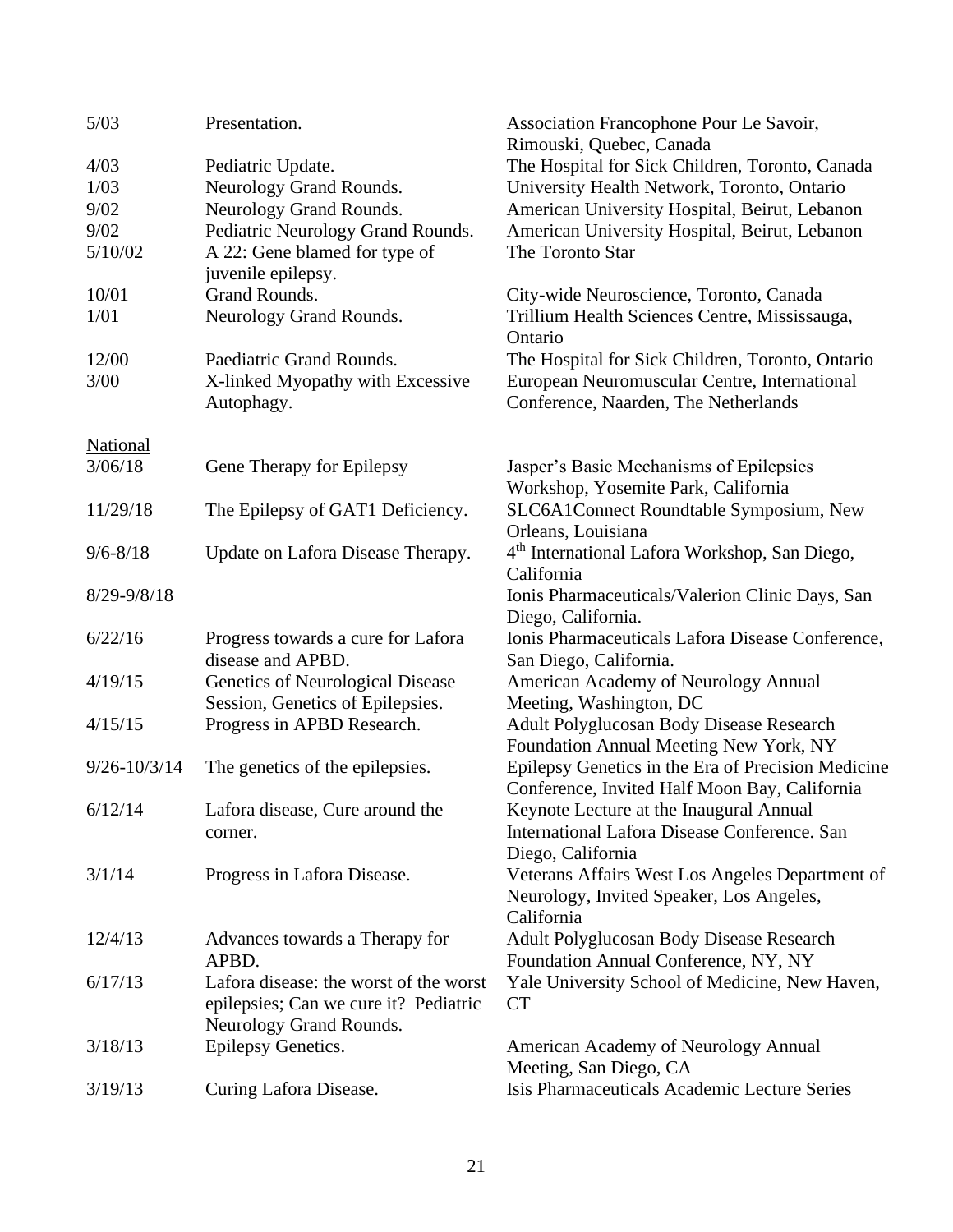| 11/7/12      | The 101st Year of Lafora disease,<br>when much is revealed. Clinical<br>Neuroscience Grand Rounds.                                                                                                                        | Yale University School of Medicine, New Haven,<br><b>CT</b>                                                                           |  |
|--------------|---------------------------------------------------------------------------------------------------------------------------------------------------------------------------------------------------------------------------|---------------------------------------------------------------------------------------------------------------------------------------|--|
| 4/6/11       | Progress in adult polyglucosan body<br>disease research."                                                                                                                                                                 | Adult Polyglucosan Body Disease Research<br>Foundation 6th Scientific Medical Advisory Board<br>Meeting, New York, NY, Web Conference |  |
| 12/22/10     | Neurology Grand Rounds, Genetics<br>of the Epilepsies.                                                                                                                                                                    | Geisinger Health Center, Danville, Pennsylvania                                                                                       |  |
| 1/20/10      | "Genetics of the Epilepsies."<br>Neurology Grand Rounds.                                                                                                                                                                  | University of Pittsburgh School of Medicine,<br>Pittsburgh, PA                                                                        |  |
| 9/29/09      | VMA21 deficiency causes an<br>autophagic myopathy by<br>compromising V-ATPase activity and<br>lysosomal acidification.                                                                                                    | Tufts Medical School, Integrated Studies Program,<br>Boston, MA                                                                       |  |
| 7/2/09       | Epilepsy Surgery in the Third World.                                                                                                                                                                                      | 10th Armenian Medical Congress, (Armenian<br>American Health Professionals Organization),<br>New York, NY                             |  |
| 4/28/09      | Hypomorphic Alleles of the VMA21<br>Gene Downregulates the V-ATPase<br>and Cause X-Linked Myopathy with<br>Excessive Autophagy.                                                                                           | American Academy of Neurology, Platform<br>Presentation, Seattle, Washington                                                          |  |
| 3/09         | Progress on an amylase-based<br>treatment of Adult Polyglucosan<br>Body Disease.                                                                                                                                          | <b>Adult Polyglucosan Body Disease Research</b><br>Foundation, New York, New York                                                     |  |
| 12/12/08     | Neurology Grand Rounds, Genetics<br>of the Epilepsies.                                                                                                                                                                    | West Virginia University, Morgantown, WV                                                                                              |  |
| 10/10/08     | "Genetic Epilepsies". Pediatric<br>Neurology Grand Rounds.                                                                                                                                                                | Schneider Children's Hospital, Long Island, NY                                                                                        |  |
| 4/14/08      | Progress Towards Generating a<br><b>Neuronal Amylase Producing Mouse</b><br>Model.                                                                                                                                        | Adult Polyglucosan Body Disease Research<br>Foundation Annual Conference, Chicago, IL                                                 |  |
| 2/21/07      | Neurology Grand Rounds, Lafora<br>Disease: How man can have starch on<br>the brain.                                                                                                                                       | Weill College, Cornell University, New York, NY                                                                                       |  |
| 12/20/06     | 1. Neurology Grand Rounds -<br>Lafora Disease and how the brain<br>makes starch.<br>2. Professor's Rounds - A case of<br>Parkinsonism with Epilepsy.<br>3. Resident Teaching Seminar - The<br>Genetics of the Epilepsies. | University of California, Los Angeles, Los<br>Angeles, CA                                                                             |  |
| 8/1/06       | How Polyglucosans Form and How<br>We Can Eliminate Them.                                                                                                                                                                  | Adult Polyglucosan Body Disease Conference,<br>New York, NY                                                                           |  |
| $5/1 - 2/06$ | Dogs, Ultimate Epilepsy<br>Genehounds: Canine Genetics in the<br>Search for Epilepsy Genes.                                                                                                                               | University of Minnesota, Minneapolis MN                                                                                               |  |
| $4/1 - 8/06$ | Contemporary Clinical Issues.<br>Plenary Session: Lafora Disease.                                                                                                                                                         | American Academy of Neurology, 58th Annual<br>Meeting, San Diego, CA                                                                  |  |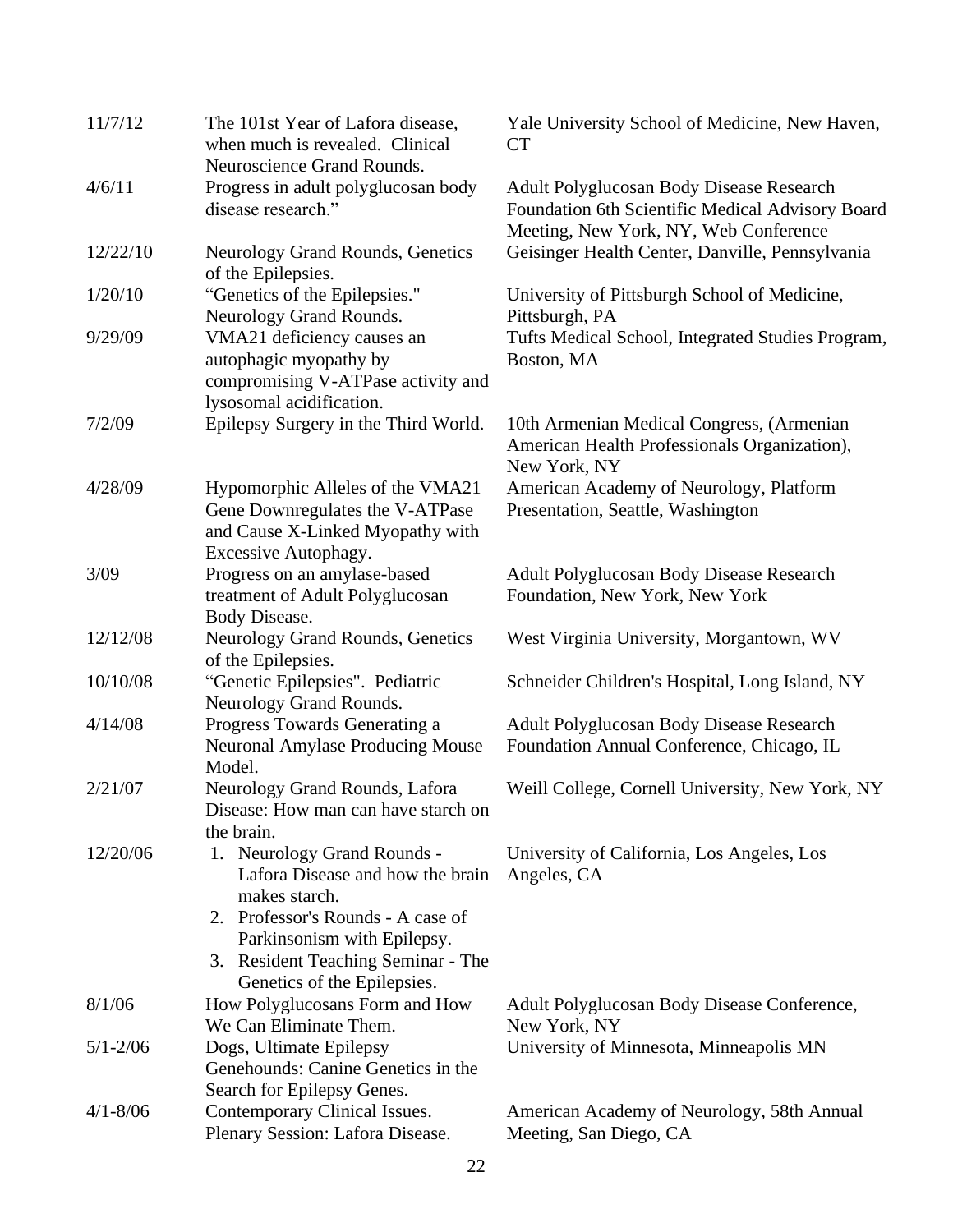| 3/24/06        | Pathogenesis of Lafora Progressive        | Geisinger Medical Center, Neurology Grand                              |  |
|----------------|-------------------------------------------|------------------------------------------------------------------------|--|
|                | Myoclonus Epilepsy.                       | Rounds, Danville, PA                                                   |  |
| 11/28/05       | Progress in Lafora Disease.               | Indianapolis University, Biochemistry Rounds,<br>Indianapolis, Indiana |  |
| 10/28/05       | <b>Annual Meeting (Session Organizer</b>  | American Society of Human Genetics, Salt Lake                          |  |
|                | and Speaker).                             | City, Utah                                                             |  |
| 4/05           | Invited Speaker.                          | Epilepsy Foundation of Southern California, Los<br>Angeles, CA         |  |
| 4/05           | Neurology Grand Rounds.                   | Department of Veteran's Affairs, West Los<br>Angeles, Los Angeles, CA  |  |
| 7/02           | <b>Adult Neurology Grand Rounds.</b>      | Cedars Sinai Hospital, Los Angeles, CA                                 |  |
| 7/02           | Pediatric Grand Rounds.                   | Cedars Sinai Hospital, Los Angeles, CA                                 |  |
| 8/01           | Neurology Grand Rounds.                   | Wayne State University, Detroit, Michigan                              |  |
| $5/00$         | <b>Treatments for the National Ceroid</b> | International Conference, NIH, Bethesda,                               |  |
|                | Lipofuscinoses.                           | Maryland                                                               |  |
| Regional/Local |                                           |                                                                        |  |
| 2/4/20         | Gene Therapy: The Unavoidable             | Molecular and Human Genetics Seminar Series,                           |  |
|                | Medicine of the Future.                   | Baylor College of Medicine, Houston, Texas                             |  |
| 12/3/19        | Gene Therapy: The Future of               | Children's Foundation Board Meeting and                                |  |
|                | Medicine Today.                           | Luncheon, Children's Medical Center Dallas, TX                         |  |
| 11/20/19       | Gene Therapy: Medicine of the             | Neurology Grand Rounds, UT Southwestern                                |  |
|                | Future.                                   | <b>Medical Center</b>                                                  |  |
| 11/11/19       | Gene Therapy.                             | Children's Medical Center Foundation, Children's                       |  |
|                |                                           | <b>Medical Center Dallas, Texas</b>                                    |  |
| 10/24-25/19    | Gene Therapy for Neurological             | Neurodegeneration Symposium, UT Southwestern                           |  |
|                | Diseases.                                 | Medical Center, Dallas, TX                                             |  |
| 9/25/19        | Genetics of Psychiatric Diseases.         | NGP Journal Club, UT Southwestern Medical                              |  |
|                |                                           | Center, Dallas, Texas                                                  |  |
| 11/30/18       | Gene based therapies in treating          | 7 <sup>th</sup> Annual Research Conference, Texas Scottish             |  |
|                | pediatric neurological disorders.         | Rite Hospital, Dallas, Texas                                           |  |
| 4/18/18        | The Forever Fix of Gene Therapy:          | University of Texas Southwestern Medical Center,                       |  |
|                | Rewriting Medicine. UT                    | Dallas, Texas                                                          |  |
|                | Southwestern Circle of Friends.           |                                                                        |  |
| 4/13/18        | Genetics for the Adult Neurologist.       | University of Texas Southwestern Medical Center,                       |  |
|                | Epilepsy Faculty Update.                  | Dallas, Texas                                                          |  |
| 5/4/15         | Lafora Disease, shortcut to a cure.       | University of Texas Southwestern Medical Center,                       |  |
|                | Neurology Grand Rounds. Visiting          | Dallas, Texas                                                          |  |
|                | Professor.                                |                                                                        |  |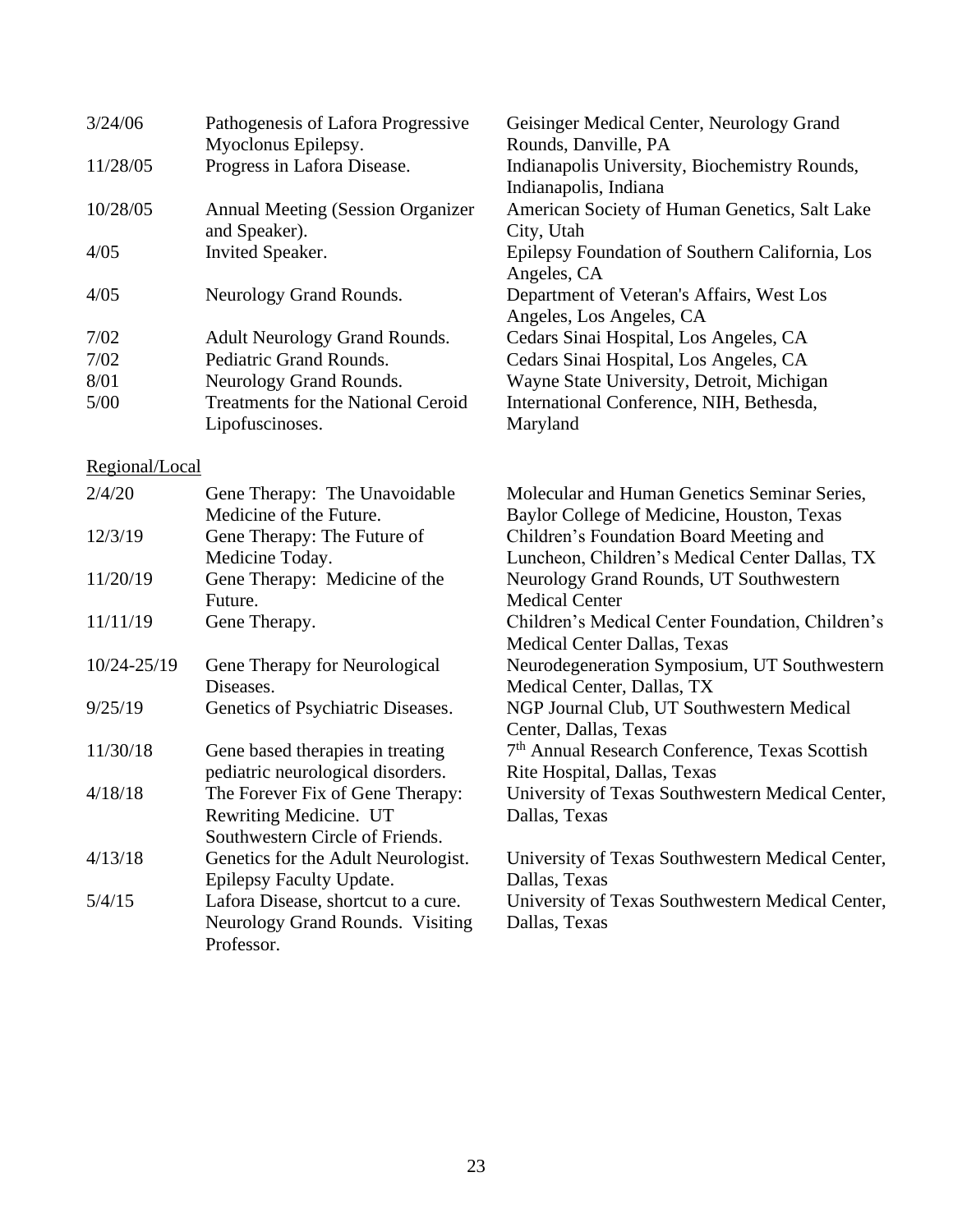## **Technological and Other Scientific Innovations**

#### Innovation

Patent, if any, pending or awarded /If described in print/on web, provide citation

## **Service to the Community**

| Year(s)                                                                         | Role | Organization or institution |
|---------------------------------------------------------------------------------|------|-----------------------------|
| May include a brief, one-sentence description of each role if needed (optional) |      |                             |

#### **Bibliography**

## **Peer Reviewed Publications**

Original Research Articles

- 1. Brenner D, Baumgartner T, von Spiczak S, Lewerenz J, Weis R, Grimmer A, Gaspirova P, Wurster CD, Kunz WS, Wagner J, **Minassian BA**, Elger CE, Ludolph AC, Biskup S & Döcker D. Genotypes and phenotypes of patients with Lafora disease living in Germany. *Neurol. Res. Pract*. 1, 34 (2019). [https://doi.org/10.1186/s42466-019-0040-2.](https://doi.org/10.1186/s42466-019-0040-2)
- 2. Moreau C, Rébillard RM, Wolking S, Michaud J, Tremblay F, Girard A, Bouchard J, **Minassian B**, Laprise C, Cossette P, Girard SL. Polygenic risk scores of several subtypes of epilepsies in a founder population. *Neurol Genet.* 2020 Mar 27;6(3):e416. doi: 10.1212/NXG.0000000000000416. eCollection 2020 Jun. PMID:32337343
- 3. Riva A, Guglielmo A, Balagura G, Marchese F, Amadori E, Iacomino M, **Minassian BA**, Zara F, Striano P. Emerging treatments for progressive myoclonus epilepsies. *Expert Rev Neurother*. 2020 Mar 17:1-10. doi: 10.1080/14737175.2020.1741350. [Epub ahead of print]
- 4. Niibori Y, Lee SJ, **Minassian BA,** Hampson DR. Sexually divergent Mortality and partial phenotypic rescue after gene therapy in a mouse model of Dravet Syndrome. *Hum Gene Ther.* 2020 Mar;31(5-6):339-351. doi: 10.1089/hum.2019.225. Epub 2020 Jan 16.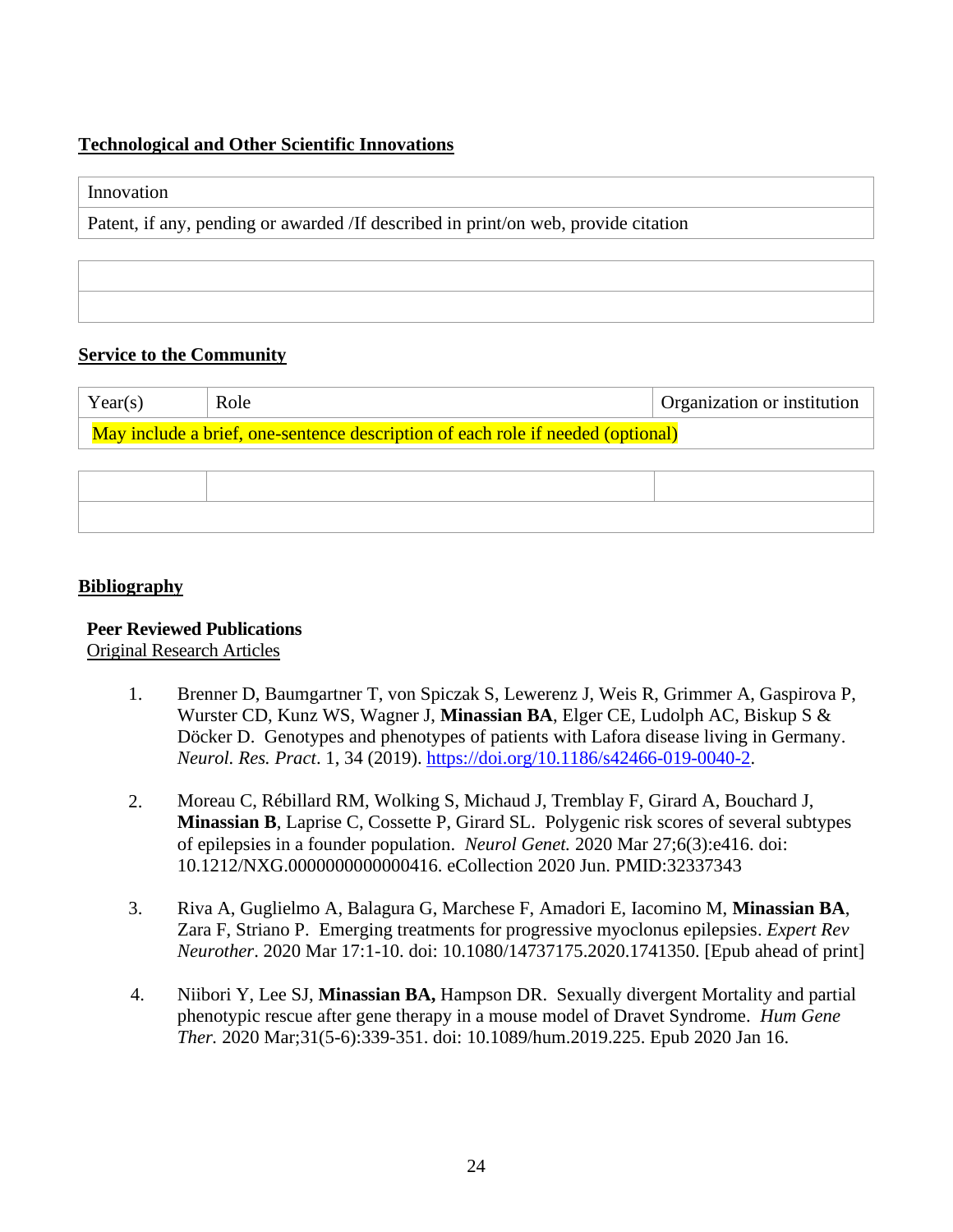- 5. Steward CA, Roovers J, Suner MM, Gonzalez JM, Uszczynska-Ratajczak B, Pervouchine D, Fitzgerald S, Viola M, Stamberger H, Hamdan FF, Ceulemans B, Leroy P, Nava C, Lepine A, Tapanari E, Keiller D, Abbs S, Sanchis-Juan A, Grozeva D, Rogers AS, Diekhans M, Guigó R, Petryszak R, **Minassian BA**, Cavalleri G, Vitsios D, Petrovski S, Harrow J, Flicek P, Lucy Raymond F, Lench NJ, Jonghe P, Mudge JM, Weckhuysen S, Sisodiya SM, Frankish A. Re-annotation of 191 developmental and epileptic encephalopathy-associated genes unmasks de novo variants in SCN1A. *NPJ Genom Med*. 2019 Dec 2;4:31. doi: 10.1038/s41525-019-0106-7. PMID: 31814998
- 6. Jiang X, Raju PK, D'Avanzo N, Lachance M, Pepin J, Dubeau F, Mitchell WG, Bello-Espinosa LE, Pierson TM, **Minassian BA**, Lacaille JC, Rossignol E. Both gain-of-function and loss-of-function de novo CACNA1A mutations cause severe developmental epileptic encephalopathies in the spectrum of Lennox-Gastaut syndrome. *Epilepsia*. 2019;60(9): 1881-1894. PMID 31468518
- 7. Orsini A, Valetto A, Bertini V, Esposito M, Carli N, **Minassian BA**, Bonuccelli A, Peroni D, Michelucci R, Striano P. The best evidence for progressive myoclonic epilepsy: A pathway to precision therapy. *Seizure.* 2019;71:247-257. PMID: 31476531
- 8. Mignot C, McMahon AC, Bar C, Campeau PM, Davidson C, Buratti J, Nava C, Jacquemont ML, Tallot M, Milh M, Edery P, Marzin P, Barcia G, Barnerias C, Besmond C, Bienvenu T, Bruel AL, Brunga L, Ceulemans B, Coubes C, Cristancho AG, Cunningham F, Dehouck MB, Donner EJ, Duban-Bedu B, Dubourg C, Gardella E, Gauthier J, Geneviève D, Gobin-Limballe S, Goldberg EM, Hagebeuk E, Hamdan FF, Hančárová M, Hubert L, Ioos C, Ichikawa S, Janssens S, Journel H, Kaminska A, Keren B, Koopmans M, Lacoste C, Laššuthová P, Lederer D, Lehalle D, Marjanovic D, Métreau J, Michaud JL, Miller K, **Minassian BA,** Morales J, Moutard ML, Munnich A, Ortiz-Gonzalez XR, Pinard JM, Prchalová D, Putoux A, Quelin C, Rosen AR, Roume J, Rossignol E, Simon MEH, Smol T, Shur N, Shelihan I, Štěrbová K, Vyhnálková E, Vilain C, Soblet J, Smits G, Yang SP, van der Smagt JJ, van Hasselt PM, van Kempen M, Weckhuysen S, Helbig I, Villard L, Héron D, Koeleman B, Møller RS, Lesca G, Helbig KL, Nabbout R, Verbeek NE, Depienne C. IQSEC2-related encephalopathy in males and females: a comparative study including 37 novel patients. *Genet Med*. 2019 Apr;21(4):837-849. doi: 10.1038/s41436-018-0268-1. Epub 2018 Sep 12. PubMed PMID: 30206421.
- 9. Sullivan MA, Nitschke S, Skwara EP, Wang P, Zhao X, Pan XS, Chown EE, Wang T, Perri AM, Lee JPY, Vilaplana F, **Minassian BA**, Nitschke F. Skeletal Muscle Glycogen Chain Length Correlates with Insolubility in Mouse Models of Polyglucosan-Associated Neurodegenerative Diseases. *Cell Rep*. 2019 Apr 30;27(5):1334-1344.e6. doi: 10.1016/j.celrep.2019.04.017. PubMed PMID: 31042462.
- 10. Alkhater RA, Wang P, Ruggieri A, Israelian L, Walker S, Scherer SW, Smith ML, **Minassian BA**. Dominant LMAN2L mutation causes intellectual disability with remitting epilepsy. *Ann Clin Transl Neurol*. 2019 Mar 7;6(4):807-811. Doi: 10.1002/acn3.727.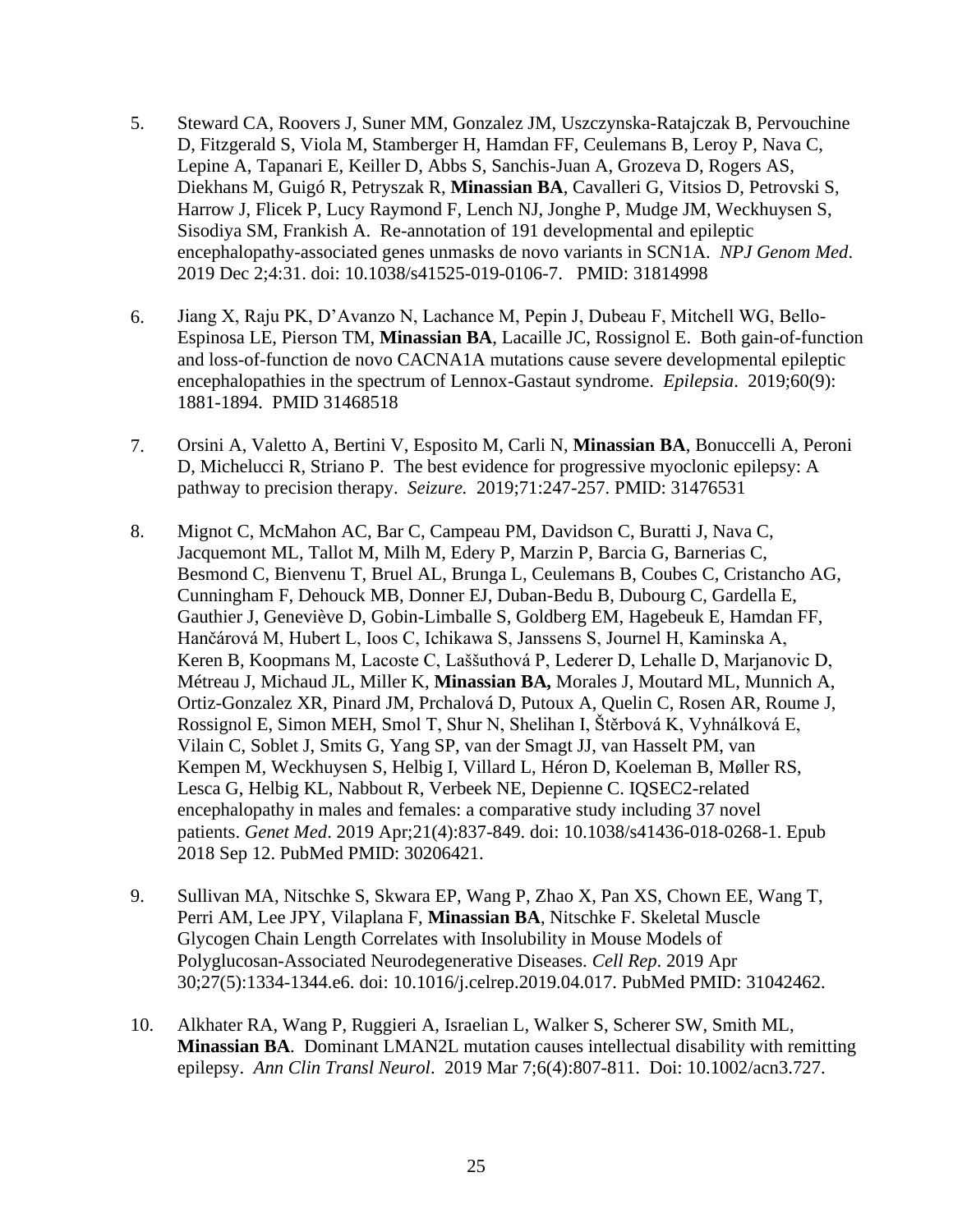- 11. Tashkandi M, Baarma D, Tricco AC, Boelman C, Alkhater R, **Minassian BA**. EEG of asymptomatic first-degree relatives of patients with juvenile myoclonic, childhood absence and rolandic epilepsy: a systematic review and meta-analysis. *Epileptic Disord*. 2019 Feb 1;21(1):30-41. PMID: 30767897
- 12. Nicolescu RC, Al-Khawaga S, **Minassian BA**, Hussain K. Diabetes Mellitus in a Patient with Lafora Disease: Possible Links with Pancreatic β-Cell Dysfunction and Insulin Resistance. *Front Pediatr*. 2019 Jan 16;6:424. eCollection 2018. PMID: 30701169
- 13. Arkadir D, Lossos A, Rahat D, Abu Snineh M, Schueler-Furman O, Nitschke S, **Minassian BA**, Sadaka Y, Lerer I, Tabach Y, Meiner V. MYORG is associated with recessive primary familial brain calcification. *Ann Clin Transl Neurol*. 2018 Nov 15;6(1):106-113. PMID: 30656188
- 14. Goodspeed K, Harder L, Hughes S, Conger D, Taravella J, Gray SJ, **Minassian B**. Optical coherence tomography features in brothers with aspartylglucosaminuria. *Ann Clin Transl Neurol***.** 2018 Oct 24;5(12):1622-1626. doi: 10.1002/acn3.672. eCollection 2018 Dec. PMID: 30564628
- 15. Alkhater RA, Scherer SW, **Minassian BA**, Walker S. PI4K2A deficiency in an intellectual disability, epilepsy, myoclonus, akathisia syndrome. *Ann Clin Transl Neurol.* 2018 Oct 24;5(12):1617-1621. doi: 10.1002/acn3.677. eCollection 2018 Dec. PMID: 30564627
- 16. Verhalen B, Arnold S, **Minassian BA**. Lafora Disease: A Review of Molecular Mechanisms and Pathology. *Neuropediatrics*. 2018 Dec;49(6):357-362. PMID: 30336494
- 17. Nitschke F, Nitschke S, Mitra S, **Minassian BA**. Lafora disease from pathogenesis to treatment strategies. *Nat Rev Neurol*. 2018 Oct;14(10):606-617. PubMed PMID: 30143794
- 18. Vincent A, Macri A, Tumber A, Koukas N, Ahonen S, Striano P, **Minassian BA**. Ocular phenotype and electroretinogram abnormalities in Lafora disease: A "window to the brain". *Neurology*. 2018 Jun 15. pii: 10.1212/WNL.0000000000005821. PubMed PMID: 29907606
- 19. Walker S, Dad R, Thiruvahindrapuram B, Ullah MI, Ahmad A, Hassan MJ, Scherer SW, **Minassian BA**. Chorea-acanthocytosis: Homozygous 1-kb deletion in VPS13A detected by whole-genome sequencing. *Neurol Genet*. 2018 May 18;4(3):e242. doi: 10.1212/NXG.0000000000000242. eCollection 2018 Jun. PubMed PMID: 29845114; PubMed Central PMCID: PMC5691193
- 20. Goldsmith D, **Minassian BA**. Extraneurological sparing in long-lived typical Lafora disease. *Epilepsia Open*. 2018 May 17;3(2):295-298. doi: 10.1002/epi4.12224. eCollection 2018 Jun. PubMed PMID: 29881811; PubMed Central PMCID: PMC5983108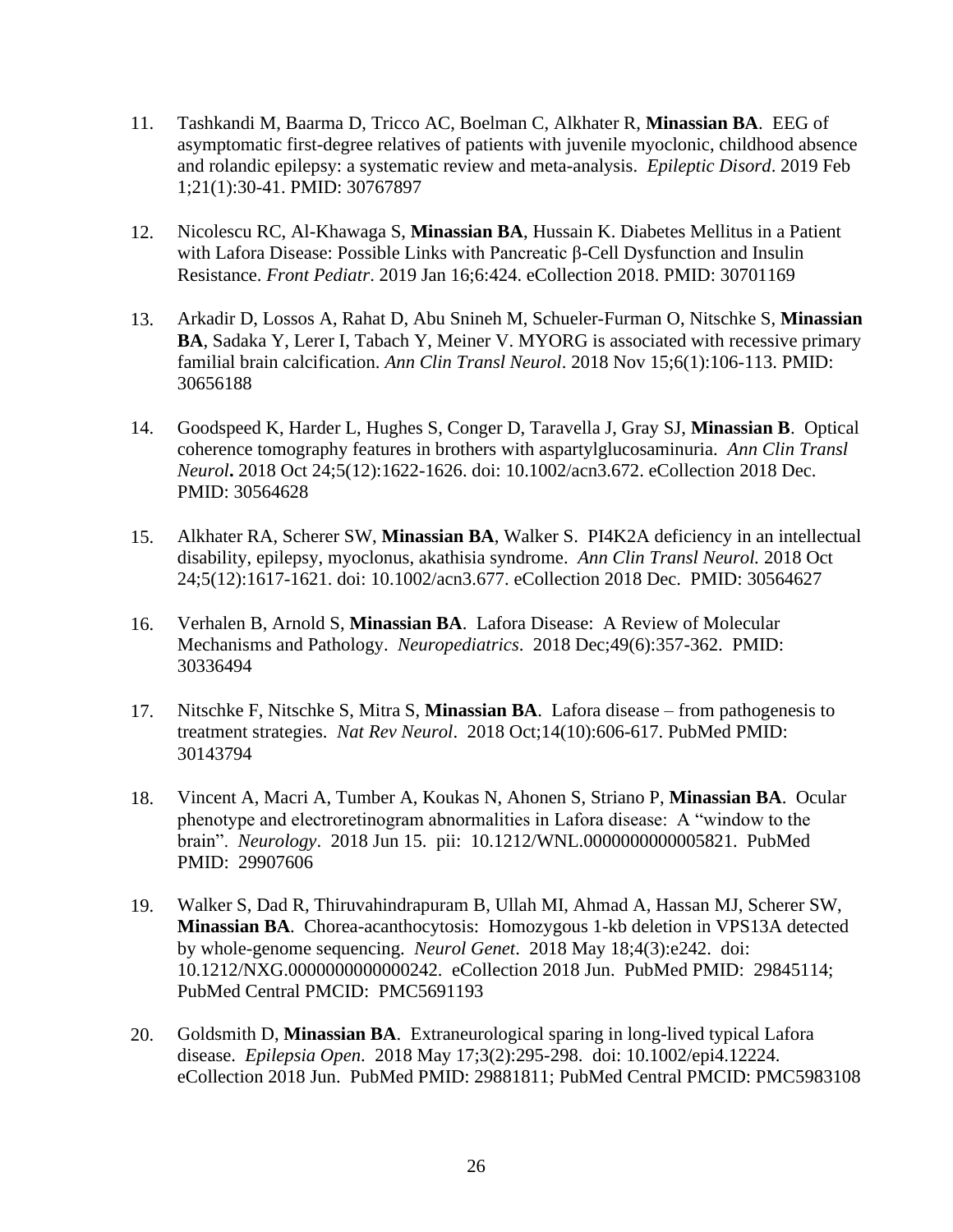- 21. Gentry MS, Guinovart JJ, **Minassian BA**, Roach PJ, Serratosa JM. Lafora disease offers a unique window into neuronal glycogen metabolism. *J Biol Chem*. 2018 May 11;293(19):7117-7125. doi: 10.1074/jbc.R117.803064. Epub 2018 Feb 26. PubMed PMID: 29483193; PubMed Central PMCID: PMC5949988.
- 22. Monlong J, Girard SL, Meloche C, Cadieux-Dion M, Andrade DM, Lafreniere RG, Gravel M, Spiegelman D, Dionne-Laporte A, Boelman C, Hamdan FF, Michaud JL, Rouleau G, **Minassian BA**, Bourque G, Cossette P. Global characterization of copy number variants in epilepsy patients from whole genome sequencing. *[PLoS Genet.](https://www.ncbi.nlm.nih.gov/pubmed/29649218)* 2018 Apr 12;14(4):e1007285. doi: 10.1371/journal.pgen.1007285. PMID: 29649218
- 23. Uddin M, Woodbury-Smith M, Chan AJS, Albanna A. **Minassian B**, Boelman C, Scherer SW. Genomic Context Analysis of de Novo STXBP1 / Mutations Identifies Evidence of Splice Site DNA-motif Associated Hotspots. *G3 (Bethesda).* 2018 Mar 28;8(4):1115-1118. doi:10.1534/g3.118.200080. PMID: 29438995
- 24. Ahonen S, Seath I, Rusbridge C, Holt S, Key G, Wang T, **Minassian BA**. Nationwide genetic testing towards eliminating Lafora disease from Miniature Wirehaired Dachshunds in the United Kingdom. *Canine Genet Epidemiol*. 2018 March;5:2. Doi:10.1186/s40575- 018-0058-8. eCollection 2018. PMID: 29610669
- 25. Ferlazzo E, Trenite DK, Haan GJ, Nitschke F, Ahonen S, Gasparini S, **Minassian BA.** Update on Pharmacological Treatment of Progressive Myoclonus Epilepsies*. Curr Pharm Des*. 2017;23(37):5662-5666. doi: 10.2174/1381612823666170809114654. PMID: 28799509
- 26. Uddin M, Woodbury-Smith M, Chan A, Brunga L, Lamoureux S, Pellecchia G, Yuen RKC, Faheem M, Stavropoulos DJ, Drake J, Hahn CD, Hawkins C, Shlien A, Marshall CR, Turner LA, **Minassian BA**, Scherer SW, Boelman C. Germline and somatic mutations in STXBP1 with diverse neurodevelopmental phenotypes. *Neurol Genet*. 2017 Dec 18;3(6):e199. doi: 10.1212/NXG.0000000000000199. eCollection 2017 Dec. PubMed PMID: 29264391; PubMed Central PMCID: PMC5735305.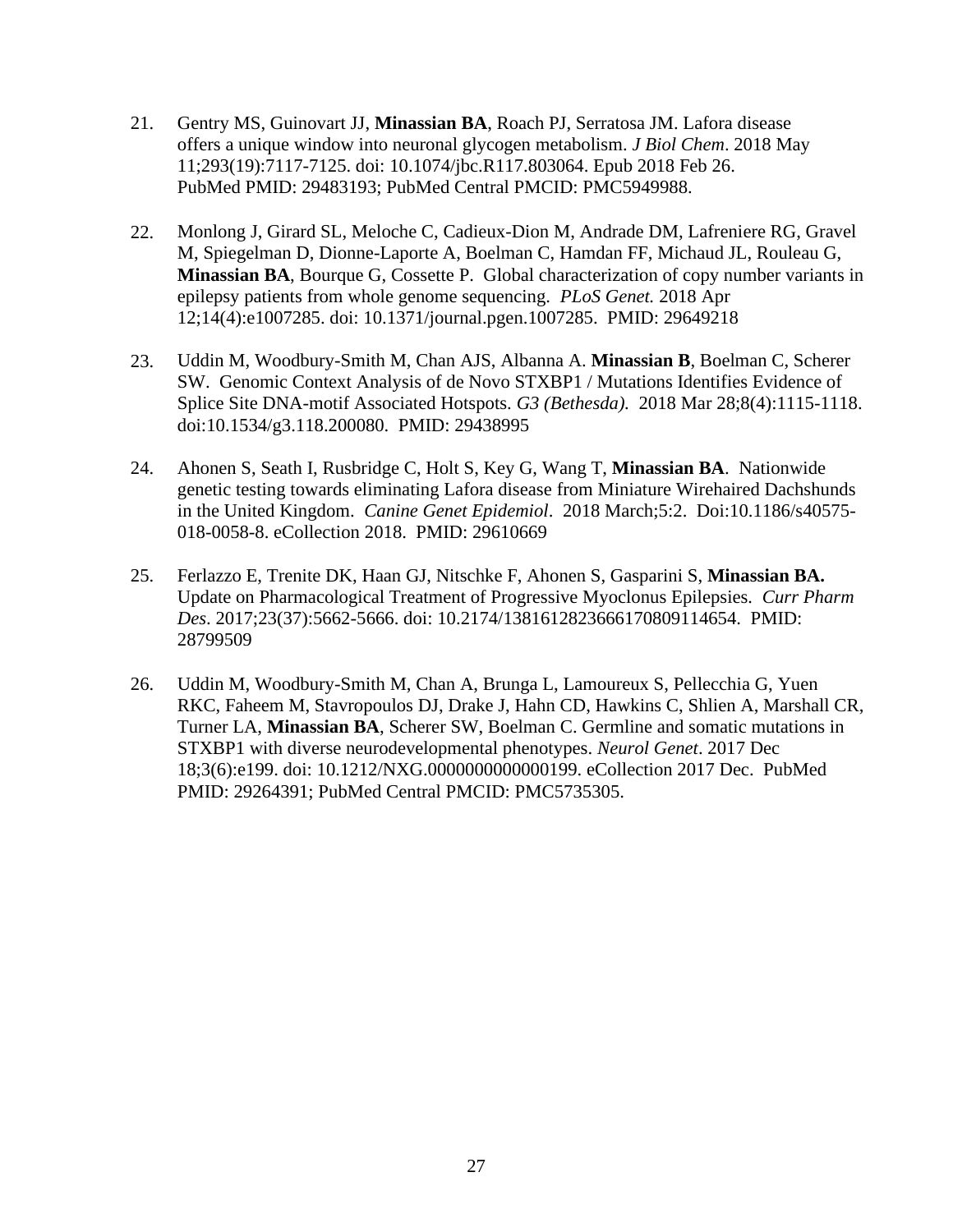- 27. Hamdan FF, Myers CT, Cossette P, Lemay P, Spiegelman D, Laporte AD, Nassif C, Diallo O, Monlong J, Cadieux-Dion M, Dobrzeniecka S, Meloche C, Retterer K, Cho MT, Rosenfeld JA, Bi W, Massicotte C, Miguet M, Brunga L, Regan BM, Mo K, Tam C, Schneider A, Hollingsworth G; Deciphering Developmental Disorders Study, FitzPatrick DR, Donaldson A, Canham N, Blair E, Kerr B, Fry AE, Thomas RH, Shelagh J, Hurst JA, Brittain H, Blyth M, Lebel RR, Gerkes EH, Davis-Keppen L, Stein Q, Chung WK, Dorison SJ, Benke PJ, Fassi E, Corsten-Janssen N, Kamsteeg EJ, Mau-Them FT, Bruel AL, Verloes A, Õunap K, Wojcik MH, Albert DVF, Venkateswaran S, Ware T, Jones D, Liu YC, Mohammad SS, Bizargity P, Bacino CA, Leuzzi V, Martinelli S, Dallapiccola B, Tartaglia M, Blumkin L, Wierenga KJ, Purcarin G, O'Byrne JJ, Stockler S, Lehman A, Keren B, Nougues MC, Mignot C, Auvin S, Nava C, Hiatt SM, Bebin M, Shao Y, Scaglia F, Lalani SR, Frye RE, Jarjour IT, Jacques S, Boucher RM, Riou E, Srour M, Carmant L, Lortie A, Major P, Diadori P, Dubeau F, D'Anjou G, Bourque G, Berkovic SF, Sadleir LG, Campeau PM, Kibar Z, Lafrenière RG, Girard SL, Mercimek-Mahmutoglu S, Boelman C, Rouleau GA, Scheffer IE, Mefford HC, Andrade DM, Rossignol E, **Minassian BA**, Michaud JL. High Rate of Recurrent De Novo Mutations in Developmental and Epileptic Encephalopathies. *Am J Hum Genet*. 2017 Nov 2;101(5):664-685. doi: 10.1016/j.ajhg.2017.09.008 PMID: 29100083
- 28. Dad R, Walker S, Scherer SW, Hassan MJ, Kang SY, **Minassian BA**. Hyperventilationathetosis in ASXL3 deficiency (Bainbridge-Ropers) syndrome. *Neurol Genet*. 2017 Sep 22;3(5):e189. doi:10.1212/NXG.0000000000000189. eCollection 2017 Oct. PubMed PMID: 28955728; PubMed Central PMCID: PMC5610043.
- 29. Solmesky LJ, Khazanov N, Senderowitz H, Wang P, **Minassian BA**, Ferreira IM, Yue WW, Lossos A, Weil M, Kakhlon O. A novel image-based high-throughput screening assay discovers therapeutic candidates for adult polyglucosan body disease. *Biochem J*. 2017 Sep 28;474(20):3403-3420. doi: 10.1042/BCJ20170469. PubMed PMID: 28827282.
- 30. **Minassian BA**. Understanding the brain one amino acid at a time The case of the FHF1 R52H encephalopathy. *Eur J Paediatr Neurol*. 2017 Sep;21(5):699-700. doi: 10.1016/j.ejpn.2017.07.013. PMID: 28784232
- 31. Andrade DM, Bassett AS, Bercovici E, Borlot F, Bui E, Camfield P, Clozza GQ, Cohen E, Gofine T, Graves L, Greenaway J, Guttman B, Guttman-Slater M, Hassan A, Henze M, Kaufman M, Lawless B, Lee H, Lindzon L, Lomax LB, McAndrews MP, Menna-Dack D, **Minassian BA**, Mulligan J, Nabbout R, Nejm T, Secco M, Sellers L, Shapiro M, Slegr M, Smith R, Szatmari P, Tao L, Vogt A, Whiting S, Carter Snead O 3rd. Epilepsy: Transition from pediatric to adult care. Recommendations of the Ontario epilepsy implementation task force. *Epilepsia*. 2017 Sep;58(9):1502-1517. doi: 10.1111/epi.13832 PMID: 28681381
- 32. Dad R, Malik U, Javed A, **Minassian BA**, Hassan MJ. Structural annotation of Beta-1,4-Nacetyl galactosaminyltransferase 1 (B4GALNT1) causing Hereditary Spastic Paraplegia 26. *Gene*. 2017 Aug 30;626:258-263. doi: 10.1016/j.gene.2017.05.041 PMID: 28536081
- 33. Sullivan MA, Nitschke S, Steup M, **Minassian BA**, Nitschke F. Pathogenesis of Lafora Disease: Transition of Soluble Glycogen to Insoluble Polyglucosan. *Int J Mol Sci.* 2017 Aug 11;18(8). pii: E1743. doi: 10.3390/ijms18081743 PMID: 28800070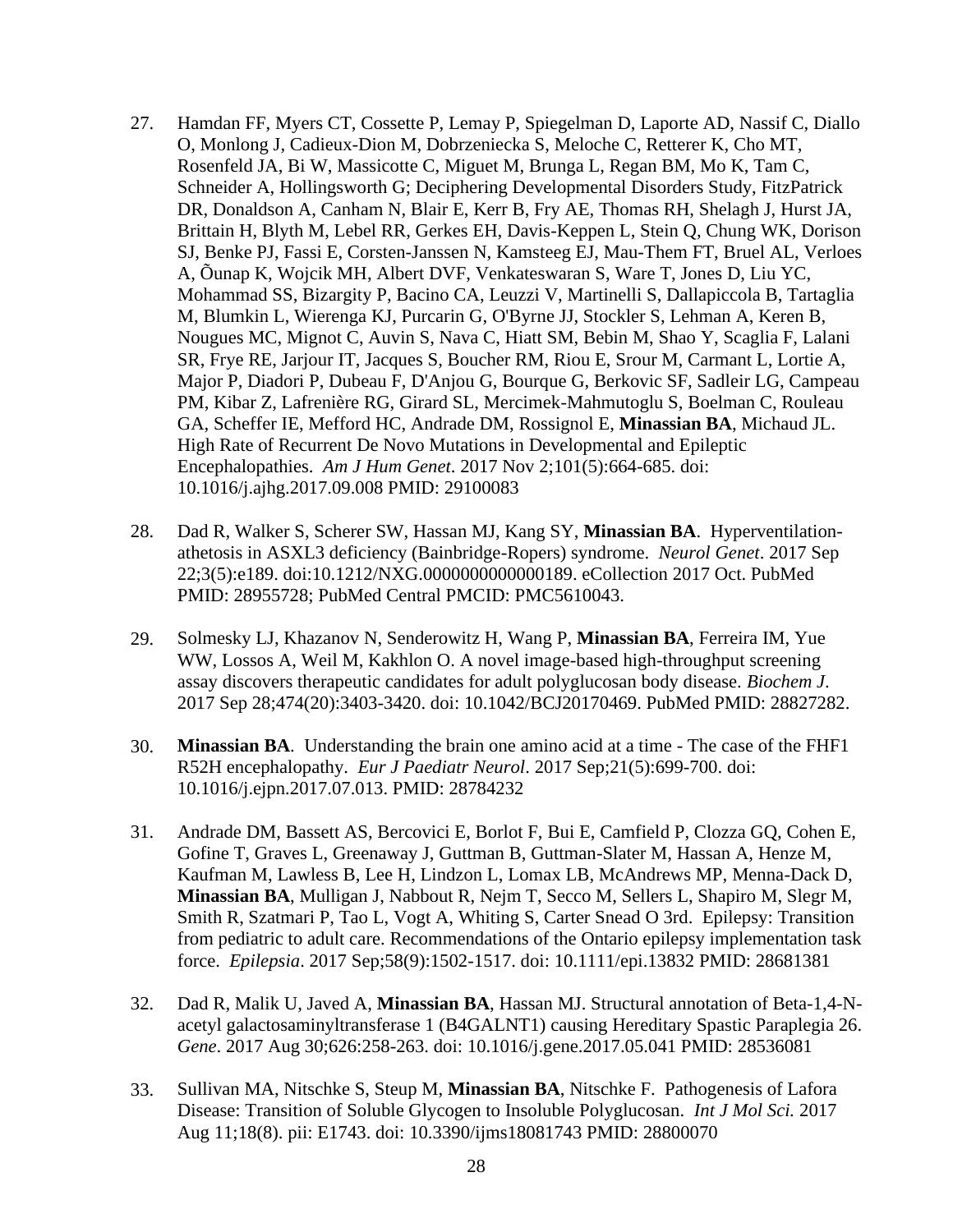- 34. Swain L, Key G, Tauro A, Ahonen S, Wang P, Ackerley C, **Minassian BA**, Rusbridge C. Lafora disease in miniature Wirehaired Dachshunds. *PLoS One*. 2017 Aug 2;12(8):e0182024. doi: 10.1371/journal.pone.0182024. eCollection 2017. PubMed PMID: 28767715; PubMed Central PMCID: PMC5540395
- 35. Nitschke F, Sullivan M, Wang P, Zhao X, Chown EE, Perri AM, Steup M, **Minassian BA**. Abnormal glycogen chain length pattern, not hyperphosphorylation is critical in Lafora Disease. *EMBO Mol Med* 2017 July: 9(7)906-917. PMID: 28536304 PMCID: PMC5494504 DOI: 10.15252/emmm.201707608
- 36. Alber M, Kalscheuer VM, Marco E, Sherr E, Lesca G, Till M, Gradek G, Wiesener A, Korenke C, Mercier S, Becker F, Yamamoto T, Scherer SW, Marshall CR, Walker S, Dutta UR, Dalal AB, Suckow V, Jamali P, Kahrizi K, Najmabadi H, **Minassian BA**. ARHGEF9 disease: Phenotype clarification and genotype phenotype correlation. *Neurol Genet*. 2017 May 26;3(3):e148. doi: 10.1212/NXG.0000000000000148. PubMed PMID: 28589176; PubMed Central PMCID: PMC5446782
- 37. Steward CA, Parker APJ, **Minassian BA**, Sisodiya SM, Frankish A, Harrow J. Genome annotation for clinical genomic diagnostics: strengths and weaknesses. *Genome Medicine* 2017 May 30:9(1):49. PMID:28558813 PMCID: PMC5448149 DOI:10.1186/s13073-017- 0441-1
- 38. Dad R, Walker S, Scherer SW, Hassan MJ, Alghamdi MD, **Minassian BA**, Alkhater R. Febrile ataxia and myokymia broaden the SPG26 hereditary spastic paraplegia phenotype. *Neurology Genetics* 2017 May 23; 3(3):e156. PMID: 28626794 PMCID: PMC5458666 DOI: 10.1212/NXG.0000000000000156
- 39. Mishra N, Kouzmitcheva E, Orsino A, **Minassian BA**. Chromosome 12p deletion spanning the GRIN2B gene presenting with a neurodevelopmental phenotype: A case report and review of literature. *Child Neurology* Open 2016 April 4; Vol 3 2329048X16629980. PMID:28503605 PMCID: PMC5417284 DOI: 10.1177/2329048X16629980
- 40. Munteanu I, Kalimo H, Saraste A, Nishino I, **Minassian BA**. Cardiac autophagic vacuolation in severe X-linked myopathy with excessive autophagy. *Neuromuscular Disorders*. 2017 Feb;27(2):185-187. PMID:27916343 DOI:10.1016/j.nmd.2016.10.007
- 41. Mishra N, Wang P, Goldsmith D, Zhao X, Xue Y, Christians U, **Minassian BA**. Everolimus does not prevent Lafora Body formation in murine Lafora Disease. *Neurol Genet*. 2017 Jan 9;3(1):e127. PMID: 28097224 PMCID: PMC5224705 doi: 10.1212/NXG.0000000000000127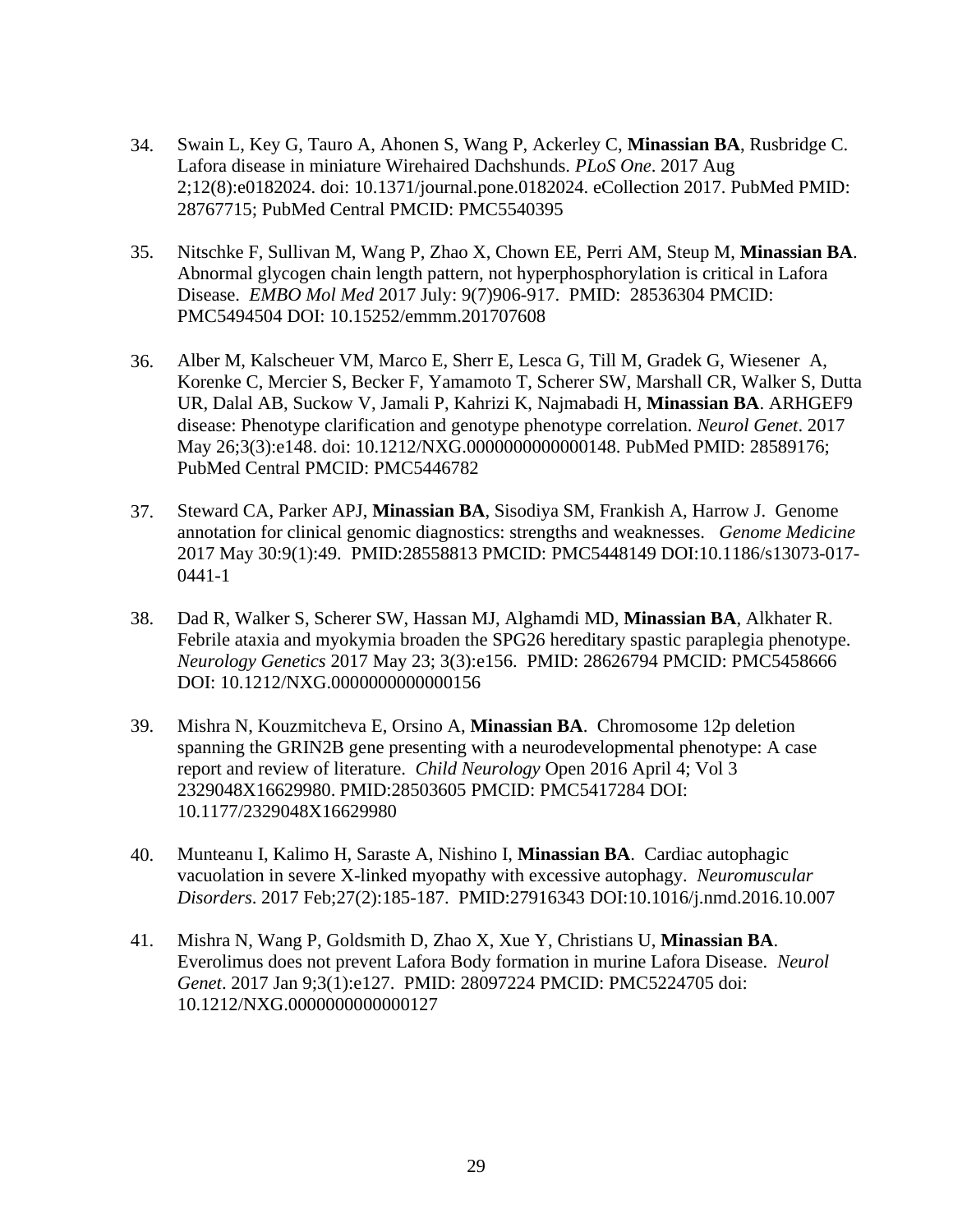- 42. Han C, Alkhater R, Froukh T, Minassian AG, Galati M, Liu RH, Fotouhi M, Sommerfeld J, Alfrook AJ, Marshall C, Walker S, Bauer P, Scherer SW, Riess O, Buchert R, **Minassian BA**, McPherson PS. Epileptic Encephalopathy Caused by Mutations in the Guanine Nucleotide Exchange Factor DENND5A. *American Journal Hum Genet*. 2016 Dec 1;99(6):1359-1367. PMID:27866705 PMCID: PMC5142110 DOI:10.1016/j.ajhg.2016.10.006
- 43. Al-Mehmadi, Splitt M for DDD Study Group, DeBrosse S, Dessoffy K, Xia F, Yang Y, Rosenfeld J, Cossette P, Michaud J, Campeau P, **Minassian BA** and the CENet Study Group. FHF1 (FGF12) epileptic encephalopathy. *Neurology Genetics Clinical/Scientific Notes* 2:e115; October 28, 2016 2(6): e115. PMID:27830185 PMCID: PMC5087254 DOI:10.1212/NXG.0000000000000115
- 44. Hajek I, Kettner F, Simerdova V, Rusbridge C, Wang P, **Minassian BA**, Palus V. NHLRC1 repeat expansion in two beagles with Lafora Disease. *Journal of Small Animal Practice* 2016 Nov;57(11):650-652. PMID:27747878 PMCID: PMC5658008 DOI: 10.1111/jsap.12593
- 45. Wang P, Israelian L, Xue Y, Song S, Attisano L, **Minassian BA**. SGK1 (glucose transport), dishevelled2 (wnt signaling), LC3/p62 (autophagy) and p53 (apoptosis) proteins are unaltered in Lafora Disease. *All Results Journal Biology* 2016; 7:28-33. PMID: 29152446 PMCID: PMC5693254
- 46. **Minassian BA**. Post-modern therapeutic approaches for progressive myoclonus epilepsy. *Epileptic Disorders* 2016 Sep 1;18(S2):154-158. PMID:27630083 PMCID: PMC5691359 DOI:10.1684/epd.2016.0862
- 47. Turnbull J, Tiberia E, Striano P, Genton P, Carpenter S, Ackerley CA, **Minassian BA**. Lafora Disease. *Epileptic Disorders* 2016 Sep 1;18(S2):38-62. PMID:27702709 PMCID: PMC5777303 DOI:10.1684/epd.2016.0842
- 48. **Minassian BA**, Striano P, Avanzini G. Progressive Myoclonus Epilepsy: The gene empowered era. *Epileptic Disorders* 2016 Sep 1; 18(S2):1-2. PMID:27694067 PMCID: PMC5691361 DOI:10.1684/epd.2016.0864
- 49. Nita DA, Mole SE, **Minassian BA**. Neuronal ceroid lipofuscinoses. *Epileptic Disorders* 2016 Sep 1;18(S2):73-88. PMID:27629553 DOI:10.1684/epd.2016.0844
- 50. Genton P, Striano P, **Minassian BA**. The history of progressive myoclonus epilepsies. *Epileptic Disorders* 2016 Sep 1;18(S2):3-10. PMID:27621064 PMCID: PMC5777179 DOI:10.1684/epd.2016.0834
- 51. Ackerley CA, Cooper MA, Munoz DG, **Minassian BA**. Fatal hepatic failure and pontine and extrapontine myelinolysis in XMEA. *Neurology* 2016 Sep 27; 87(13):1417-1419. PMID:27566744 PMCID: PMC5047040 DOI:10.1212/WNL.0000000000003155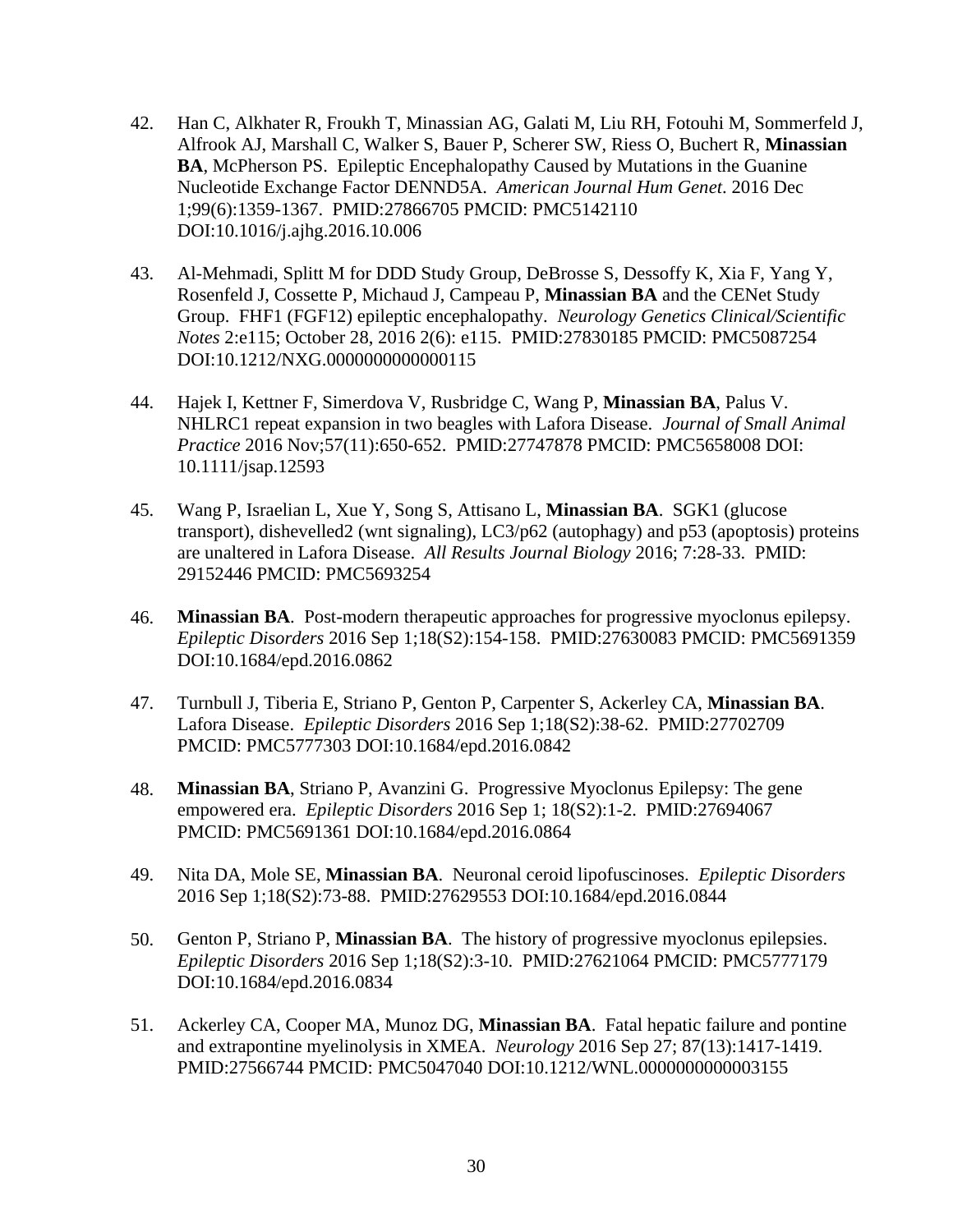- 52. Goldsmith D, **Minassian BA**. Efficacy and tolerability of perampanel in ten patients with Lafora Disease. *Epilepsy and Behavior* 2016 Sep; 62:132-135. PMID:27459034 PMCID: PMC5691360 DOI:10.1016/j.yebeh.2016.06.041
- 53. deLange IM, Helbig KL, Velinov M, Striano P, van Gassen K, van Kempen M, de Kovel MT, **Minassian BA**, Nezeratati MM, Pessoa A, Balestrini S, Chelly J and the EuroEPINOMICS\_RES MAE Working Group. De novo mutations of KIAA2022 in females cause intellectual disability and intractable epilepsy. *Journal of Medical Genetics*  2016 Dec;53(12):850-858. PMID:27358180 PMCID: PMC5264224 DOI:10.1136/jmedgenet-2016-103909
- 54. Jones K, Weiss S, **Minassian BA**. Infantile spasms with periventricular nodular heterotopia, unbalanced chromosomal translocation 3p26.2-10p15.1 and 6q22.31 deletion. *Clinical Case Reports* 2016 Jul; 4(7): 675–677. PMID:27386127 PMCID: PMC4929804 DOI:10.1002/ccr3.591
- 55. Rodan L, Zak M, Stavropoulos J, Joseph-George AM, **Minassian BA**. Co-occurrence of 16p13.11 microdeletion and ring chromosome 20 syndrome. *Neurology – Genetics* 2016 Jan; 2(1):e43. PMID:27066580 PMCID: PMC4817900 DOI:10.1212/NXG.0000000000000043
- 56. **Minassian BA**, et al. Guidelines for the use and interpretation of assays for monitoring autophagy (3rd Edition). *Autophagy* Jan 2016; 12(1):1-222.
- 57. Nascimento F, Borlot F, Cossette P, **Minassian BA**, Andrade D. Two definite cases of sudden unexpected death in epilepsy in a family with a DEPDC5 mutation. *Neurol Genet*. 2015 Oct; 1(4):e28. PMID:27066565 PMCID: PMC4811380 DOI:10.1212/NXG.0000000000000028
- 58. Jaffer F, Avbersek A, Vavassori R, Fons C, Campistol J, Stagnaro M, De Grandis E, Veneselli E, Rosewich H, Gianotta M, Zucca C, Ragona F, Granata T, Nardocci N, Mikati M, Helseth AR, Boelman C, **Minassian BA**, Johns S, Garry SI, Scheffer IE, Gourfinkel-An I, Carrilho I, Aylett SE, Parton M, Hanna MG, Houlden H, Neville B, Kurian MA, Novy J, Sander JW, Lambiase PD, Behr ER, Schyns T, Arzimanoglou A, Cross JH, Kaski JP, Sisodiya SM. Faulty cardiac repolarization reserve in alternating hemiplegia of childhood broadens the phenotype. *Brain*. 2015 Oct;138(Pt 10):2859-2874. PMID:26297560 PMCID PMC4671482 DOI:10.1093/brain/awv243
- 59. Auger A, Park M, Nitschke F, Minassian LM, Beilhartz GL, **Minassian BA**, Melnyk RA. Efficient Delivery of Structurally Diverse Protein Cargo into Mammalian Cells by a Bacterial Toxin. *Mol Pharm*. 2015 Aug 3;12(8):2962-2971. PMID:26103531 DOI:10.1021/acs.molpharmaceut.5b00233
- 60. Froese DS, Michaeli A, McCorvie TJ, Krojer T, Sasi M, Melaev E, Goldblum A, Zatsepin M, Lossos A, Álvarez R, Escribá PV, **Minassian BA**, von Delft F, Kakhlon O, Yue WW. Structural basis of glycogen branching enzyme deficiency and pharmacologic rescue by rational peptide design. *Hum Mol Genet*. 2015 Oct 15;24(20):5667-5676. PMID: 26199317 PMCID: PMC4581599 DOI:10.1093/hmg/ddv280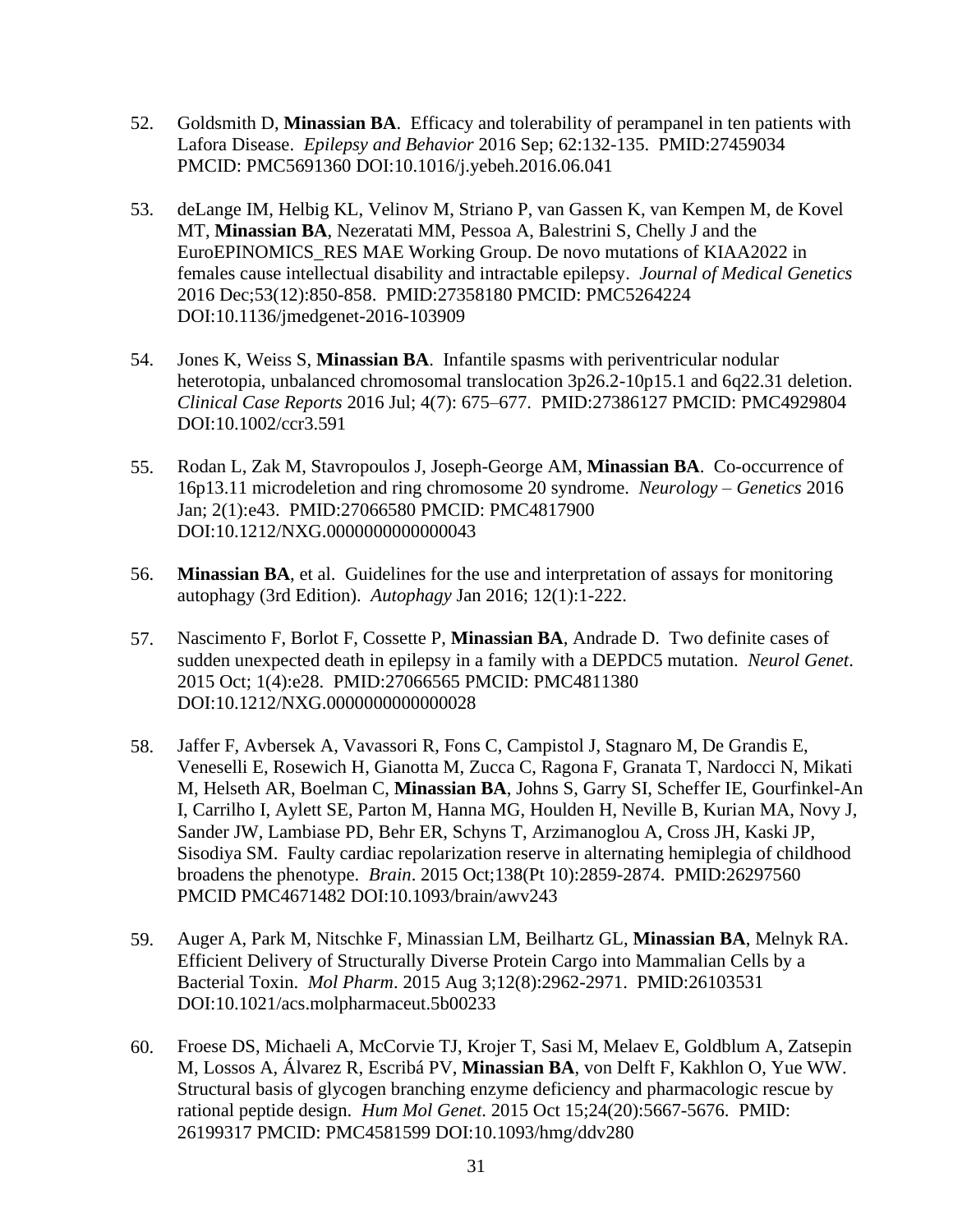- 61. Ruggieri A, Brancati F, Zanotti S, Maggi L, Pasanisi MB, Saredi S, Terracciano C, Antozzi C, D Apice MR, Sangiuolo F, Novelli G, Marshall CR, Scherer SW, Morandi L, Federici L, Massa R, Mora M, **Minassian BA**. Complete loss of the DNAJB6 G/F domain and novel missense mutations cause distal-onset DNAJB6 myopathy. *Acta Neuropathol Commun*. 2015 Jul;3(1):44. PMID:26205529 PMCID: PMC4513909 DOI: 10.1186/s40478-015- 0224-0
- 62. DesRoches C, Patel J, Wang P, **Minassian BA**, Salomons GS, Marshall CR, Mercimek-Mahmutoglu S. Estimated carrier frequency of creatine transporter deficiency in females in the general population using functional characterization of novel missense variants in the SLC6A8 gene. *Gene* 2015 Jul; 565(2):187-191. PMID:25861866 DOI: 10.1016/j.gene.2015.04.011
- 63. DesRoches CL, Patel J, Wang P, **Minassian BA**, Marshall CR, Salomons GS, Mercimek-Mahmutoglu S. Carrier frequency of guanidinoacetate methyltransferase deficiency in the general population by functional characterization of missense variants in the GAMT gene. *Mol Genet Genomics*. 2015; 290(6):2163-2171. PMID:26003046 DOI:10.1007/s00438- 015-1067-x
- 64. Liba Z, Muthaffar O, Tang J, **Minassian BA**, Halliday W, Branson H, Ann Yeh E. Rasmussen encephalitis: Response to early immunotherapy in a case of immune-mediated encephalitis. *Neurol Neuroimmunol Neuroinflamm*. 2015 Feb;2(2):e69. PMID:25738166 PMCID: PMC4335812 DOI:10.1212/NXI.0000000000000069
- 65. Heimer G, Sadaka Y, Israelian L, Feiglin A, Ruggieri A, Marshall CR, Scherer SW, Tzadok M, **Minassian BA**, Zeev B. CAOS-Episodic cerebellar ataxia, areflexia, optic atrophy and sensorineural hearing loss: A third allelic disorder of the ATP1A3 Gene. *Journal of Child Neurology* 2015 Nov;30(13):1749-1756. 1.717 PMID:25895915 DOI:10.1177/0883073815579708
- 66. Saraste A, Koskenvuo JW, Ramachandran N, Munteanu I, Kalimo S, **Minassian BA**. No cardiomyopathy in X-linked myopathy with excessive autophagy. *Neuromuscular disorders* 2015 Jun;25(6):485-487. PMID:25845477 DOI:10.1016/j.nmd.2015.03.003
- 67. Mercimek-Mahmutoglu S, Patel J, Cordeiro D, Donner EJ, Hahn CD, **Minassian BA**, Moharir M, Siriwardena K, Snead OC III. Diagnostic yield of genetic testing in epileptic encephalopathy in childhood. *Epilepsia* 2015 May;56(5):707-716. 4.571 PMID:25818041 DOI:10.1111/epi.12954
- 68. Munteanu I, Ramachandran N, Ruggieri A, Nishino I, **Minassian BA**. Congenital autophagic vacuolar myopathy is allelic to X-linked myopathy with excessive autophagy. *Neurology* 2015 Apr;84(16):1714-1716. PMID:25817839 PMCID: PMC4409585 DOI: 10.1212/WNL.0000000000001499
- 69. **Minassian BA**, Kalimo H. Autophagy in Neuropathology. *Acta Neuropathologica* 2015 Mar; 129(3):333-335. PMID:25648862 DOI:10.1007/s00401-015-1396-1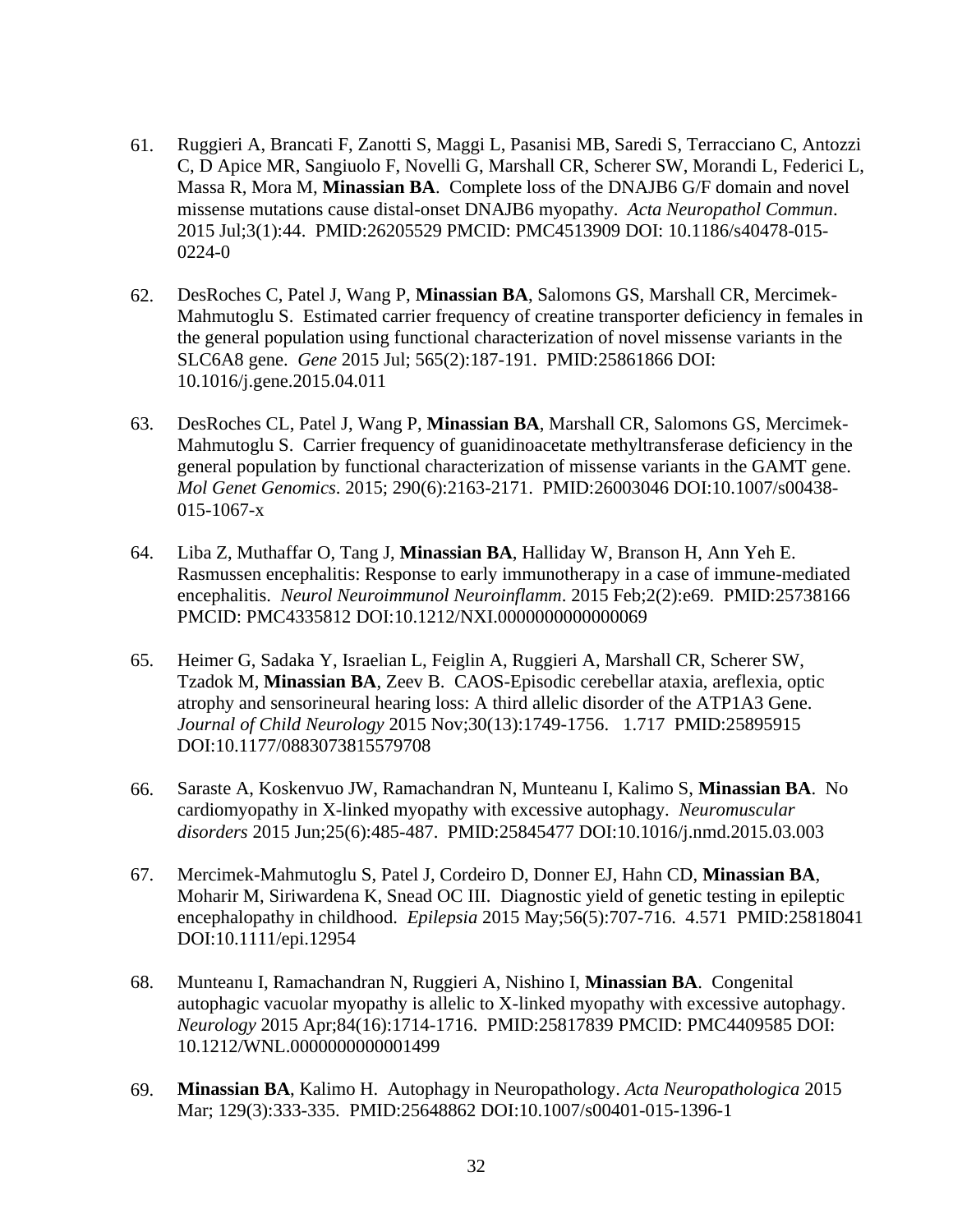- 70. Dowling JJ, Moore SA, Kalimo H, **Minassian BA**. X-Linked Myopathy with excessive autophagy: A failure of self-eating. *Acta Neuropathologica* 2015 Mar; 129(3):383-390. PMID:25644398 DOI:10.1007/s00401-015-1393-4
- 71. Ruggieri A, Ramachandran N, Wang P, Haan E, Kneebone C, Manavis J, Morandi L, Moroni I, Blumbergs P, Mora M, **Minassian BA**. Non-coding VMA21 deletions cause Xlinked myopathy with excessive autophagy. *Neuromuscular Disorders* 2015 Mar;25(3):207-211. 2.638 PMID:25683699 DOI:10.1016/j.nmd.2014.11.014
- 72. Akman HO, Kakhlon O, Coku J, Peverelli L, Rosenmann H, Rozenstein-Tsalkovich L, Turnbull J, Meiner V, Chama L, Lerer I, Shpitzen S, Leitersdorf E, Paradas C, Wallace M, Schiffman R, DiMauro S, Lossos A, **Minassian BA**. Deep intronic GBE1 mutation in manifesting heterozygous patients with Adult Polyglucosan Body Disease. *Journal of the American Medical Association-Neurology*. 2015 April; 72(4):441-445. PMID:25665141 DOI:10.1001/jamaneurol.2014.4496
- 73. Sankhala RS, Koksal AC, Ho L, Nitschke F, **Minassian BA**, Cingolani G. Dimeric quaternary structure of human laforin. *Journal of Biological Chemistry* 2015 Feb; 290(8):4552-4559. PMID:25538239 PMCID: PMC4335197 DOI: 10.1074/jbc.M114.627406
- 74. Boelman C, Lagman-Bartolome AM, MacGregor DL, McCabe J, Logan WJ, **Minassian BA**. Identical ATP1A3 mutation causes alternating hemiplegia of childhood and rapidonset dystonia Parkinsonism phenotypes. *Pediatric Neurology* 2014 Dec; 51(6): 850-853. PMID:25439493 DOI:10.1016/j.pediatrneurol.2014.08.015
- 75. Ferlazzo E, Canafoglia L, Michelucci R, Gambardella A, Gennaro E, Pasini E, Riguzzi P, Plasmati R, Volpi L, Labate A, Gasparini S, Villani F, Casazza M, Viri M, Zara F, **Minassian BA**, Turnbull J, Serratosa JM, Guerrero-López R, Franceschetti S, Aguglia U. Mild Lafora disease: Clinical, neurophysiologic, and genetic findings. *Epilepsia*. 2014;55(12):e129-133. PMID:25270369 DOI:10.1111/epi.12806
- 76. Çaliskan D, Olgac, Dündar N, Karahan N, Kürşat Bozkurt K, Turnbull J, **Minassian BA**. Lafora Disease and Occipital Lobe Seizures: Case Report. *Turkiye Klinikleri J Pediatr* 2014;23(1):36-39.
- 77. **Minassian BA**. The progressive myoclonus epilepsies. *Progress in Brain Research*. 2014; 213:113-122. 5.103 PMID:25194486 DOI:10.1016/B978-0-444-63326-2.00006-5
- 78. Vaags A, Bowdin S, Smith ML, Gilbert-Dussardier, Brocke-Homefjord K, Sinopoli K, Harbuz R, Walker S, Marshall C, Scherer SW, **Minassian BA**. Absent CNKSR2 causes seizures, intellectual, attention and language deficits. *Annals of Neurology* 2014 Nov;76(5):758-764. PMID:25223753 DOI:10.1002/ana.24274
- 79. Crockett CD, Ruggieri A, Gujrati M, Zallek CM, Ramachandran N, **Minassian BA**, Moore SA. Late adult onset of X-Linked myopathy with excessive autophagy (XMEA*). Muscle and Nerve* 2014 Jul;50(1):138-144. PMID:24488655 PMCID: PMC4589296 DOI: 10.1002/mus.24197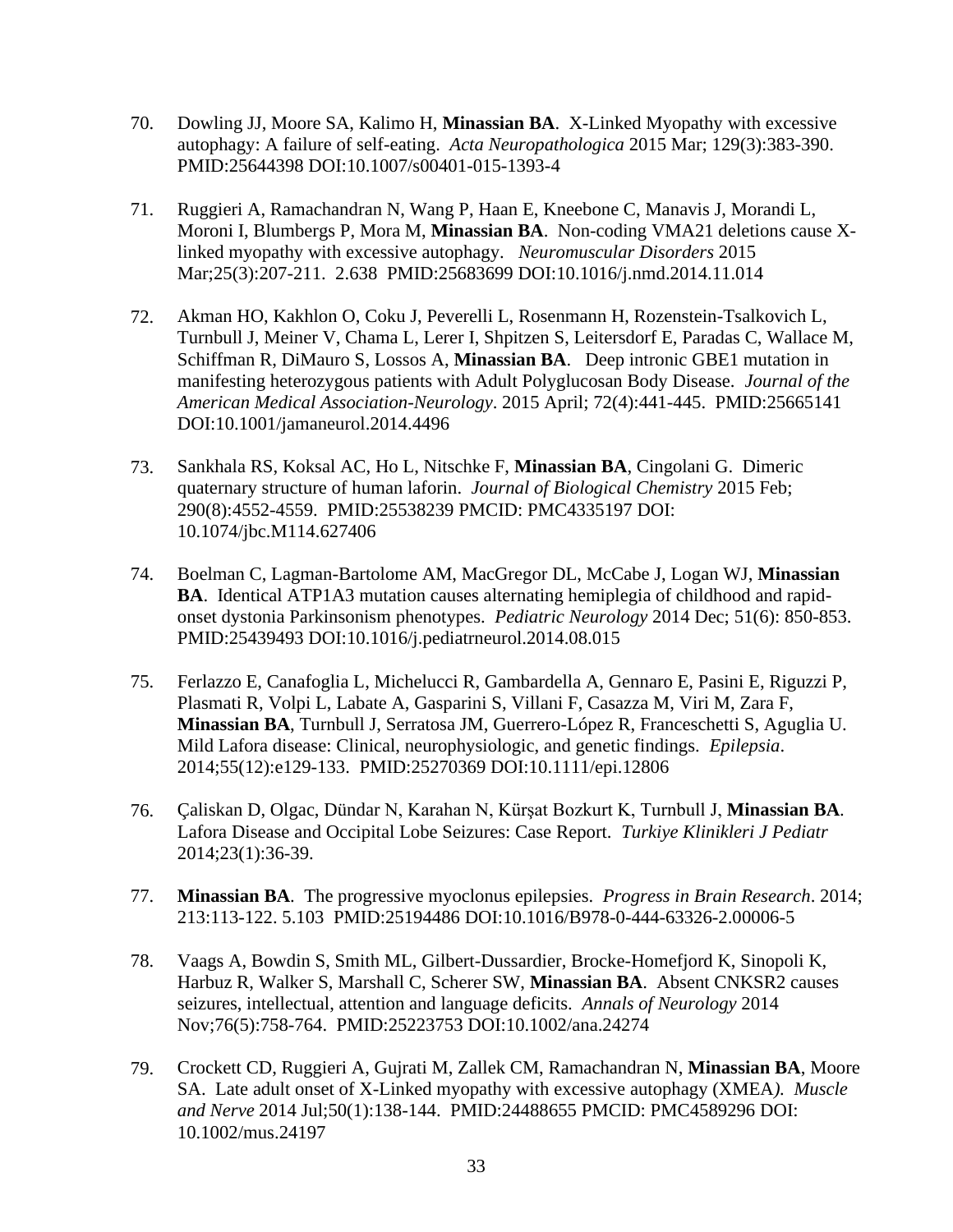- 80. Jones K, **Minassian BA**. Genetic testing in infantile spasms identifies a chromosome 13q deletion and retinoblastoma. *Pediatric Neurology* 2014 May;50(5):522-524. PMID: 24485929 DOI:10.1016/j.pediatrneurol.2013.11.018
- 81. **Minassian BA**. Lafora's odyssey reaches a mysterious port of call. *Brain* 2014 Mar;137(Pt 3):646-648. PMID:24549808 DOI:10.1093/brain/awu018
- 82. Orlic-Milacic M, Kaufman L, Mikhailov A, Cheung AY, Mahmood H, Ellis J, Gianakopoulos PJ, **Minassian BA**, Vincent JB. Over-expression of either MECP2\_e1 or MECP2 e2 in neuronally differentiated cells results in different patterns of gene expression. *PLoS One*. 2014 Apr 3;9(4):e91742. 3.234 PMID:24699272 PMCID: PMC3974668 DOI:10.1371/journal.pone.0091742
- 83. Turnbull J, Epp JR, Goldsmith D, Zhao XC, Pencea N, Wang P, Frankland PW, Ackerley CA, **Minassian BA**. PTG depletion rescues malin-deficient Lafora disease in mouse. *Annals of Neurology* 2014 Mar;75(3):442-446. PMID:24419970 DOI:10.1002/ana.24104
- 84. Turnbull J, Tiberia E, Pereira S, Zhao X, Pencea N, Wheeler AL, Yu WQ, Ivovic A, Naranian T, Israelian N, Draginov A, Piliguian M, Frankland PW, Wang P, Ackerley CA, Giacca A, **Minassian BA**. Deficiency of a glycogen synthase-associated protein, Epm2aip1, causes decreased glycogen synthesis and hepatic insulin resistance. *Journal of Biological Chemistry*. 2013 288:34627-34637. 4.53 PMID:24142699 PMCID: PMC3843075 DOI:10.1074/jbc.M113.483198
- 85. Cenci U, Nitschke F, Steup M, **Minassian BA**, Colleoni C, Ball SG. Transition from glycogen to starch metabolism in Archaeplastida. *Trends in Plant Science*. 2014;19(1):18- 28. PMID:24035236 DOI:10.1016/j.tplants.2013.08.004
- 86. Tashkandi M, Ba-Armah D, **Minassian BA**. The frequency of electroencephalographic abnormalities in relatives of patients with epilepsy: a systematic review and meta-analysis. PROSPERO International Prospective Register of Systematic Reviews of the National Institute for Health Research, online publication. [http://www.crd.york.ac.uk/PROSPERO/display\\_record.asp?ID=CRD42013005615](http://www.crd.york.ac.uk/PROSPERO/display_record.asp?ID=CRD42013005615)
- 87. Pederson B, Turnbull J, Epp J, Weaver S, Zhao X, Pencea N, Roach PJ, Frankland P, Ackerley C, **Minassian BA**. Inhibiting glycogen synthesis prevents Lafora Disease in a mouse model. *Annals of Neurology* 2013 Aug (74)2: 297-300. PMID:23913475 PMCID: PMC3823666 DOI:10.1002/ana.23899
- 88. Nitschke F, Wang P, Schmieder P, Girard JM, Awrey DE, Wang T, Israelian J, Zhao X, Turnbull J, Heydenreich M, Kleinpeter E, Steup M, **Minassian BA**. Hyperphosphorylation of glucosyl c6 carbons and altered structure of glycogen in the neurodegenerative epilepsy of Lafora Disease. *Cell Metabolism* 2013 May 7;17(5):756-767. 17.565 PMID:23663739 DOI:10.1016/j.cmet.2013.04.006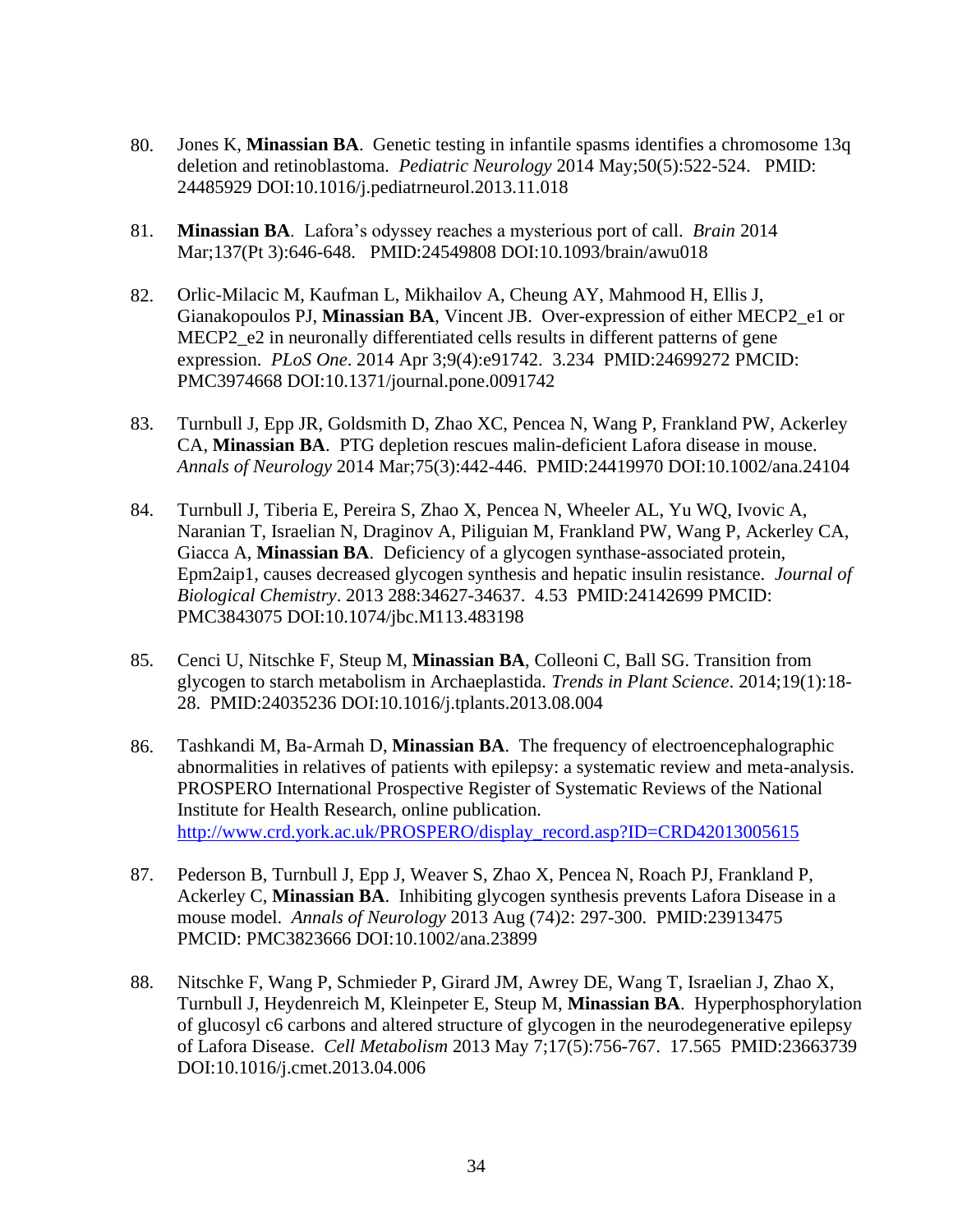- 89. WangY, Ma K, Wang P, Baba O, Zhang H, Parent JM, Zheng P, Liu Y, **Minassian BA**, Liu Y. Laforin prevents stress-induced polyglucosan body formation and Lafora Disease progression in neurons. *Molecular Neurobiology* 2013 Aug;48(1):49-61. PMID 23546741. 5.471 PMID:23546741 PMCID: PMC3722335 DOI:10.1007/s12035-013-8438-2
- 90. Rilstone JJ, Alkhater R, **Minassian BA**. Brain dopamine-serotonin vesicular transport disease and its treatment. *New England Journal of Medicine* 2013 Feb; 368(6):543-550. PMID:23363473 DOI:10.1056/NEJMoa1207281
- 91. Ramachandran N, Munteanu I, Wang P, Ruggieri A, Rilstone JJ, Isrealian N, Naranian T, Paroutis P, Guo R, Ren ZP, Nishino I, Chabrol B, Pellisier J, Minetti C, Udd B, Fardeau M, Tailor CS, Mahuran DJ, Kissel JT, Kalimo H, Levy N, Manolson MF, Ackerley CA, **Minassian BA**. VMA21 deficiency prevents vacuolar ATPase assembly and causes autophagic vacuolar myopathy. *Acta Neuropathol*. 2013 Mar;125(3):439-457. PMID: 23315026 DOI:10.1007/s00401-012-1073-6
- 92. Tiberia E, Turnbull J, Wang T, Ruggieri A, Zhao XC, Pencea N, Israelian J, Wang Y, Ackerley CA, Wang P, Liu Y, **Minassian BA**. Increased laforin and laforin binding to glycogen underlie Lafora Body Formation in Malin-deficient Lafora Disease*. Journal of Biological Chemistry* 2012 Jul 20; 287(30):25650-25659. PMID:22669944 PMCID: PMC3408169 DOI:10.1074/jbc.M111.331611
- 93. Turnbull J, Girard JM, Lohi H, Chan EM, Wang P, Tiberia E, Omer S, Ahmed M, Bennett C, Chakrabarty A, Liu Y, Pencea N, Zhao XC, Scherer SW, Ackerley CA, **Minassian BA**. Early onset Lafora body disease. *Brain* 2012: 135(Pt 9); 2684-2698. PMID:22961547 PMCID:PMC3437029 DOI:10.1093/brain/aws205
- 94. Rilstone J, Coelho FM, **Minassian BA**, Andrade DA. Dravet Syndrome: Seizure control and gait in adults with different SCN1A mutations. *Epilepsia*, 2012 Aug;53(8):1421-1428. PMID:22780858 DOI:10.1111/j.1528-1167.2012.03583.x
- 95. Andrade DA, Paton T, Turnbull J, Klein C, Marshall CR, Scherer SW, **Minassian BA**. Mutation of the CLN6 Gene in Teenage-Onset Progressive Myoclonus Epilepsy. *Pediatric Neurology*, 2012 Sep;47(3):205-208. PMID:22883287 DOI: 10.1016/j.pediatrneurol.2012.05.004
- 96. Girard JM, Stone SDS, Lohi H, Blaszykowski C, Teixeira C, Turnbull J, Wang A, Draginov A, Wang PX, Zhao X, Ackerley CA, Frankland PW, **Minassian BA**. Phosphorylation Prevents Polyglucosan Transport in Lafora Disease. *Neurology*, 2012 Jul 3;79(1):100-102. PMID:22622857 PMCID: PMC3385497 DOI: 10.1212/WNL.0b013e31825dcdac
- 97. Tang C, Koulajian K, Schuiki I, Zhang L, Desai T, Ivovic A, Wang PX, Robson-Doucette C, **Minassian BA**, Volchuk A, Giacca A. Glucose-induced beta cell dysfunction in vivo: link between oxidative stress and endoplasmic reticulum stress. *Diabetologia*, 2012 May;55(5): 1366-1379. PMID:22396011 DOI:10.1007/s00125-012-2474-8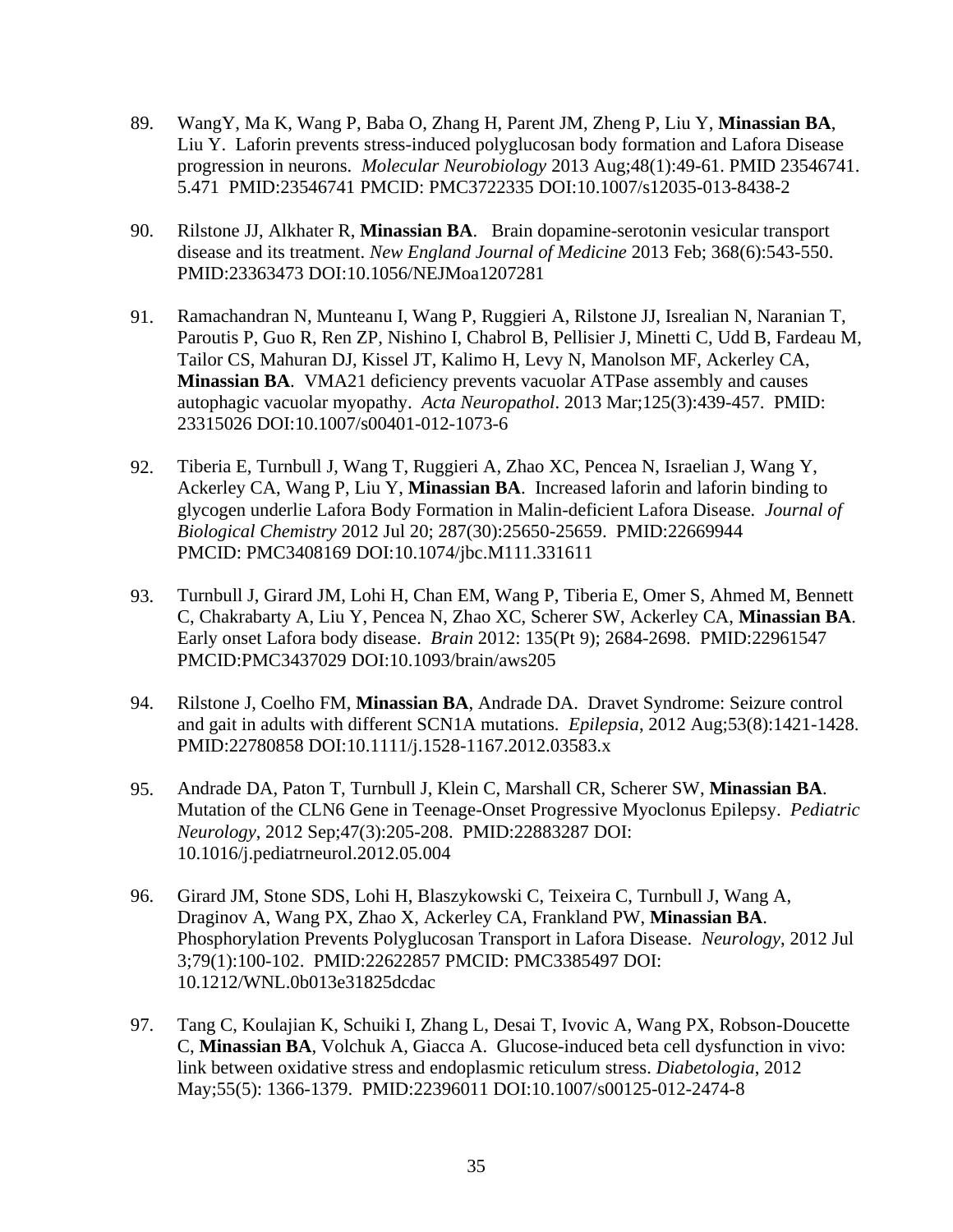- 98. Gianakopoulos PJ, Zhang Y, Pencea N, Orlic-Milacic M, Mittal K, Windpassinger C, White SJ, Kroisel PM, Chow EM, Saunders CJ, **Minassian BA**, Vincent JB. Mutations in MECP2 exon 1 in classical Rett patients disrupt MECP2\_e1 transcription, but not transcription of MECP2\_e2. *Am J. Med Genet B Neuropsychiatr Genet*. 2012 Mar; 159B(2):210-216. PMID:22213695 DOI:10.1002/ajmg.b.32015
- 99. Vincent AK, Noor A, Janson A, **Minassian BA**, Ayub M, Vincent JB, Morel CF. Identification of genomic deletions spanning the PCDH19 gene in two unrelated girls with intellectual disability and seizures. *Clin Genet*. 2011 Nov 17. doi: 10.1111 PMID 22091964. 3.93 PMID:22091964 DOI:10.1111/j.1399-0004.2011.01812.x
- 100. Ackerley C, Cameron J, **Minassian BA**, Hawkins C, Robinson B. Preliminary investigations into the utilization of electron tomography and immunogold immunocytochemistry in the diagnosis of mitochondrial disease in muscle. *Microscopy and Microanalysis* 17 (S2), 190-191
- 101. Seppälä E, Jokinen T, Fukata M, Fukata Y, Webster M, Karlsson E, Kilpinen S, Steffen F, Dietschi E, Leeb T, Eklund R, Zhao X, Rilstone J, Lindblad-Toh K, **Minassian BA**, Lohi H. LGI2 Truncation causes a remitting focal epilepsy in dogs. *PLoS Genetics*, 2011 July 7(7): e1002194. 7.528 PMID:21829378 PMCID: PMC3145619 DOI: 10.1371/journal.pgen.1002194
- 102. Harirchian MH, Esmailee Shandiz E, Turnbull J, **Minassian BA**, Shahsiah R. Lafora Disease: A case report, pathologic and genetic study. *Indian J. Path & Micro* 2011 Apr. 54(2):374-375. PMID:21623095 DOI:10.4103/0377-4929.81645
- 103. Turnbull J, DePaoli-Roach A, Cortez M, Zhao XC, Pencea N, Wang PX, Tiberia E, Roach PJ, Ackerley CA, **Minassian BA**. PTG depletion removes Lafora bodies and rescues fatal epilepsy of Lafora Disease. *PLoS Genetics* 2011 Apr; 7(4):e1002037. 7.528 PMID: 21552327 PMCID: PMC3084203 DOI:10.1371/journal.pgen.1002037
- 104. Turnbull J, Girard JM, Pencea N, Zhao XC, Graham TE, Wang PX, Ackerley CA, **Minassian BA**: Lafora bodies in skeletal muscle are fiber type specific. *Neurology* 2011 May; 76(19):1674-1676. PMID:21451149 PMCID: PMC3100090 DOI: 10.1212/WNL.0b013e318219faf6
- 105. Turnbull J, Wang P, Girard JM, Ruggieri A, Wang TJ, Draginov A, Kameka AP, Pencea N, Zhao X, Ackerley CA, **Minassian BA**: Glycogen hyperphosphorylation underlies Lafora body formation. *Annals of Neurology* 2010 Dec: 68(6):925-933. PMID:21077101 DOI: 10.1002/ana.22156
- 106. Striano P, Ackerley CA, Mariarosaria C, Girard JM, Turnbull J, Del Basso-De Caro M, Striano S, Zara F, **Minassian BA**: 22-year-old girl with status epilepticus and progressive neurological symptoms. "Case of the Month" for April 2009. *Brain Pathology* 2009: 19(4): 727-730. 3.84 PMID:19744044 DOI:10.1111/j.1750-3639.2009.00308.x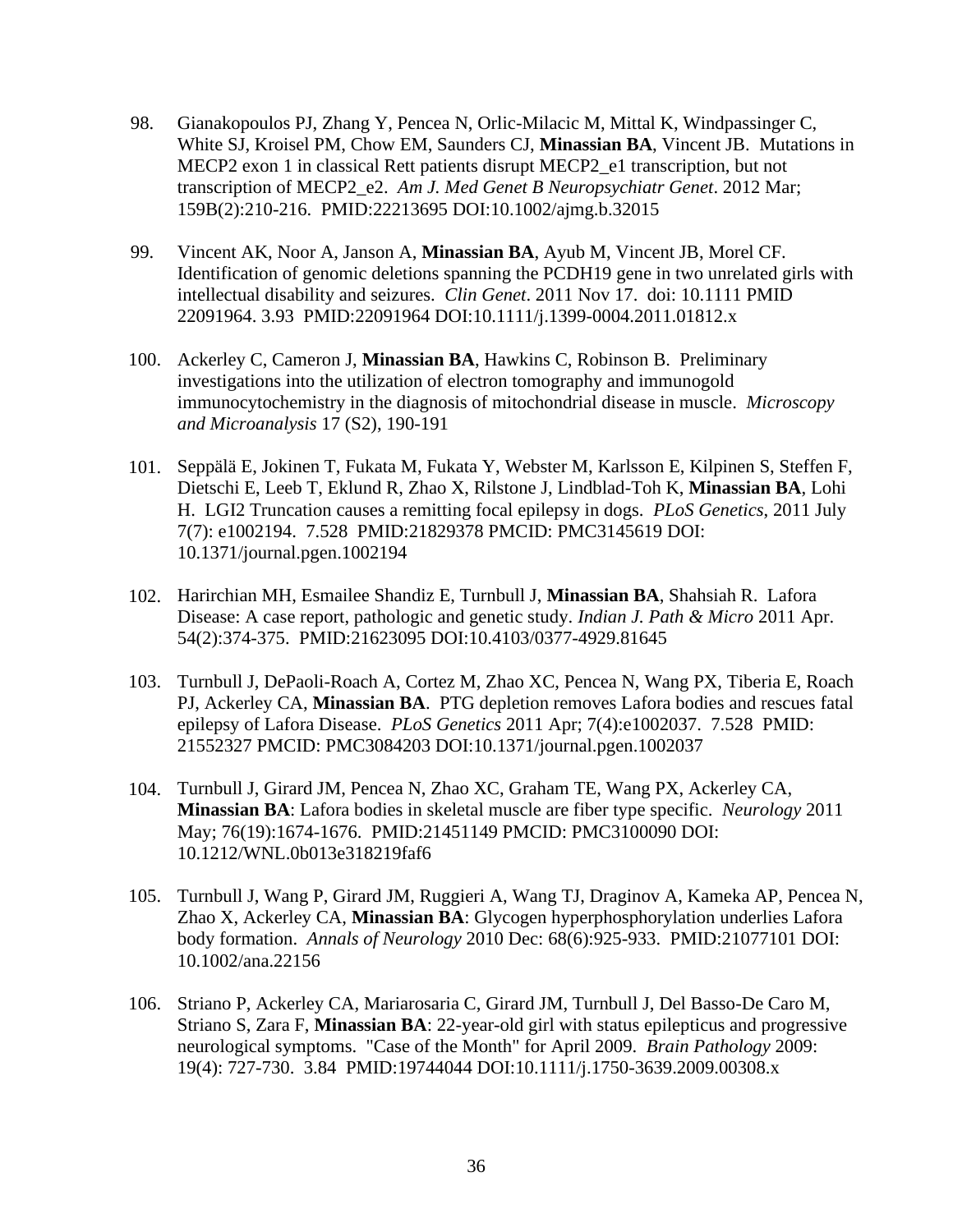- 107. Klaus V, Vermeulen T, **Minassian BA**, Israelian N, Engel K, Lund A, Roebrock K, Haberle J: Highly variable clinical phenotype of carbamylphosphate synthetase 1 deficiency in one family: an effect of allelic variation in gene expression? *Clinical Genetics* 2009: 76:263-269. PMID:19793055 DOI:10.1111/j.1399-0004.2009.01216.x
- 108. Webb AA, McMillan C, Cullen CL, Boston SE, Turnbull J, **Minassian BA**: Lafora disease as a cause of visually exacerbated myoclonic attacks in a dog. *Canadian Veterinary Journal* 2009: 50(9):963-967. 0.516 PMID:19949558 PMCID: PMC2726025
- 109. Clapcote S, Duffy S, Xie G, Kirshenbaum G, Bechard AR, Schack VR, Peterson J, Sinai L, Saab BJ, Lerch JP, **Minassian BA**, Ackerley CA, Sled JG, Cortez MA, Henderson JT, Vilsen B, Roder JC: Mutation I810N in the alpha3 isoform of Na+K+-ATPase causes impairments in the sodium pump and hyperexcitability in the CNS. Proceedings of the National Academy of Science USA 2009: 106(33):14085-14090.
- 110. Andrade DM, Hamani C, **Minassian BA**: Treatment options for epileptic myoclonus and epilepsy syndromes associated with myoclonus. *Expert Opin Pharmacother* 2009: 10(10): 1549-1560. 3.534 PMID:19527185 DOI:10.1517/14656560903025189
- 111. Saunders C, **Minassian BA**, Chow E, Zhao W, Vincent J: Novel exon 1 mutations in MECP2 implicate isoform MeCP2\_e1 in classical Rett Syndrome. *American Journal of Medical Genetics* 2009: 149A(5):1019-1023. PMID:19365833 DOI:10.1002/ajmg.a.32776
- 112. Ramachandran N, Girard JM, Turnbull J, **Minassian BA**: The autosomal recessively inherited progressive myoclonus epilepsies and their genes. *Epilepsia* 2009: 50(Supp 5):29-36. PMID:19469843 DOI:10.1111/j.1528-1167.2009.02117.x
- 113. Kousi M, Siintola E, Dvorakova L, Vlaskova H, Turnbull J, Topcu M, Yuksel D, Gokben S, **Minassian BA**: Mutations in CLN7/MFSD8 are a common cause of variant late-infantile neuronal ceroid lipofuscinosis. *Brain* 2009: 132(pt 3):810-819. PMID:19201763 DOI: 10.1093/brain/awn366
- 114. Tagliabracci VS, Girard JM, Segvich D, Meyer C, Turnbull J, Zhao X, **Minassian BA**, Depaoli-Roach AA, Roach PJ: Abnormal metabolism of glycogen phosphate as a cause for Lafora disease. *Journal of Biological Chemistry* 2008: 283(49):33816-33825. PMID: 18852261 PMCID: PMC2590708 DOI:10.1074/jbc.M807428200
- 115. Liu R, Wang L, Chen C, Liu Y, Zhou P, Wang Y, Wang X, Turnbull J, **Minassian BA,** Liu Y, Zheng P: Laforin negatively regulates cell cycle progression through GSK-3 beta dependent mechanisms. *Molecular and Cellular Biol*. 2008: 28(23):7236-7244. PMID: 18824542 PMCID: PMC2593373 DOI:10.1128/MCB.01334-08
- 116. Munteanu I, Ramachandran N, Mnatzakanian GN, Villanova M, Fardeau M, Levy N, Kissel JT, **Minassian BA**: Fine-mapping the gene for X-Linked myopathy with excessive autophagy. *Neurology* 2008: 71(12):951-953. PMID:18794500 DOI: 10.1212/01.wnl.0000325991.01899.35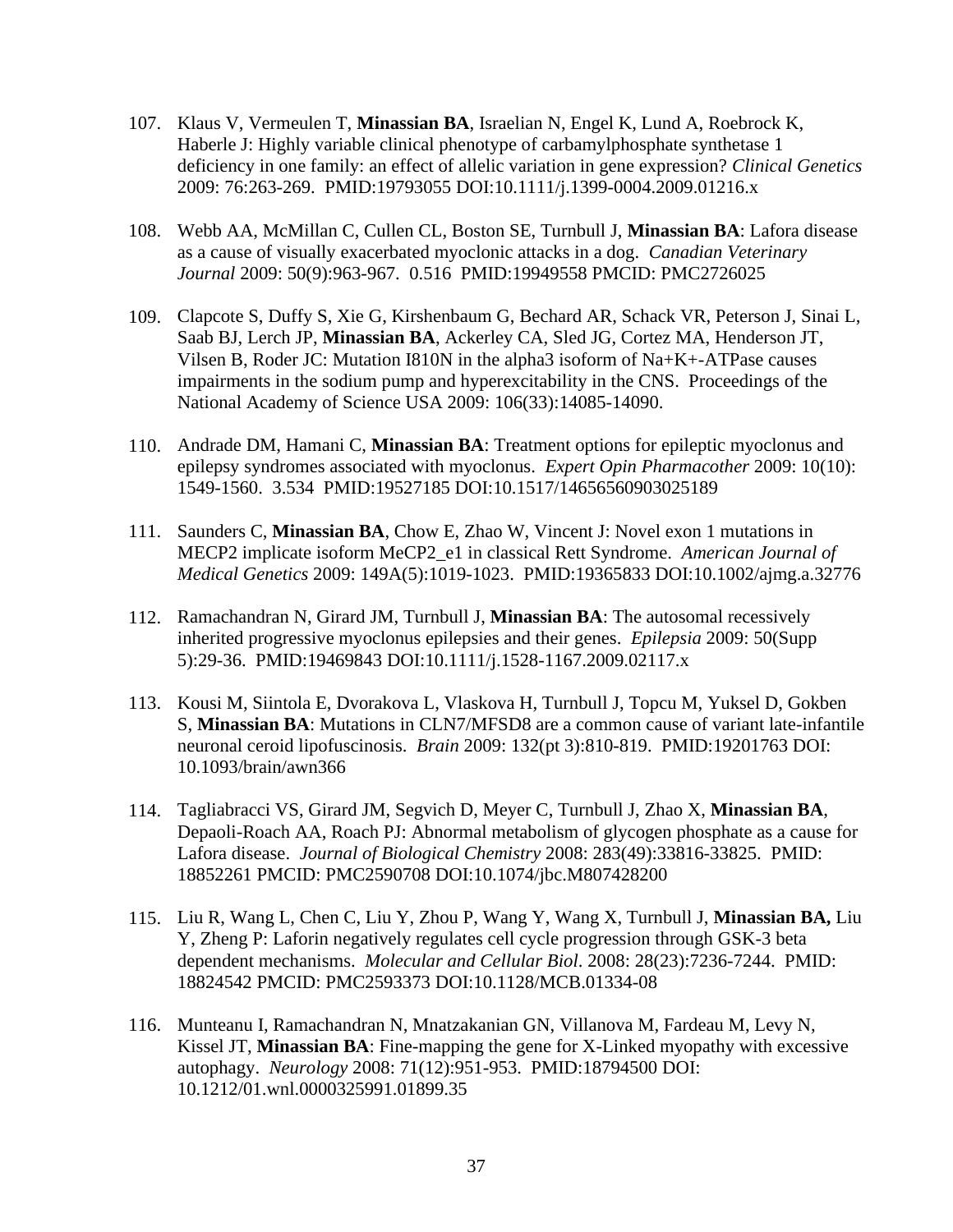- 117. Ackerley CA, Ramachandran N, Munteanu I, Kalimo H, **Minassian BA**: Thrombocytopathy and Leukocytopathy in X-Linked Myopathy with Excessive Autophagy. *Microscopy and Microanalysis* 2008: 14(Sup 2):1524-1525.
- 118. Zhang Y, **Minassian BA**: Will my Rett syndrome patient walk, talk and use her hands? *Neurology* 2008: 70(16):1302-1303. PMID:18413585 DOI: 10.1212/01.wnl.0000309213.74757.74
- 119. Santoshkumar B, Turnbull J, **Minassian BA**: Unverricht-Lundborg progressive myoclonus epilepsy in Oman. *Pediatric Neurology* 2008: 38(4):252-255. PMID:18358403 DOI:10.1016/j.pediatrneurol.2007.11.006
- 120. Turnbull J, Kumar S, Ren ZP, Muralitharan S, Naranian T, Ackerley CA, **Minassian BA**: Lafora progressive myoclonus epilepsy: disease course homogeneity in a genetic isolate. *The Journal of Child Neurology* 2008: 23(2):240-242. PMID:18263761 DOI: 10.1177/0883073807309245
- 121. Striano P, Zara F, Turnbull J, Girard JM, Ackerley CA, Cervasio M, DeRosa G, Del Basso-DeCaro ML, Striano S, **Minassian BA**: Typical progression of myoclonic epilepsy of the Lafora type: a case report. *Nat. Clin. Pract. Neurol* 2008: 4(2):106-111. PMID: 18256682 DOI:10.1038/ncpneuro0706
- 122. Tagliabracci VS, Turnbull J, Wang W, Girard JM, Zhao X, Skurat AV, Delgado-Escueta AV, **Minassian BA**, DePaoli-Roach AA, Roach PJ: Laforin is a glycogen phosphatase, deficiency of which leads to elevated phosphorylation of glycogen in vivo. *Proc Natl Acad Sci*. USA 2007: 104(49):19262-19266. PMID:18040046 PMCID: PMC2148278 DOI: 10.1073/pnas.0707952104
- 123. O'Shea AM, Wilson GJ, Ling SC, **Minassian BA**, Turnbull J, Cutz E: Lafora-like groundglass inclusions in hepatocytes of pediatric patients: a report of two cases. *Pediatr Dev. Pathol*. 2007: 10(5):351-357. PMID:17929993 DOI:10.2350/06-12-01948.1
- 124. Siintola E, Topcu M, Aula N, Lohi H, **Minassian BA**, Paterson AD, Liu XQ, Wilson C, Lahtinen U, Anttonen AK, Lehesjoki AE: The novel neuronal ceroid lipofuscinosis gene MFSD8 encodes a putative lysosomal transporter. *American Journal of Human Genetics* 2007: 81(1): 136-146. 11.202 PMID:17564970 PMCID: PMC1950917 DOI: 10.1086/518902
- 125. Andrade DM, Turnbull J, **Minassian BA**: Lafora Disease, seizures and sugars. *Acta Myol*. 2007: 26(1):83-86. PMID:17915579 PMCID: PMC2949329
- 126. Andrade DM, **Minassian BA**: Genetics of Epilepsies. *Expert Rev Neurother*. 2007: 7(6):727-734. PMID:17563254 DOI:10.1586/14737175.7.6.727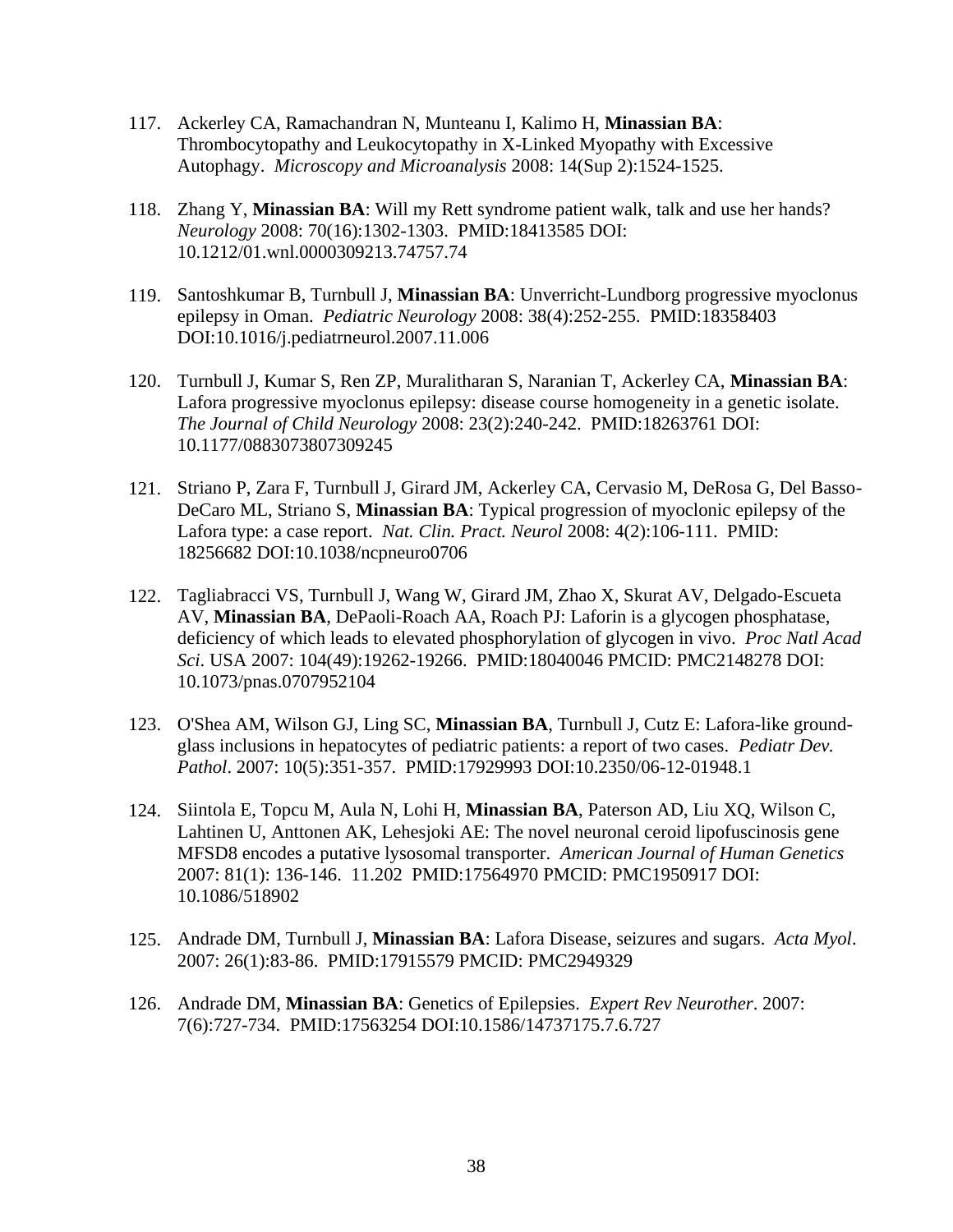- 127. Harvey CG, Menon SD, Stachowiak B, Noor A, Proctor A, Mensah AK, Mnatzakanian GN, Alfred SE, Guo R, Scherer SW, Kennedy JL, Roberts W, Srivastava AK, **Minassian BA**, Vincent JB: Sequence variants within exon 1 of MECP2 occur in females with mental retardation. *American Journal of Medical Genetics* Part B: Neuropsychiatric Genetics 2007: 144B(3):355-360. PMID:17171659 DOI:10.1002/ajmg.b.30425
- 128. Lohi H, Turnbull J, Zhao XC, Pullenayegum S, Ianzano L, Yahyaoui M, Mikati MA, Franceschetti S, Zara F, **Minassian BA**: Genetic diagnosis in Lafora Disease: genotypephenotype correlations and diagnostic pitfalls. *Neurology* 2007: 68(13):996-1001. PMID: 17389303 DOI:10.1212/01.wnl.0000258561.02248.2f
- 129. Petel-Galil Y, Benteer B, Galil YP, Zeev BB, Greenbaum I, Vecsler M, Goldman B, Lohi H, **Minassian BA**, Gak E: Comprehensive diagnosis of Rett's syndrome relying on genetic, epigenetic and expression evidence of deficiency of the methyl-CpG-binding protein 2 gene: study of a cohort of Israeli patients. *Journal of Medical Genetics* 2007: 44(2): pp e56. PMID:17142618 PMCID: PMC2563193 DOI:10.1136/jmg.2006.041285
- 130. Wang W, Lohi H, Skurat AV, Depaoli-Roach AA, **Minassian BA**, Roach PJ: Glycogen metabolism in tissues from a mouse model of Lafora disease. *Archives of Biochemistry and Biophysics* 2007: 457(2): 264-269. PMID:17118331 PMCID:PMC2577384 DOI: 10.1016/j.abb.2006.10.017
- 131. Andrade DM, Scherer SW, **Minassian BA**: Protein therapy for Unverricht-Lundborg disease using cystatin B transduction by TAT-PTD. Is it that simple? *Epilepsy Research* 2006: 72(1): 75-79. PMID:16930946 DOI:10.1016/j.eplepsyres.2006.07.009
- 132. Ackerley CA, **Minassian BA**: Animal Models of Lafora Disease. *Microscopy and Microanalysis* 2006: 12(2):12-13.
- 133. Sell E, **Minassian BA**: Demystifying vaccination-associated encephalopathy. *The Lancet Neurology* 2006: 5(6):465-466. PMID:16713913 DOI:10.1016/S1474-4422(06)70452-5
- 134. Franceschetti S, Gambardella A, Canfoglia L, Striano P, Lohi H, Gennaro E, Ianzano L, Veggiotti P, Sofia V, Biondi R, Striano S, Gallera C, Amnesi G, Madia F, Civitelli D, Rocca FE, Quattrone A, Avanzani G, **Minassian BA**, Zara F: Clinical and genetic findings in 26 Italian patients with Lafora disease. *Epilepsia* 2006: 47(3):640-643. PMID: 16529633 DOI:10.1111/j.1528-1167.2006.00479.x
- 135. Mohamed IS, **Minassian BA**: What intractability information is there in the type of generalized seizure? *Advances in Neurology* 2006: 97:141-147. PMID:16383123
- 136. Lohi H, Chan EM, Scherer SW, **Minassian BA**: On the road to tractability: the current biochemical understanding of progressive myoclonus epilepsies. *Advances in Neurology* 2006: 97:399-415. PMID:16383151
- 137. Lohi H, **Minassian BA**: Starch-like polyglucosan formation in neuronal dendrites in the Lafora form of human epilepsy: a theory of pathogenesis. *Biologia Bratislava* 2005: 60 Sup16:123-129.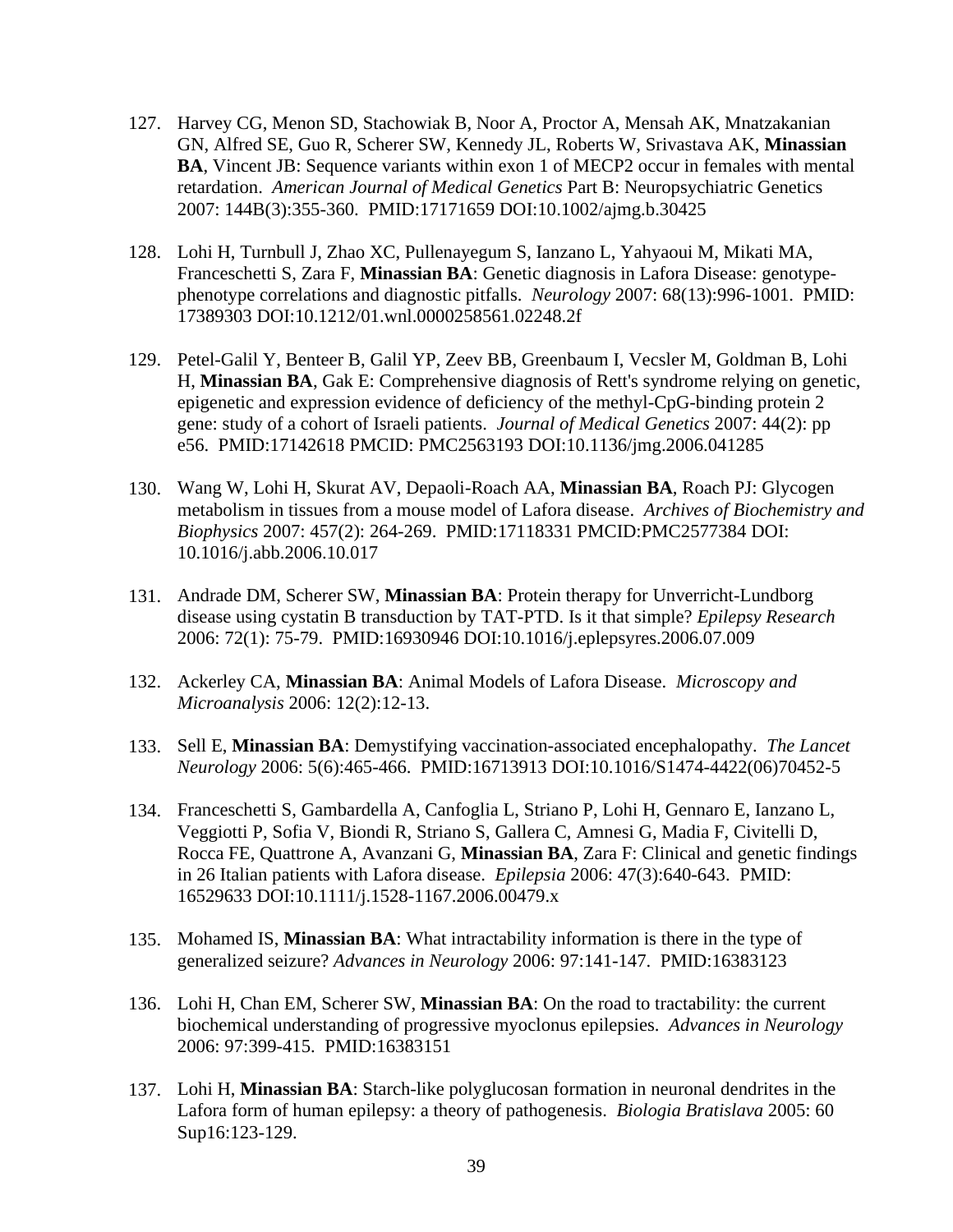- 138. Turnbull J, Lohi H, Kearney JA, Rouleau GA, Delgado-Escueta AV, Meisler MH, Cossette P, **Minassian BA**: Sacred Disease Secrets Revealed: The Genetics of Human Epilepsy. *Human Molecular Genetics* 2005: 14 Spec 2:2491-2500. PMID:16049035 DOI: 10.1093/hmg/ddi250
- 139. Ianzano L, Zhang J, Chan EM, Zhao XC, Lohi H, Scherer SW, **Minassian BA**: Lafora progressive myoclonus epilepsy mutation database - EPM2A and NHLRC1 (EMP2B) genes. *Human Mutations* 2005: 26(4):397. PMID:16134145 DOI:10.1002/humu.9376
- 140. Lohi H, Ianzano L, Zhao X, Chan EM, Turnbull J, Scherer S, Ackerley C, **Minassian BA**: Novel glycogen synthase kinase 3 and ubiquitination pathways in progressive myoclonus epilepsy. *Human Molecular Genetics* 2005: 14(18):2727-2736. PMID:16115820 DOI: 10.1093/hmg/ddi306
- 141. Gauthier J, de Amorim G, Mnatzakanian G, Saunders C, Vincent JB, Toupin S, Kauffman D, St-Onge J, Laurent S, MacLeod PM, **Minassian BA**, Rouleau G: Clinical Stringency Greatly Improves Mutation Detection in Rett Syndrome. *Canadian Journal of Neurological Science* 2005: 32(3):321-326. PMID:1622517 DOI: 10.1017/s0317167100004200
- 142. Rusbridge C, Knowler P, Rouleau GA, **Minassian BA**, Rothuizen J: Inherited occipital hypoplasia/syringomyelia in the cavalier King Charles spaniel: experiences in setting up a worldwide DNA collection. *Journal of Heredity* 2005: 96(7):745-749. PMID:15958797 DOI:10.1093/jhered/esi074
- 143. Andrade DM, del Campo JM, Moro E, **Minassian BA**, Wennberg RA: Nonepileptic visual hallucinations in Lafora Disease. *Neurology* 2005: 64(7):1311-1312. PMID:15824378 DOI:10.1212/01.WNL.0000156907.49247.05
- 144. Nolan M, Otsubo H, Iida K, **Minassian BA**: Startle-induced seizures associated with infantile hemiplegia: implication of the supplementary motor area. *Epileptic Disorders*:7(1):49-52. PMID:15741141
- 145. Munteanu I, Ackerley CA, Mnatzakanian G, Kissel JT, **Minassian BA**: Electrophysiology extends the phenotypic spectrum of X-linked myopathy with excessive autophagy. *Neurology* 2005: 65(5):927-928. PMID:15753448 DOI: 10.1212/01.WNL.0000152884.11980.53
- 146. Lohi H, Young EJ, Fitzmaurice SN, Rusbridge C, Chan EM, Vervoort M, Turnbull J, Zhao XC, Ianzano L, Paterson AD, Sutter NB, Ostrander EA, Andre C, Shelton GD, Ackerley CA, Scherer SW, **Minassian BA**: Expanded repeat in canine epilepsy. *Science* 2005: 307:81. PMID:15637270 DOI:10.1126/science.1102832
- 147. Chan EM, Omer S, Ahmed M, Bridges LR, Bennett C, Scherer SW, **Minassian BA**: Progressive myoclonus epilepsy with polyglucosans (Lafora disease): evidence for a third locus. *Neurology* 2004: 63(3):565-567. PMID:15304597 DOI: 10.1212/01.wnl.0000133215.65836.03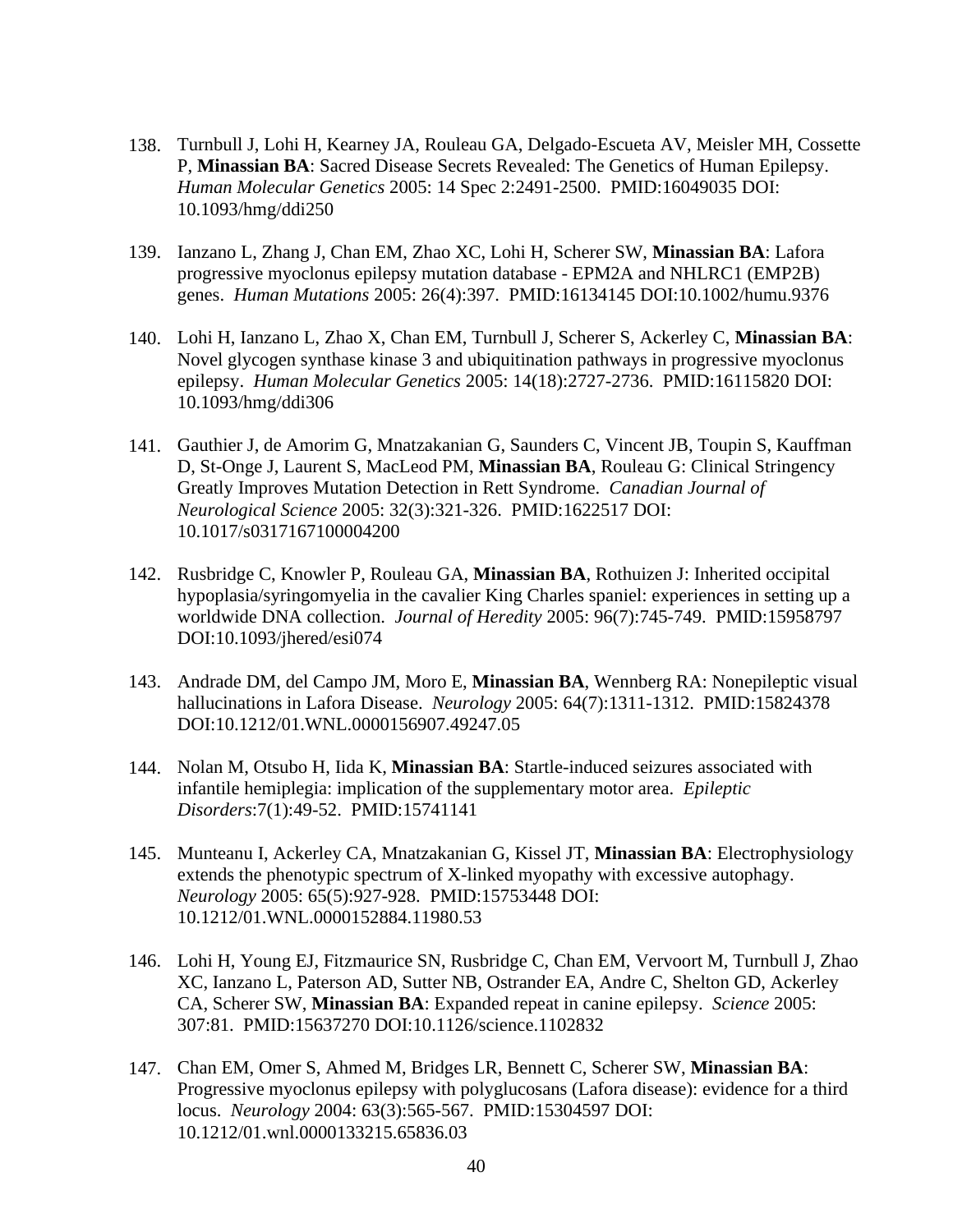- 148. Chan EM, Ackerley CA, Lohi H, Ianzano L, Cortez MA, Shannon P, Scherer SW, **Minassian BA**: Laforin preferentially binds the neurotoxic starch-like polyglucosans, which form in its absence in progressive myoclonus epilepsy. *Human Molecular Genetics* 2004: 13(11): 1117-1129. PMID:15102711 DOI:10.1093/hmg/ddh130
- 149. Mnatzakanian GN, Lohi H, Munteanu I, Alfred S, Yamada T, MacLeod PJM, Jones RJ, Scherer SW, Schanen CN, Friez MJ, Vincent JB, **Minassian BA**: A previously unidentified MECP2 open reading frame defines a new Rett syndrome relevant isoform. *Nature Genetics* 2004: 36(4):339-341. PMID:15034579 DOI:10.1038/ng1327
- 150. Ianzano L, Young EJ, Zhao XC, Chan EM, Rodriguez MT, Torrado MV, Scherer SW, **Minassian BA**: Loss of function of the cytoplasmic isoform of the protein laforin (EPM2A) causes Lafora progressive myoclonus epilepsy. *Human Mutations* 2004: 23(2):170-176. PMID:14722920 DOI:10.1002/humu.10306
- 151. Andrade DM, Ackerley CA, Minett TS, Teive HAG, Bohlega S, Scherer SW, **Minassian BA**: Skin biopsy in Lafora disease: genotype-phenotype correlations and diagnostic pitfalls. *Neurology* 2003: 61(11):1611-1614. PMID:14663053 DOI:10.1212/01.wnl.0000096017.19978.cb
- 152. Chan EM, Young EJ, Ianzano L, Munteanu I, Zhao X, Christopoulos CC, Avanzini G, Elia M, Ackerley CA, Jovic NJ, Bohlega S, Andermann E, Rouleau GA, Delgado-Escueta AV, **Minassian BA**, Scherer SW: Mutations in NHLRC1 cause progressive myoclonus epilepsy. *Nature Genetics* 2003: 35(2):125-127. PMID:12958597 DOI:10.1038/ng1238
- 153. Chan EM, Bulman DE, Paterson AD, Turnbull J, Andermann E, Andermann F, Rouleau GA, Delgado-Escueta AV, Scherer SW, **Minassian BA**: Genetic mapping of a new Lafora Progressive Myoclonus Epilepsy locus (EPM2B) on 6p22. *Journal of Medical Genetics* 2003: 40(9):671-675. PMID:12960212 PMCID: PMC1735578 DOI:10.1136/jmg.40.9.671
- 154. Al-Otaibi SF, **Minassian BA**, Ackerley CA, Logan WJ, Weiss S: Unusual presentation of Lafora's disease. *Journal of Child Neurology* 2003: 18(7):499-501. PMID:12940657 DOI:10.1177/08830738030180070901
- 155. Ianzano L, Zhao XC, **Minassian BA**, Scherer SW: Identification of a novel protein interacting with laforin, the EPM2a progressive myoclonus epilepsy gene product. *Genomics* 2003: 81(6):579-587. PMID:12782127 DOI:10.1016/s0888-7543(03)00094-6
- 156. Scherer SW, Cheung J, MacDonald JR, Osborne LR, Nakabayashi K, Herbrick JA, Carson AR, Lai Z, Nusskern D, Zhang Q, **Minassian BA**, Kere J, Armengol L, Pujana MA, Estivill X, Wilson MD, Koop BF, Tosi S, Moore GE, Boright AP, Zlotorynski E, Kerem B, Kroisel PM, Petek E, Oscier DG, Mould SJ, Dohner H, Dohner K, Rommens JM, Vincent JB, Venter JC, Li PW, Mural RJ, Adams MD, Tsui LC: Human chromosome 7: DNA sequence and biology. Human chromosome 7: DNA sequence and biology. *Science*:300(5620): 767-772. PMID:12690205 PMCID: PMC2882961 DOI: 10.1126/science.1083423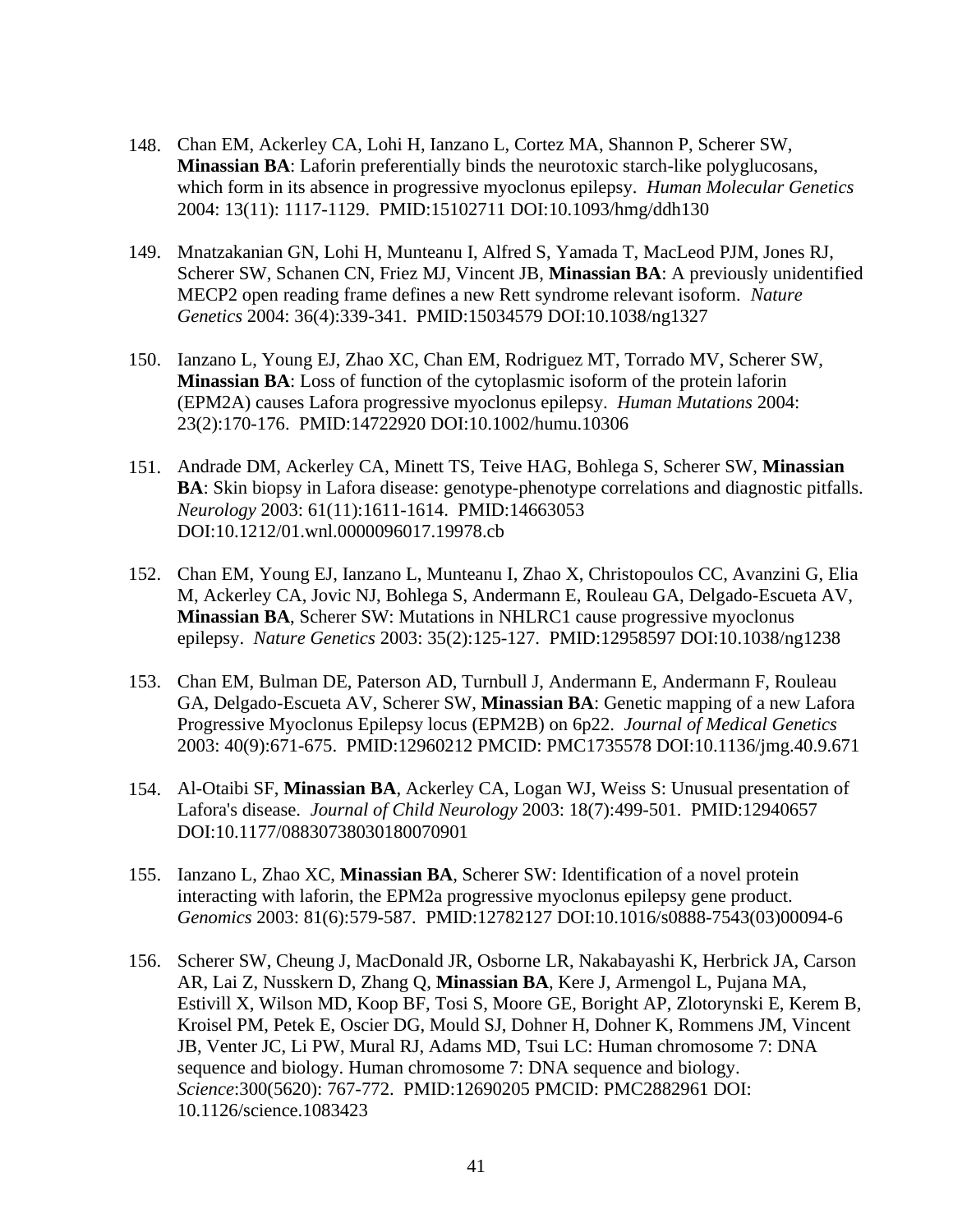- 157. Teixeira CA, Espinola J, Huo L, Kohlschutter J, Persaud Sawin DA, **Minassian BA**, Bessa CJ, Guimaraes A, Stephan DA, Sa Miranda MC, MacDonald ME, Ribeiro MG, Boustany RM: Novel mutations in the CLN6 gene causing a variant late infantile neuronal ceroid lipofuscinosis. *Human Mutation* 2003:21(5):502-508. PMID:12673792 DOI: 10.1002/humu.10207
- 158. Shannon P, Pennacchio LA, Houseweart MK, **Minassian BA**, Myers RM: Neuropathological changes in a mouse model of progressive myoclonus epilepsy: cystatin B deficiency and Unverricht-Lundborg disease. *Journal of Neuropathology and Experimental Neurology* 2002: 61(12):1085-1091. PMID:12484571 DOI: 10.1093/jnen/61.12.1085
- 159. **Minassian BA**, Aiyar R, Alic S, Banwell B, Villanova M, Fardeau M, Mandell JW, Juel VC, Rafii M, Auranen M, Kalimo H: Narrowing in on the causative defect of an intriguing X-linked myopathy with excessive autophagy. *Neurology* 2002: 59(4):596-601. PMID: 12196656 DOI:10.1212/wnl.59.4.596
- 160. Kozer E, Parvez S, **Minassian BA**, Kobayashi J, Verjee Z, Koren G: How high can we go with phenytoin? *Therapeutic Drug Monitor* 2002: 24(3):386-389. PMID:12021630 DOI:10.1097/00007691-200206000-00010
- 161. Jaaskelainan SK, Juel VC, Udd B, Villanova M, Liguori R, **Minassian BA**, Falck B, Niemi P, Kalimo H: Electrophysiological findings in X-linked myopathy with excessive autophagy. *Annals of Neurology* 2002: 51(5):648-652. PMID:12112116 DOI: 10.1002/ana.10173
- 162. **Minassian BA**: Progressive myoclonus epilepsy with polyglucosan bodies: Lafora disease. *Advances in Neurology* 2002: 89:199-210. PMID:11968446
- 163. **Minassian BA**: Lafora's Disease: towards a clinical, pathologic and molecular synthesis. *Pediatric Neurology* 2001: 25(1): 21-29. PMID:11483392 DOI:10.1016/s0887- 8994(00)00276-9
- 164. **Minassian BA**, Andrade DM, Ianzano L, Young EJ, Chan E, Ackerley CA, Scherer SW: Laforin is a cell membrane and endoplasmic reticulum-associated protein tyrosine phosphatase. *Annals of Neurology* 2001: 49(2):271-275. PMID:11220751
- 165. Al-Rasheed AK, Blaser SI, **Minassian BA**, Benson L, Weiss SK: Cyclosporine A neurotoxicity in a patient with idiopathic renal magnesium wasting. *Pediatric Neurology* 2000: 23(4):353-356. PMID:11068171 DOI:10.1016/s0887-8994(00)00198-3
- 166. **Minassian BA**, Otsubo H, Weiss S, Elliott I, Rutka JT, Snead OC 3rd: Magnetoencephalographic localization in pediatric epilepsy surgery: comparison with invasive intracranial electroencephalography. *Annals of Neurology* 1999: 46(4):627-633. PMID:10514100 DOI:10.1002/1531-8249(199910)46:4<627:aid-ana11>3.0.co;2-c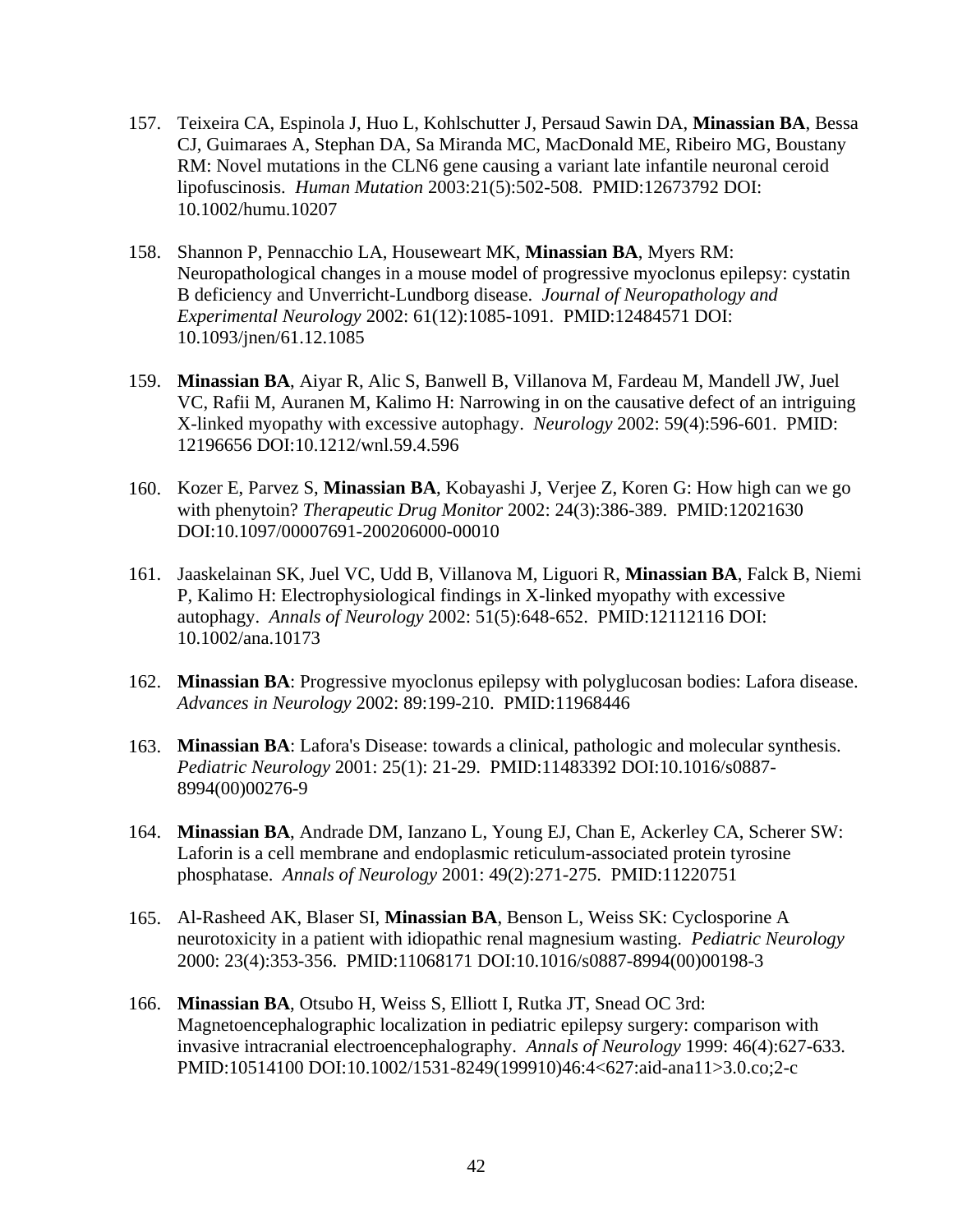- 167. **Minassian BA**, Ianzano L, Meloche M, Andermann E, Rouleau GA, Delgado-Escueta AV, Scherer SW: Mutation spectrum and predicted function of laforin in Lafora's progressive myoclonus epilepsy. *Comment in: Neurology. 2000 Aug 8;55(3):331-3*. *Neurology* 2000: 55(3):341-346. PMID:10932264 DOI:10.1212/wnl.55.3.341
- 168. Auranen M, Villanova M, Muntoni F, Fardeau M, Scherer SW, Kalino H, **Minassian BA**. X-linked vacuolar myopathies: two separate loci and refined genetic mapping. *Annals of Neurology* 2000: 47(5):666-669. PMID:10805342
- 169. **Minassian BA**, Ianzano L, Delgado-Escueta AV, Scherer SW: Identification of new and common mutations in the EPM2A gene in Lafora disease. *Neurology* 2000: 54(2):488-490. PMID:10668720 DOI:10.1212/wnl.54.2.488
- 170. Lalonde M, **Minassian BA**, DeLorey TM, Olsen RW: Parental imprinting and Angelman Syndrome. *Advances in Neurology* 1999: 79:421-429.
- 171. **Minassian BA**, Sainz J, Serratosa JM, Gee M, Sakamoto LM, Bohlega S, Geoffroy G, Barr C, Scherer SW, Tomiyasu U, Carpenter S, Wigg K, Sanghvi AV, Delgado-Escueta AV: Genetic locus heterogeneity in Lafora's progressive myoclonus epilepsy. *Annals of Neurology* 1999: 45(2):262-265. PMID:9989632 DOI:10.1002/1531- 8249(199902)45:2<262::aid-ana20>3.0.co;2-9
- 172. DeLorey TM, Handforth A, Anagnostaras SG, Homanics GE, **Minassian BA**, Asatourian A, Fanselow MS, Delgado-Escueta A, Ellison GD, Olsen RW: Mice lacking the beta3 subunit of the GABAA receptor have the epilepsy phenotype and many of the behavioral characteristics of Angelman syndrome. *Journal of Neurosciences* 1998: 18(20):8505-8514. PMID:9763493 PMCID: PMC6792844
- 173. **Minassian BA**, Lee JR, Herbrick JA, Huizenga J, Soder S, Mungall AJ, Dunham I, Gardner R, Fong CY, Carpenter S, Jardim L, Satishchandra P, Andermann E, Snead OC 3rd, Lopes-Cendes I, Tsui LC, Delgado-Escueta AV, Rouleau GA, Scherer SW: Mutations in a gene encoding a novel protein tyrosine phosphatase cause progressive myoclonus epilepsy. *Nature Genetics* 1998: 20(2):171-174. PMID:9771710 DOI:10.1038/2470
- 174. **Minassian BA**, DeLorey TM, Olsen RW, Philippart M, Bronstein Y, Zhang Q, Guerrini R, Van Ness P, Livet MO, Delgado-Escueta AV: Angelman syndrome: correlations between epilepsy phenotypes and genotypes. *Annals of Neurology* 1998: 43(4):485-493. PMID: 9546330 DOI:10.1002/ana.410430412
- 175. Sainz J, **Minassian BA**, Serratosa JM, Gee MN, Sakamoto LM, Iranmanesh R, Bohlega S, Baumann RJ, Ryan S, Sparkes RS, Delgado-Escueta AV: Lafora progressive myoclonus epilepsy: narrowing the chromosome 6q24 locus by recombinations and homozygosities. *American Journal of Human Genetics* 1997: 61(5):1205-1209. 11.202 PMID:9345091 PMCID: PMC1716039 DOI:10.1086/301596
- 176. **Minassian BA**, Sainz J, Delgado-Escueta AV: Genetics of myoclonic and myoclonus epilepsies. *Clinical Neuroscience* 1996: 3(4): 223-235.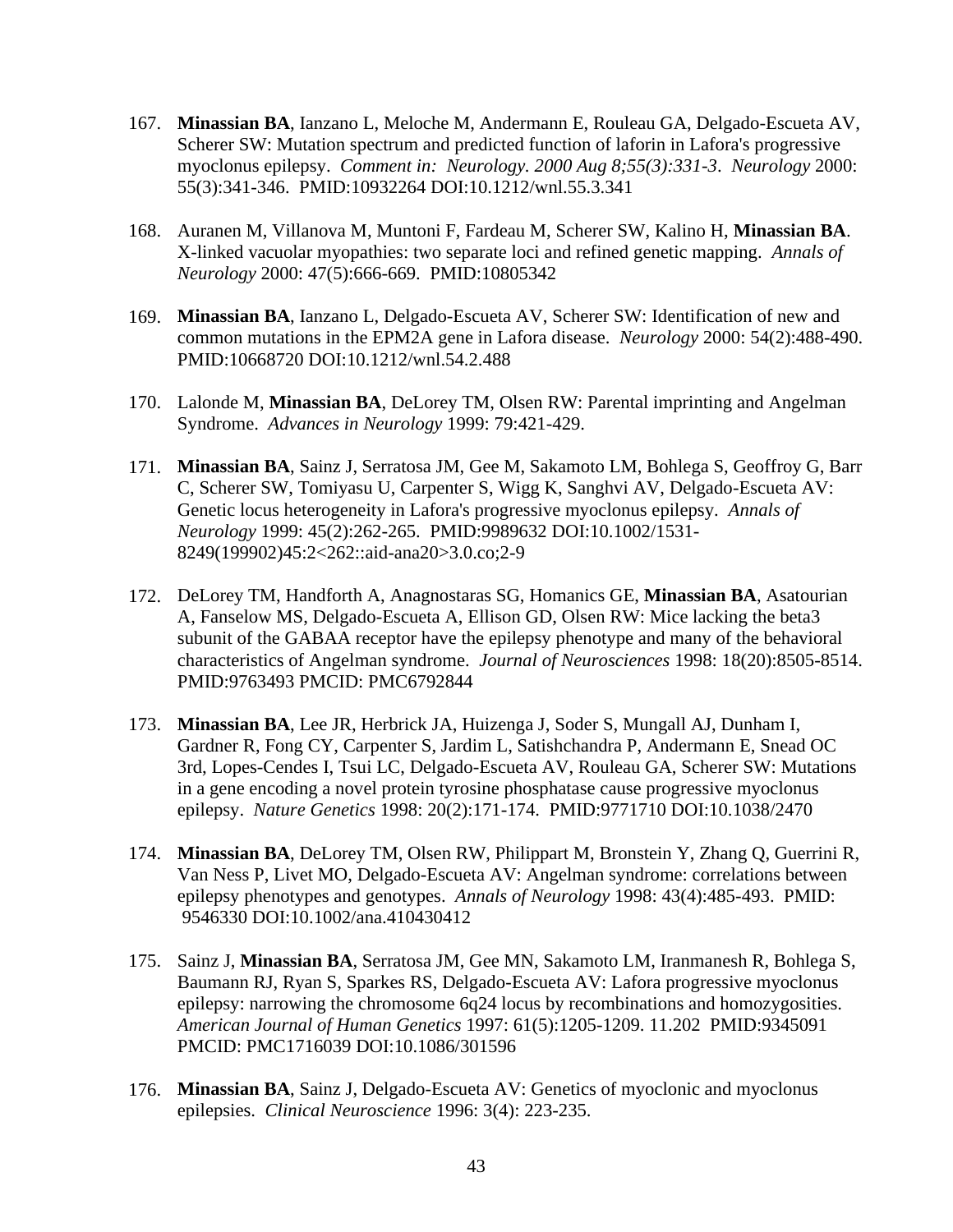#### Reviews, Chapters, Monographs and Editorials

- 1. **Minassian B.,** Lewis E., Whitney R. (2018) What Is Epilepsy? In Textbook of Pediatric Neurosurgery. Di Rocco C, Pang D, Rutka J (eds) Textbook Springer, Cham; DOI [https://doi.org/10.1007/978-3-319-31512-6\\_96-1](https://doi.org/10.1007/978-3-319-31512-6_96-1)
- 2. **Minassian BA**, Striano P. "Lafora Body Disease". In The Causes of Epilepsy: Common and Uncommon Causes in Adults and Children. Shorvon, S, Guerrini R, Schachter S and Trinka E (eds) (2019) 2nd edn. Cambridge: Cambridge University Press, pp. 336–341. doi: 10.1017/9781108355209.049
- 3. Verhalen B, **Minassian BA**. Therapeutic Approaches to Inherited Metabolic Epilepsies. Chapter 39 in Inherited Metabolic Epilepsies, 2nd Ed. Pearl, PL (editor). Springer Publishing, 2018, pp 497-503.
- 4. **Minassian BA**. Post-modern therapeutic approaches for progressive myoclonus epilepsy. Chapter in Progressive Myoclonus Epilepsies – State of the Art. **Minassian BA**, Striano P, Avanzini G (eds). John Libbey Eurotext 2017, Montrouge, France:199–204.
- 5. Nita DA, Mole SE, **Minassian BA**. Neuronal ceroid lipofuscinoses. Chapter in Progressive Myoclonus Epilepsies – State of the Art. **Minassian BA**, Striano P, Avanzini G (eds). John Libbey Eurotext 2017, Montrouge, France:93-113.
- 6. Turnbull J, Tiberia E, Striano P, Genton P, Carpenter S, Ackerley CA, **Minassian BA**. Lafora Disease. Chapter in Progressive Myoclonus Epilepsies – State of the Art. **Minassian BA**, Striano P, Avanzini G (eds). John Libbey Eurotext 2017, Montrouge, France:49–78.
- 7. Genton P, Striano P, **Minassian BA**. The history of progressive myoclonus epilepsies Chapter in Progressive Myoclonus Epilepsies – State of the Art. **Minassian BA**, Striano P, Avanzini G (eds). John Libbey Eurotext 2017, Montrouge, France, pp 1-10.
- 8. Nita D, **Minassian BA**. Late childhood/adolescent encephalopathies: Progressive myoclonic epilepsies. Chapter 28 in Pellock's Pediatric Epilepsy: Diagnosis and Therapy. 4<sup>th</sup> ed. Nordli DR, Pellock JM, Sankar R, Wheless JW (eds). Springer Publishing 2016:408-419.
- 9. **Minassian BA**. The progressive myoclonus epilepsies. Chapter in Progress in Brain Research. 2014;VOL 213:113-122.
- 10. Girard JM, Turnbull J, Ramachandran N, **Minassian BA**. Progressive myoclonus epilepsy. In Pediatric Neurology Handbook of Clinical Neurology, Third Series. Dulac O, Lassonde M, Sarnat H, (eds). 2013; 113:1731-1736.
- 11. Chabrol B, Caillaud C, **Minassian BA.** Neuronal Ceroid Lipofuscinoses. In Pediatric Neurology Handbook of Clinical Neurology, Third Series. Dulac O, Lassonde M, Sarnat H (eds). 2013;113:1701-1706.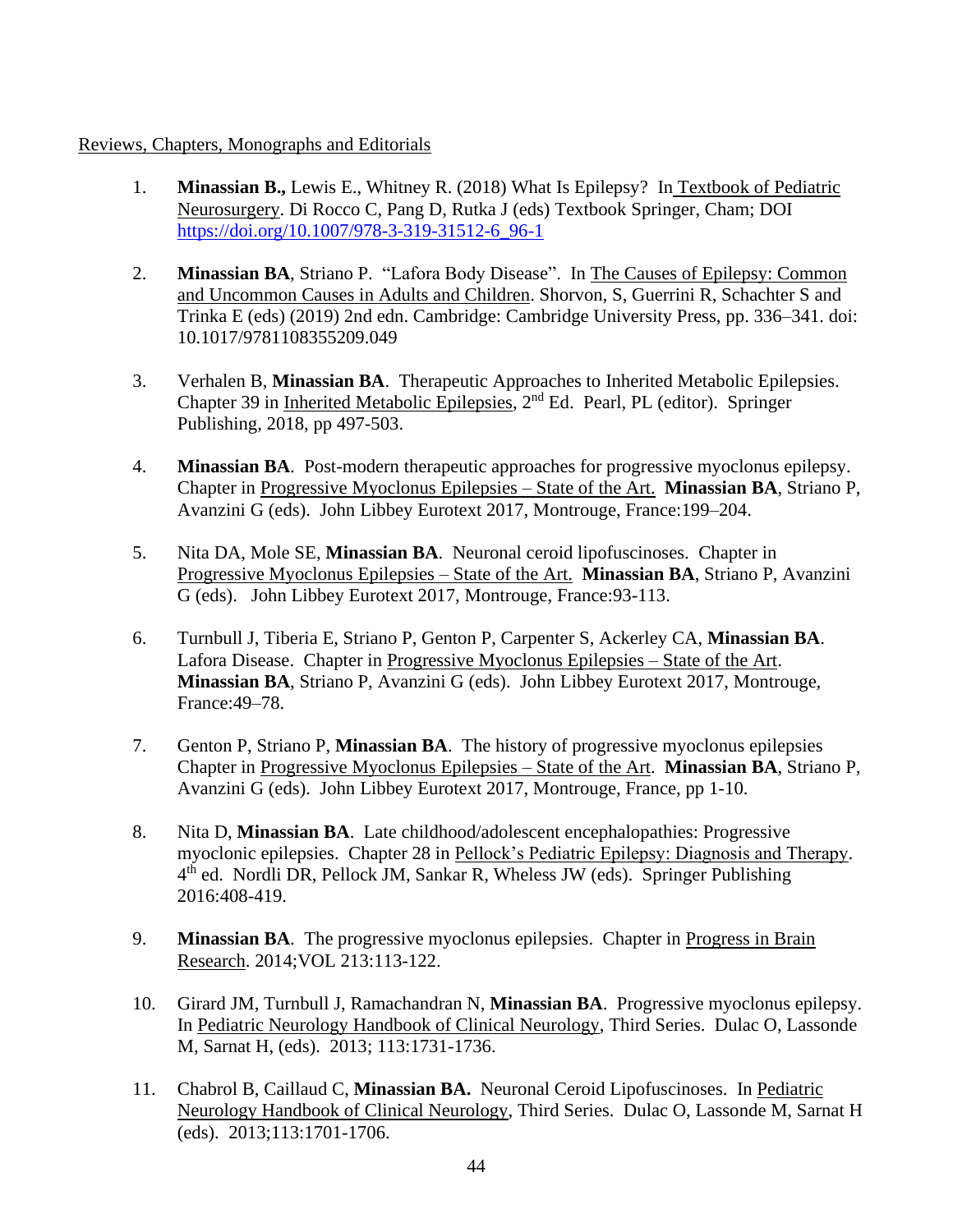- 12. Serratosa J, **Minassian BA**, Ganesh S: Progressive Myoclonus Epilepsy of Lafora. In Jasper's Basic Mechanisms of the Epilepsies (Internet) 4<sup>th</sup> ed. Noebels JL, Avoli M, Rogawski MA, Olsen RW, Delgado-Escueta AV (eds). Bethesda, MD; National Center for Biotechnology Information 2012.
- 13. Girard JM, Ramachandran N, Turnbull J, **Minassian BA**: Autosomal recessive progressive myoclonus epilepsy. In Genetics of Epilepsy and Genetic Epilepsies. Avanzini G, Noebels J (eds). John Libbey Eurotext, Montrouge, FR 2009:229-245.
- 14. **Minassian BA**: Unverricht-Lundborg and Lafora Disease. In Pediatric Epilepsy Case Studies: From Infancy and Childhood to Adolescence. Chapman K and Rho JM (eds). Taylor and Francis Group, LLC, Boca Raton, FLA 2008:222-333.
- 15. Lohi H, Chan EM, Scherer SW, **Minassian BA**: On the road to tractability: The current biochemical understanding of progressive myocolonus epilepsies. In Advances in Neurology Vol 97 "Intractable Epilepsies". Blume WT, Carlen PL, Starrveld E, Wiebe S, Young GB (eds). Lippincott Williams & Wilkins, Philadelphia, PA 2005:399-415.
- 16. Chan EM, Andrade DM, Franceschetti S, **Minassian BA**: Progressive Myoclonus Epilepsies: EPM1, EPM2A, EPM2B. In Advances in Neurology 2005:47-57.
- 17. **Minassian BA**: Progressive myoclonus epilepsy with polyglucosan bodies Lafora's disease. In Advances in Neurology vol. 89 Myoclonus Foundation, 2002:199-210.
- 18. **Minassian BA**, Levy N. Kalimo H: X-linked myopathy with excessive autophagy. In Structural and Molecular Basis of Skeletal Muscle Diseases. Karpati G (ed). ISN Neuropath Press, Zurich 2002:145-147.
- 19. Lalande M. **Minassian BA**, DeLorey TM, Olsen RW: Imprinting and Angelman syndrome. In Advances in Neurology. Volume 79 1999:421-429.
- 20. DeLorey TM, Hanforth A. Homanics GE, **Minassian BA**, Delgado-Escueta AD, Olsen RW: The epilepsy of the GABAA receptor b3 subunit knockout mouse: comparison to the epilepsy of Angelman syndrome. In Genetics of Focal Epilepsies: Experimental and Clinical Correlates. Genton P, Berkovic S, Hirsch E, Marescaux C (eds). John Libbey & Co. Ltd, London 1998.
- 21. DeLorey TM, **Minassian BA,** Tyndale R. Olsen RW: Does the GABAA receptor have a role to play in Angelman syndrome? In GABAA: Receptors, Transporters and Metabolism Tanaka C, Bowery NG (eds). Birkhauser Publishing Ltd., Basel, Switzerland 1996:275- 282.
- 22. **Minassian BA,** Sainz J, Delgado-Escueta AV: Genetics of myoclonic and myoclonus epilepsies. In Clinical Neuroscience. Volume 3 (4) 1996:223-235.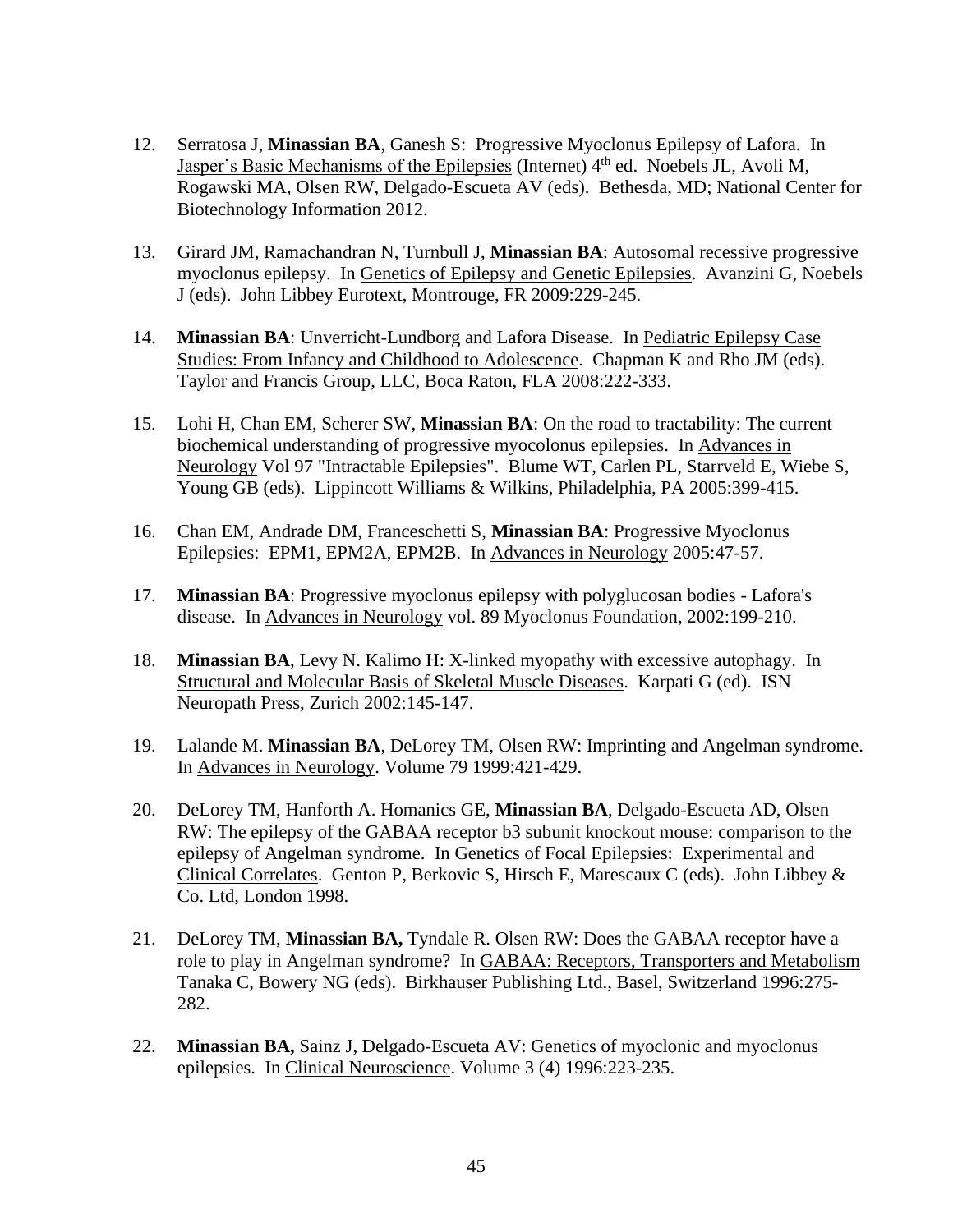#### Books/Textbooks

- 1. Progressive Myoclonus Epilepsies State of the Art. Mariani Foundation Paediatric Neurology Series: 30. **Minassian BA,** Striano P, Avanzini G (eds). John Libbey Eurotext 2017, Montrouge, France.
- 2.

## Case Reports

| . .      |  |
|----------|--|
| <u>.</u> |  |
| <u>.</u> |  |
| . .      |  |

#### Letters to the Editor



## Proceedings of Meetings

#### Clinical Practice Guidelines

#### **Non-peer reviewed scientific or medical publications/materials in print or other media**

#### Abstracts

- 1. Nascimiento e Silva FN, Borlot F, Cossette P, **Minassian BA**, Andrade D. Two definite sudden unexpected deaths in epilepsy in a family with DEPDC5. Poster Presentation, 68th American Academy of Neurology Annual Meeting, April 21, 2016, Vancouver, BC. *Neurology* 2016: 86(16) Supp P6.365
- 2. Nascimiento e Silva FN, Muona M, Aljaafari D, Tarnolpolsky M, Faghfoury H, McAndrews MP, **Minassian BA**, Berkovic S, Andrade D. Progressive myoclonus epilepsy caused by SACS mutations. Poster Presentation, 68th American Academy of Neurology Annual Meeting, April 20, 2016, Vancouver, BC. *Neurology* 2016: 86(16) Supp 5.158
- 3. Ruggieri A, Zanotti S, Massa R, Terracciano C, Maggi L, Pasanisi B, Brancati F, Saredi S, Morandi L, Mora M, **Minassian BA**. New DNAJB6 genotypes delineate new DNAJB6 myopathy phenotypes. 15th Congress of the Italian Society of Myology, May 20-23, 2015, Naples, Italy (oral presentation).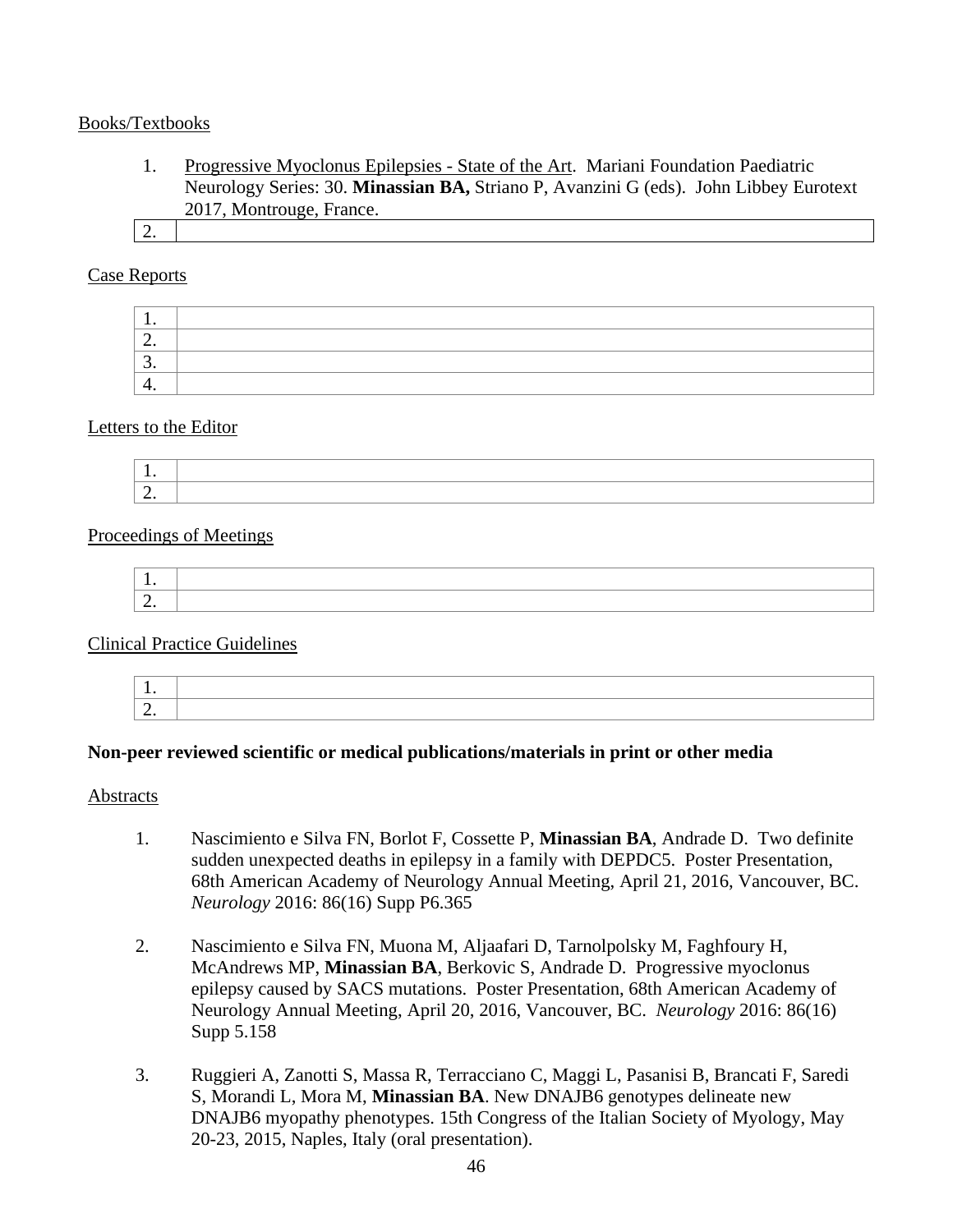- 4. Akman O, Kakhlon O, Coku J, Peverelli L, Rosenman H, Turnbull J, Meiner V, Wallace M, Schiffman R, DiMauro S, Lossos A, **Minassian BA**. An exon trap with proper poly-A site in the GBE1 is the common missing cause in Adulty Polyglucosan Body Disease. Platform presentation at the 67th American Academy of Neurology Annual Meeting, April 23, 2015, Washington DC.
- 5. Ben-Zeev B, Heimer G, Israelian L, Sadaka Y, Ruggieri A, Marshall C, Scherer SW, Anikster Y, Nissenkorm A, **Minassian BA**. Episodic weakness, cerebellar ataxia, deafness and optic atrophy – a new phenotype of a novel ATP1A3 mutation." Poster presentation at the International Child Neurology Congress, Brazil, May 5, 2014.
- 6. Rilstone JJ, Coelho F, **Minassian BA**, Andrade D. Dravet syndrome. Seizure control and gait in adults with different SCN1A mutations. Poster Presentation at the American Academy of Neurology, 66th Annual Meeting. April 29, 2014, Philadelphia PA.
- 7. Andrade D, Paton T, Turnbull J, Marshall C, Scherer SW, **Minassian BA**. CLN6 mutations cause teenage-onset progressive myoclonus epilepsy. Poster Presentation at the American Academy of Neurology, 66th Annual Meeting. April 29, 2014, Philadelphia PA.
- 8. Moore S, Gujrati M, Zallek C, Ruggieri A, Ramachandran N, **Minassian BA**. Late-Adult Onset of X-linked Myopathy with Excess Autophagy (XMEA). AAN Annual Meeting, June 20–23, 2013 Charleston, SC. Poster.
- 9. Seppala E, Koskinen L, Nevalainen E, Lohi H, and the LUPA Consortium. Genetic analyses in different breeds identifies a novel mutation and several new loci in canine focal idiopathic epilepsies. Oral presentation at the 25th Annual Symposium of ESVEN and ECVN, Sep 13 – 15, 2012. Ghent, Belgium.
- 10. Turnbull J, DePaoli-Roach A, Cortez M, Zhao XC, Pencea N, Wang PX, Tiberia E, Roach PJ, Ackerley CA, **Minassian BA**. PTG depletion removes Lafora bodies and rescues fatal epilepsy of Lafora Disease. Genetics and Genome Biology Retreat, 2011.
- 11. Turnbull J, Girard JM, Lohi H, Chan EM, Omer S, Bennett C, Chakrabarty A, Pencea N, Zhao XC, Wang PX, Scherer SW, Ackerley CA, **Minassian BA**: Novel Progressive Myoclonus Epilepsy: Disease Gene or Genetic Conundrum. (Presentation (Primary Supervisor to Julie Turnbull - Trainee Award Semi-Finalist)) American Society of Human Genetics, 60th Annual Meeting, Washington DC, Nov 2, 2010 - Nov 6, 2010. Late Breaking Science Poster.
- 12. Turnbull J, Girard JM, Lohi H, Chan EM, Wang PX, Tiberia E, Omer S, Ahmed, Bennett MC, A. Chakrabarty, Pencea N, Zhao XC, Scherer SW, Ackerley CA, **Minassian BA**. The Genetics of a Novel Form of Lafora Disease – Genetics and Genome Biology Research Day – Poster - Apr 23, 2010.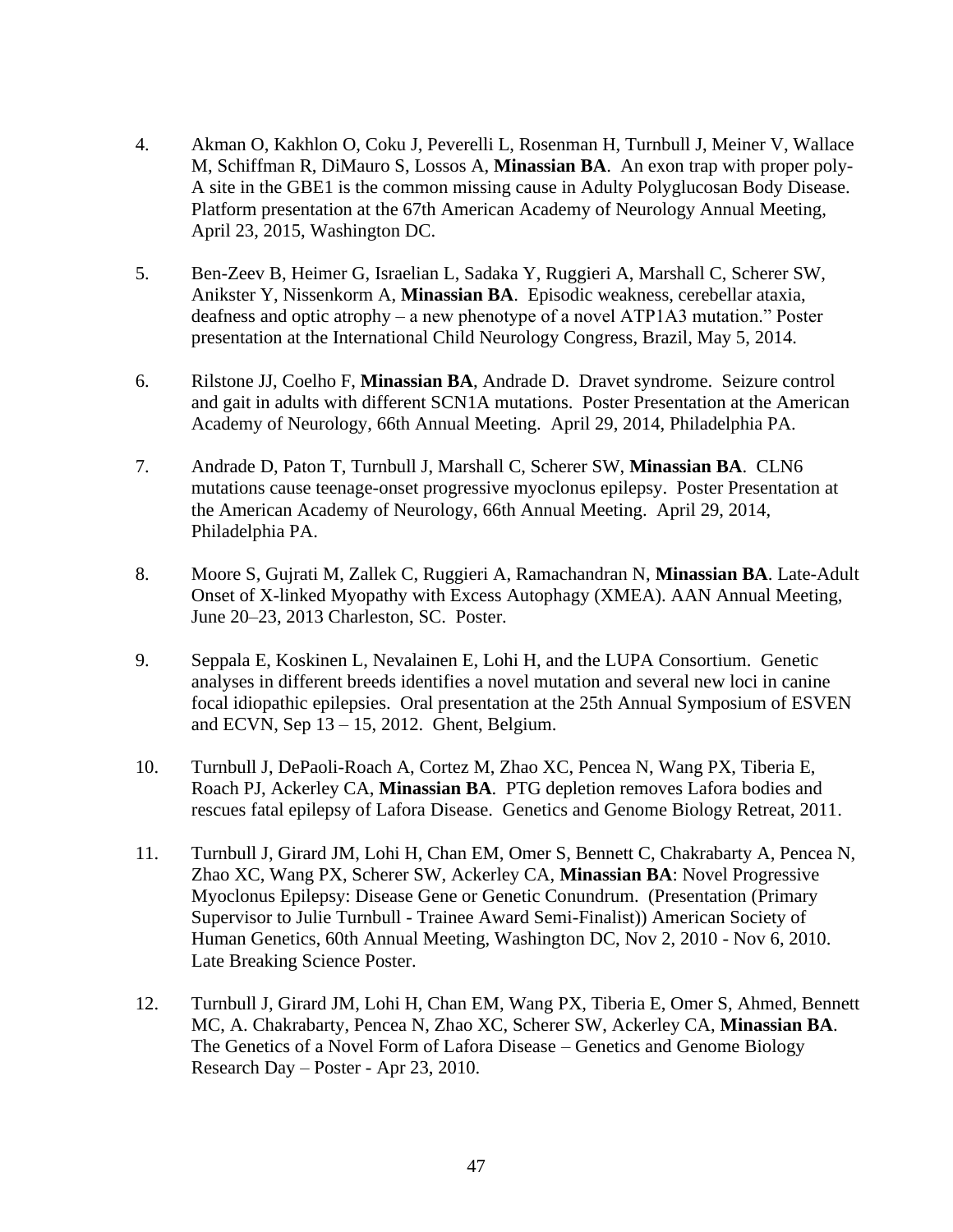- 13. Turnbull J, Girard JM, Lohi H, Chan EM, Tiberia E, Omer S, Bennett C, Chakrabarty A, Pencea N, Zhao XC, Wang PX, Scherer SW, Ackerley CA, **Minassian BA**: The Genetics of a Novel Form of Lafora Disease. Mariani Foundation, International Symposium, Venice, IT, Apr 29, 2010. Platform Presentation - PME's in the New Millennium Session.
- 14. Rilstone J, Al-Khater R, **Minassian BA**. Mutations in VMAT2 cause a novel Paediatric Neurotransmitter disease. Institute of Medical Sciences Day – Laidlaw Competition first prize poster. May 5, 2010.
- 15. Ikeda C, Honda R, Komaki H, Sasaki M, Munteanu I, **Minassian BA**, Hayashi Y, Nishino I: Congenital form of X-Linked Myopathy with Excessive Autophagy with VMA21 mutation. (Presentation) World Muscle Society, 15th International Congress, Kumamoto Japan, Oct 2010. Poster.
- 16. Turnbull J, Girard JM, Lohi H, Chan EM, Wang PX, Tiberia E, Omer S, Ahmed M, Bennett C, Chakrabarty A, Pencea N, Zhao XC, Wang PX, Scherer SW, Ackerley CA, **Minassian BA**. (2010) The genetics of a novel form of Lafora disease, American Academy of Neurology, Toronto. Apr 10-17. Late breaking science poster.
- 17. Turnbull J, Girard JM, Lohi H, Chan EM, Omer S, Bennett C, Chakrabarty A, Pencea N, Zhao XC, Wang PX, Scherer SW, Ackerley CA, **Minassian BA**. (2009) Novel progressive myoclonus epilepsy disease gene or genetic conundrum? American Society for Human Genetics, Hawaii. Oct 20-25. Poster.
- 18. Girard JM, Turnbull J, Wang PX, **Minassian BA**. Glycogen synthase incorporates phosphate into glycogen. Mariani Foundation, International Symposium, Venice, IT, Apr 29, 2010. Platform Presentation - PME's in the New Millennium Session.
- 19. Dundar NO, Karahan N, Turnbull J, **Minassian BA**. A Lafora disease patient presented with occipital lobe epilepsy. Turkish Epilepsy Society, Erciyes University, Kayseri, Turkey, Oct 28-29, 2010.
- 20. Ramachandran N, Munteanu I, others, **Minassian BA**: VMA21 deficiency causes the autophagic vacuolar defect in X-linked Myopathy with Excessive Autophagy. American Academy of Neurology Annual Meeting – Platform – May 2009.
- 21. Israelian N, Wang PX, **Minassian BA**: Purification and characterization of human GDE5. The SickKids Summer Research Program (SSuRE) Symposium, July 2009. Poster presentation.
- 22. Lohi H, Seppala EH, Jokinen T, Kyostila K, Forman O, Mellersh C, But A, Jokinen P, baranowske I, Berendt M, Gullov CH, Fredholm M, Cizinauskas S, Viitman R, Short A, Ollier W, **Minassian BA**, Ekenstedt K, Patterson N, Lindblad-Toh K, Johnson G: Genetic analyses in different breeds identifies a novel mutation and several new loci in canine focal idiopathic epilepsies. (Presentation) American Epilepsy Society, Annual Meeting, Boston, MA, Dec 2009.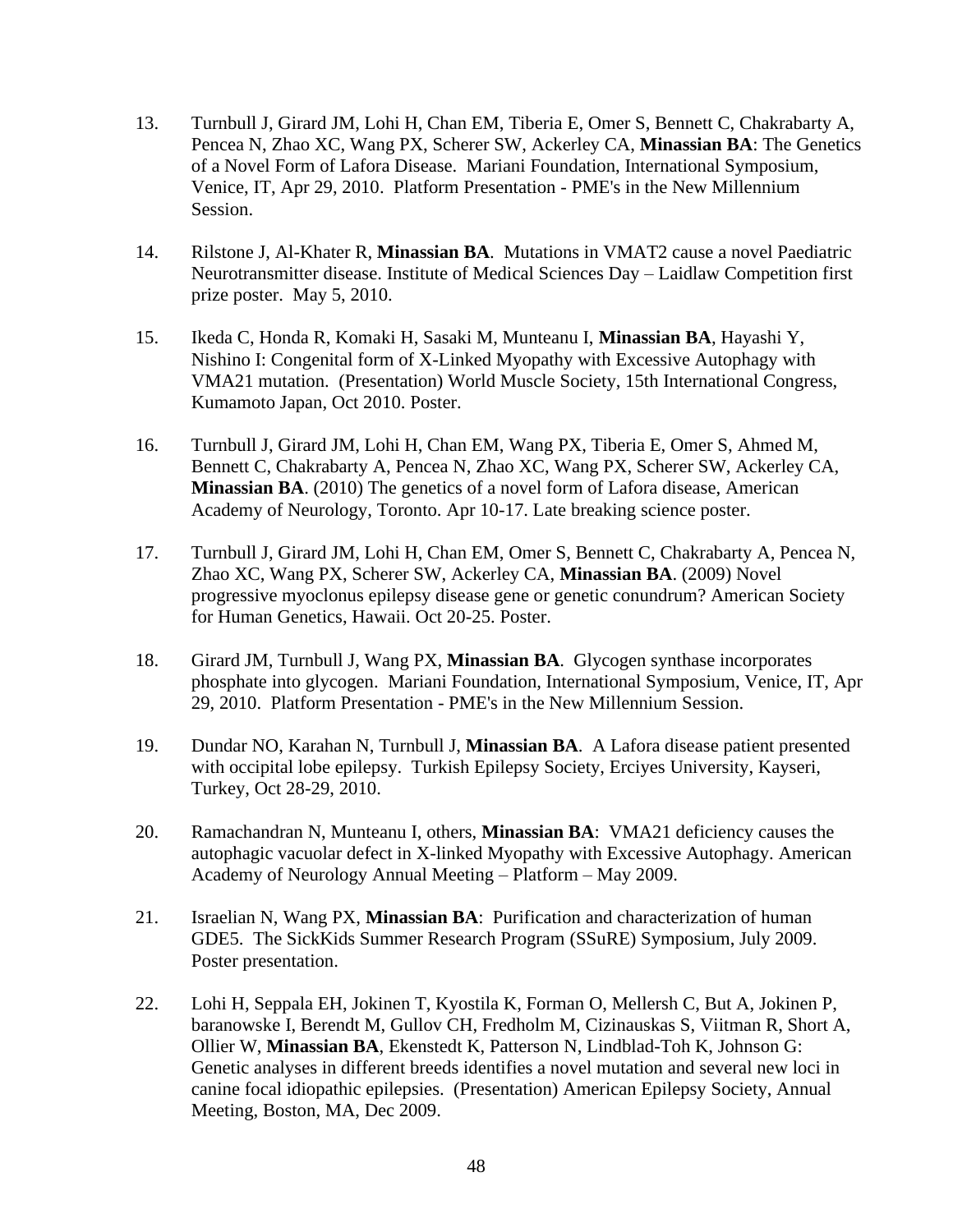- 23. Munteanu I, Ramachandran N, **Minassian BA**: The X-linked Myopathy with Excessive Autophagy gene. Platform - World Muscle Society, 14th International Congress, 2009.
- 24. Ramachandran N, Munteanu I, **Minassian BA**: Pathogenesis of the X-linked Myopathy with Excessive Autophagy. Genetics and Genome Biology Research Day, 2009 – First Prize Poster.
- 25. Turnbull J, Girard JM, Lohi H, Chan EM, Omer S, Bennett C, Chakrabarty A, Pencea N, Zhao XC, Wang PX, Scherer SW, Ackerley AC, **Minassian BA**: Novel Progressive Myoclonus Epilepsy: Disease Gene or Genetic Conundrum? American Society of Human Genetics, Annual Meeting, Aug 2009, Honolulu, Hawaii. Poster presentation – Semi-finalist for trainee award.
- 26. Turnbull J, Tiberia E, Zhao XC, Pencea N, **Minassian BA**. The Role of EPM2AIP1 in Glycogen Metabolism – Genetics and Genome Biology Research Day – Poster - March 27, 2009.
- 27. Israelian N, Wang PX, Turnbull J, **Minassian BA**. Glycogen synthase and its role in Lafora Disease. The SickKids Summer Research Program (SSuRE) Symposium, July 2008. Poster presentation.
- 28. Naranian T, Turnbull J, **Minassian BA**. The role of EPM2A1P1 in Lafora Disease pathogenesis. The SickKids Summer Research Program (SSuRE) Symposium, July 16, 2007. Poster presentation.
- 29. Siintola E, Topcu M, Anttonen AK, **Minassian BA**, Paterson AD, Liu M, Lohi H, Lehesjoki AE: Homozygosity mapping of variant late-infantile neuronal ceroid lipofuscinosis in Turkish families. (Poster Presentation) European Society of Human Genetics, European Human Genetics Conference, Amsterdam, Holland, May 2006.
- 30. Rusbridge C, Lohi H, Young EJ, Fitzmaurice SN, Shelton GD, **Minassian BA**: Inherited canine myoclonic epilepsy (Lafora disease). Baltimore, Maryland, Jun 2005.
- 31. Stachowiak B, Menon SD, Harvey C, Mensah AK, Mnatzakanian G, Alfred SE, Guo R, Scherer SW, **Minassian BA**: Mutation Analysis of the Rett Syndrome gene (MECP2) exon 1 in autism and mental retardation and genetic studies of the distal portion of chromosome Xq. (Poster Session: Molecular Basis of Disorders with Complex Inheritance) American Society of Human Genetics, 55th Annual Scientific Meeting, Salt Lake City, Utah, Oct 28, 2005.
- 32. Tanaka M, Medina M, Duron R, Castro R, Martinez I, Salas M, Alonso M, Castroviejo I, **Minassian BA**, Bailey J, Bai D, Olsen RW, Delgado-Escueta AV: Mutations in exon1a of GABAA Receptor Beta3 Subunit Gene (GABRB3) in childhood absence epilepsy (CAE) Syndrome. American Epilepsy Society, Washington, DC. *Epilepsia* 2005: 46 sup 8: pp 372. C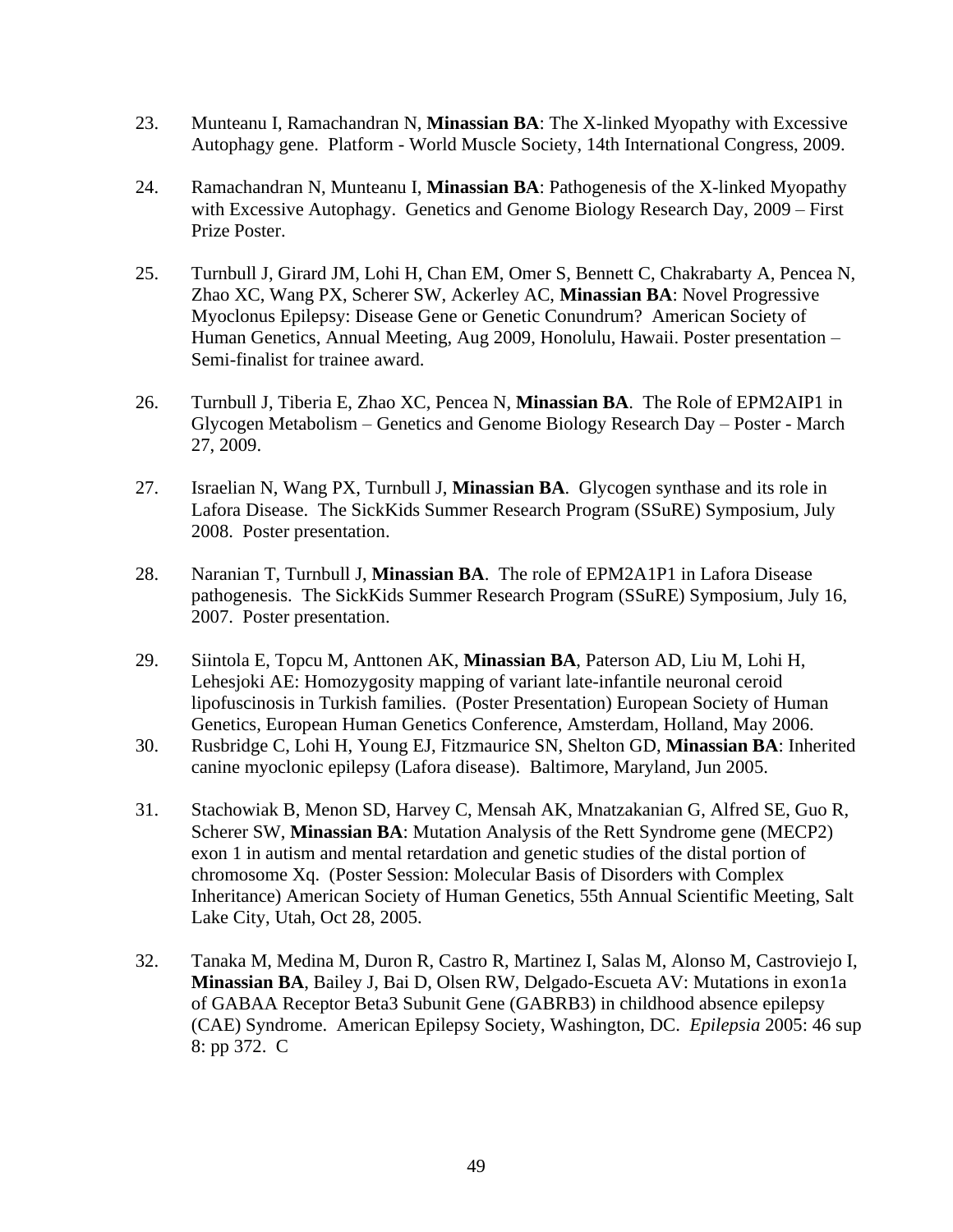- 33. Mnatzakanian GN, Lohi H, Munteanu-Oprea I, Alfred SE, Yamada T, MacLeod PJM, Jones JR, Scherer SW, Schanen NC, Friez MJ, Vincent JB, **Minassian BA**: The real Rett Syndrome protein. (Seminar Presentation) NRW Undergraduate Research Award Presentation and Seminar, Cologne, Germany, Apr 2005.
- 34. Mnatzakanian G, Oprea I, **Minassian BA**: A Candidate Gene that may cause Familial Adult Myoclonic Epilepsy. (WINNER) Institute of Medical Science, Summer Student Research Day, Toronto ON, Aug 2005.
- 35. Lohi H, Young EJ, Fitzmaurice S, Rusbridge C, Chan EM, Vervoort M, Turnbull J, Ianzano L, Paterson AD, Sutter N, Ostrander EA, Andre C, Shelton DG, Ackerley CA, Scherer SW, **Minassian BA**: Genetic predisposition in dogs to Lafora disease, a fatal form of human epilepsy. Okinawa, Japan, Feb 2005.
- 36. Philippart M, **Minassian BA**: Angelman Syndrome from infancy to old age. (Poster Session: Clinical Genetics, Malformations and Dysmorphology) American Society of Human Genetics, 55th Annual Scientific Meeting, Salt Lake City, Utah, Oct 28, 2005.
- 37. Mnatzakanian G, Lohi H, **Minassian BA**: The Role of MeCP2\_e1. Canadian Rett Syndrome Workshop, Vancouver, BC, Aug 2, 2005.
- 38. Mnatzakanian G, Lohi H, **Minassian BA**: MECP2B: The Real Rett Syndrome Protein. (Winner of North Rhine Westphalia International Undergraduate Research Award) Academy of Science, North Rhine Westphalia, International Undergraduate Research, Dussseldorf, Germany, Apr 2005.
- 39. Lohi H, Ianzano L, Zhao XC, Chan EM, Turnbull J, Scherer SE, Ackerley CA, **Minassian BA**: Novel glycogen synthase kinase 3 (GSK3) and ubiquitination pathways in progressive myoclonus epilepsy. (Poster Session: Molecular Basis of Mendelian Disorders) American Society of Human Genetics, 55th Annual Scientific Meeting, Salt Lake City, Utah, Oct 27, 2005.
- 40. Guo R, Oprea I, **Minassian BA**: Real Time Quantitation Studies Confirm Gene Responsible for XMEA. (WINNER) Samuel Lunenfeld, Summer Student Poster Presentation Day, Toronto, ON, Aug 2005.
- 41. Mnatzakanian G, Lohi H, Munteanu I, Alfred SE, Scherer SW, Vincent JB, **Minassian BA**: A Previously unidentified MECP2 open reading frame defines a new protein isoform relevant in Rett Syndrome. (Poster Presentation) University of Toronto, 19th Annual U of T Medical Student Research Day, Jan 2005.
- 42. Rusbridge C, Fitzmaurice SN, Lohi H, Young EJ, **Minassian BA**: Treatment of Lafora disease (inherited myoclonic epilepsy) in dogs. Glasgow, Scotland, Sep 2004.
- 43. Mnatzakanian G, Lohi H, Munteanu I, Alfred SE, Scherer SW, Vincent JB, **Minassian BA**: A Previously unidentified MECP2 open reading frame defines a new protein isoform relevant in Rett Syndrome. (Platform Presentation) Child Neurology Society, 33rd Annual CNS Conference, Ottawa, Oct 2004.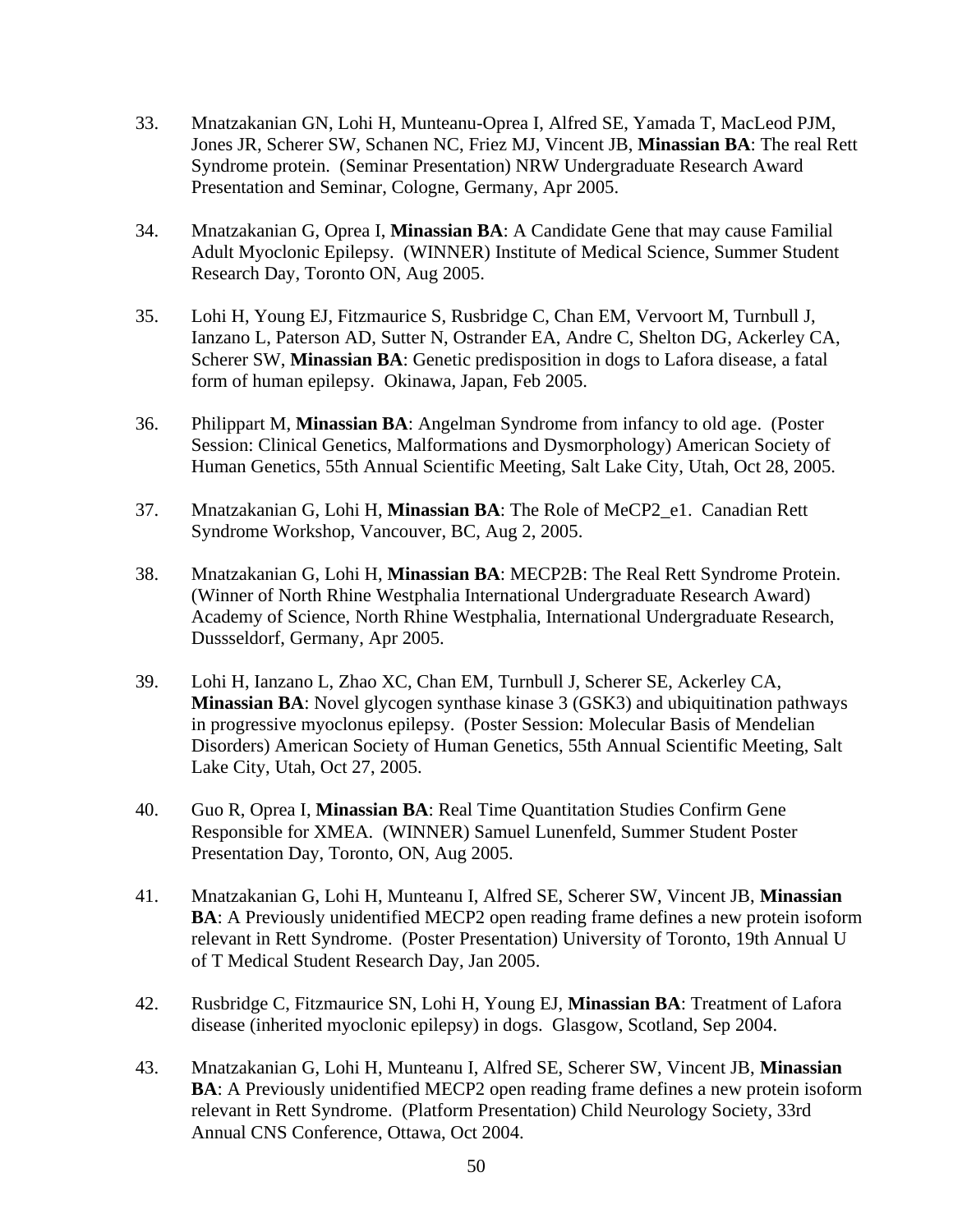- 44. Mnatzakanian G, Lohi H, Munteanu I, Alfred SE, Scherer SW, Vincent JB, **Minassian BA**: A Previously Unidentified MECP2 open reading frame defines a new protein isoform relevant to Rett Syndrome. (Poster Presentation) American Neurological Association, 129th Annual Meeting, Toronto, Oct 2004.
- 45. Mnatzakanian G, Lohi H, Muneanu I, Alfred SE, Scherer SW, Vincent JB, **Minassian BA**: A Previously Unidentified MECP2 open reading frame defines a new protein isoform relevant to Rett Syndrome. (Poster Presentation) The Hospital for Sick Children, Brain and Behaviour Day 2004, May 2004.
- 46. Lohi H, Young EJ, Fitzmaurice S, Rusbridge C, Chan EM, Vervoort M, Turnbull J, Ianzano L, Paterson AD, Sutter N, Ostrander EA, Andre C, Shelton DG, Ackerley CA, Scherer SW, **Minassian BA**: Genetic predisposition in dogs to Lafora disease, a fatal form of human epilepsy. American Society of Human Genetics, Toronto, Oct 2004.
- 47. Chan EM, Ackerley CA, Lohi H, Ianzano L, Cortez M, Shannon P, Scherer SW, **Minassian BA**: Laforin preferentially binds the neurotoxic starch-like polyglucosans, which form in its absence in progressive myoclonus epilepsy. Slovakia, Oct 2004.
- 48. Billingsley GD, Levin AV, Herd S, Sidhu R, Tse K, **Minassian BA**, Sarkissian T, H'eon E: A Novel LIM2 mutation associated with autosomal recessive early onset cataract. (Poster Presentation) American Society of Human Genetics, 2004.
- 49. Chan EM, Young EJ, Munteanu-Oprea I, Ianzano L, Scherer SW, **Minassian BA**: Identification of the second Lafora progressive myoclonus epilepsy gene. American Journal of Human Genetics 2003:73(5);145:191. SRI
- 50. Chan EM, Young EJ, Ianzano L, Munteanu-Oprea I, Zhao X, Christopoulos CC, Avanini M, Elia M, Ackerley CA, Jovic NJ, Bohlega S, Andemann E, Rouleau GA, Delgado-Escueta AV. **Minassian BA**, Scherer SW: Identification of a new disease gene causing Lafora progressive myoclonus Epilepsy. American Society of Human Genetics, Los Angeles, CA, Nov 2003.
- 51. Chan EM, Young EJ, Ianzano L, Munteanu-Oprea I, Zhao X, Christopoulos CC, Avanini M, Elia M, Ackerkley CA, Jovic NJ, Bohlega S, Andemann E, Rouleau GA, Delgado-Escueta AV. **Minassian BA**, Scherer SW: Identification of a new disease gene causing Lafora progressive myoclonus American Epilepsy Society, Boston, Massachusetts. *Epilepsia* 2003: 44 S9 D02: pp 173. SRI
- 52. Tanaka M, Castroviejo IP, Machado-Salas J, Pineda GS, **Minassian BA**, Medina MT, Fong CY, Bailiey J, Bai D, Olsen RW, Delgado-Escueta AV: Sequence Varients of GABRB3, GABRA5, and GABRB3 on chromosome 15Q 11.2-12 in remitting childhood absence epilepsy. American Epilepsy Society, Boston MA. *Epilepsia* 2003: 44 S91.200: pp 71. C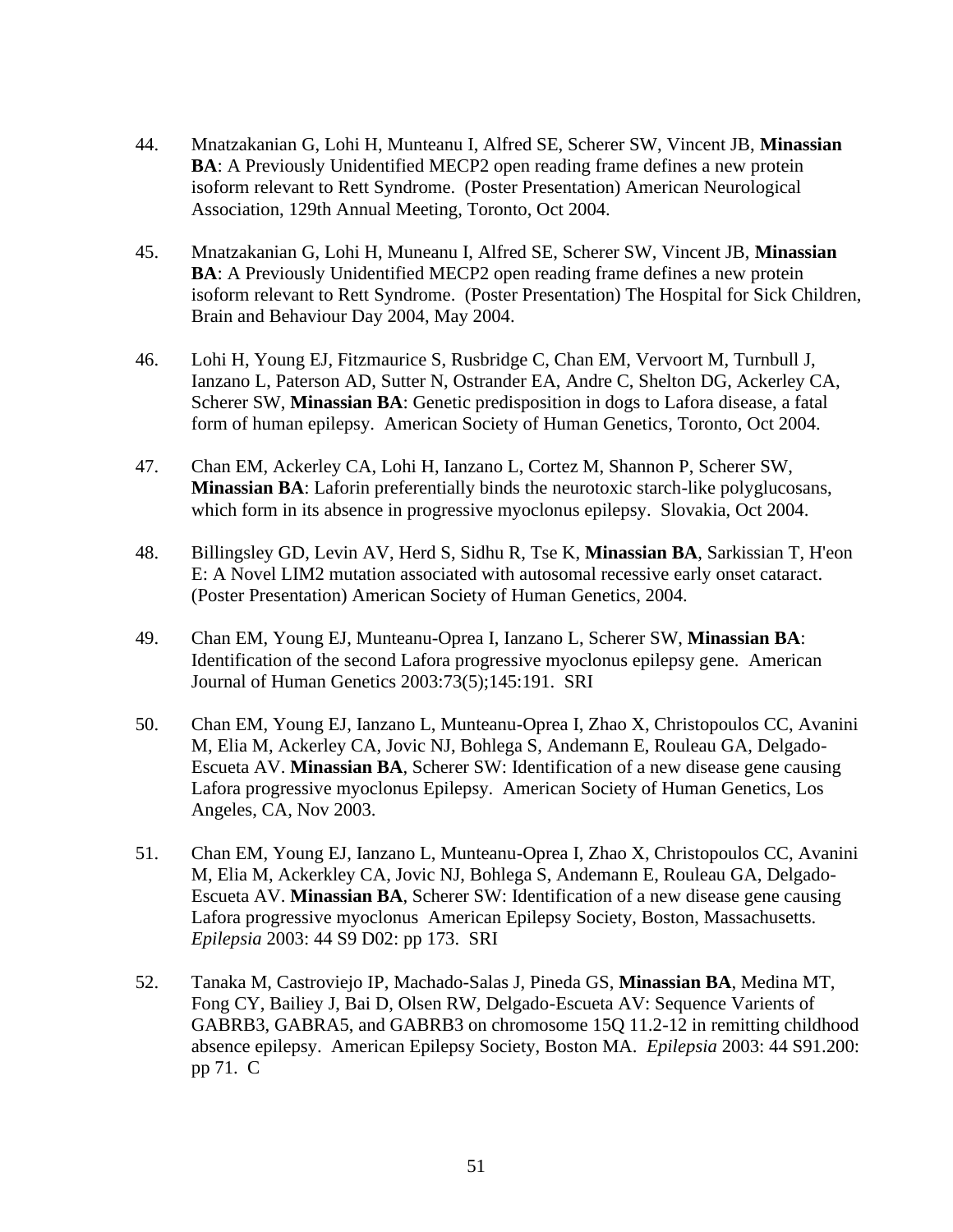- 53. Shah NS, **Minassian BA**, Vajsar J, Banwell B, Becker LE: Vacuolar Myopathy presenting as a cardiomyopathy with Pericardial Effusion. *Journal of Neurology Sciences* 2002: 199 (S13): pp 035. PA
- 54. Chan E, Ackerley CA, Cortez MA, Shannon P, Snead O.C.III, **Minassian BA**, Scherer SW: A dominant-negative transgenic mouse model of the dual-specificity phosphatase laforin involved in Lafora Progressive Myoclonus Epilepsy. FASEB phophatase conference. July 13-18, 2002, Snowmass, Colorado. 2002. PA
- 55. Al-Otaibi S, Weiss S, Ackerley CA, Logan WJ, **Minassian BA**: Unusual presentation of Lafora's disease. Can J Neurol Sc 2002;29(1):S80. *Canadian Journal of Neurological Sciences* 2002: 29(1): pp S80. SRI
- 56. Ianzano L, Zhao XC, Young EJ, Chan E, Andrade DM, **Minassian BA**, Scherer SW: Towards understanding the functional role of the laforin protein in progressive myoclonus epilepsy. FASEB Summer Research Conference, Snowmass Village, CO USA, July 13-18, 2002. C
- 57. Ianzano L, Zhao XC, Chan E, Young EJ, Andrade DM, **Minassian BA**, Scherer SW: Towards understanding the functional role of the laforin protein in progressive myoclonus epilepsy. *American Journal of Human Genetics* 2001: 69(S)4: pp A 1010 355. C
- 58. Alic SA, Aiyar R, Juel V, Mandel J. Villanova M, Fardeau M, Scherer SW, Auranen M, Kalimo H, **Minassian BA**: X-linked myopathy with excessive autophage (XMEA): clinical spectrum, refined mapping and mutation screening. *American Journal of Human Genetics* 2001: 69(S)A2091: pp 538. PA
- 59. Levy N, Aubour P, Banwell B, Navarro Cl, Kalimo H, Figarella-Branger D, Juel VC, Navarro Ca., Fardeau Villanova M., Pellisser JF, Mandell JW, Fontes M, **Minassian BA**: X-linked Myopathy with Excessive Autophagy: Genes exclusion in Xq28 Region and X-Inactivation studies in Obligate carriers. *Journal of Neurological Sciences* 2002: 199 S105: pp 661. PA
- 60. **Minassian BA**, Fitzmaurice SN, Rusbridge C, Franklin RJM, Youn E, Ianzano L, Shelton, GD, Scherer SW: A canine model for Lafora progressive myoclonus epilepsy. *American Journal of Human Genetics* 2001: 69S4 A1052: pp 362. PA
- 61. **Minassian BA**, Delorey TM, Olsen RW, Bryant AE, Homanics GE, Firestone LL, Skinner SA, Handforth A, Asatourian A, Delgado-Escueta AV: GABRB3: a gene involved in the epilepsy of Angelman Syndrome. *American Journal of Human Genetics* 2000: 59: pp A273. CPA
- 62. **Minassian BA**, Ianzano L, Rouleau Ga, Delgado-Escueta AV, Scherer SW: Identification of the gene responsible for Lafora's progressive myoclonus epilepsy, EPM2A, and characterization of its protein product. *Neurology* 1999: 52: pp A283. PA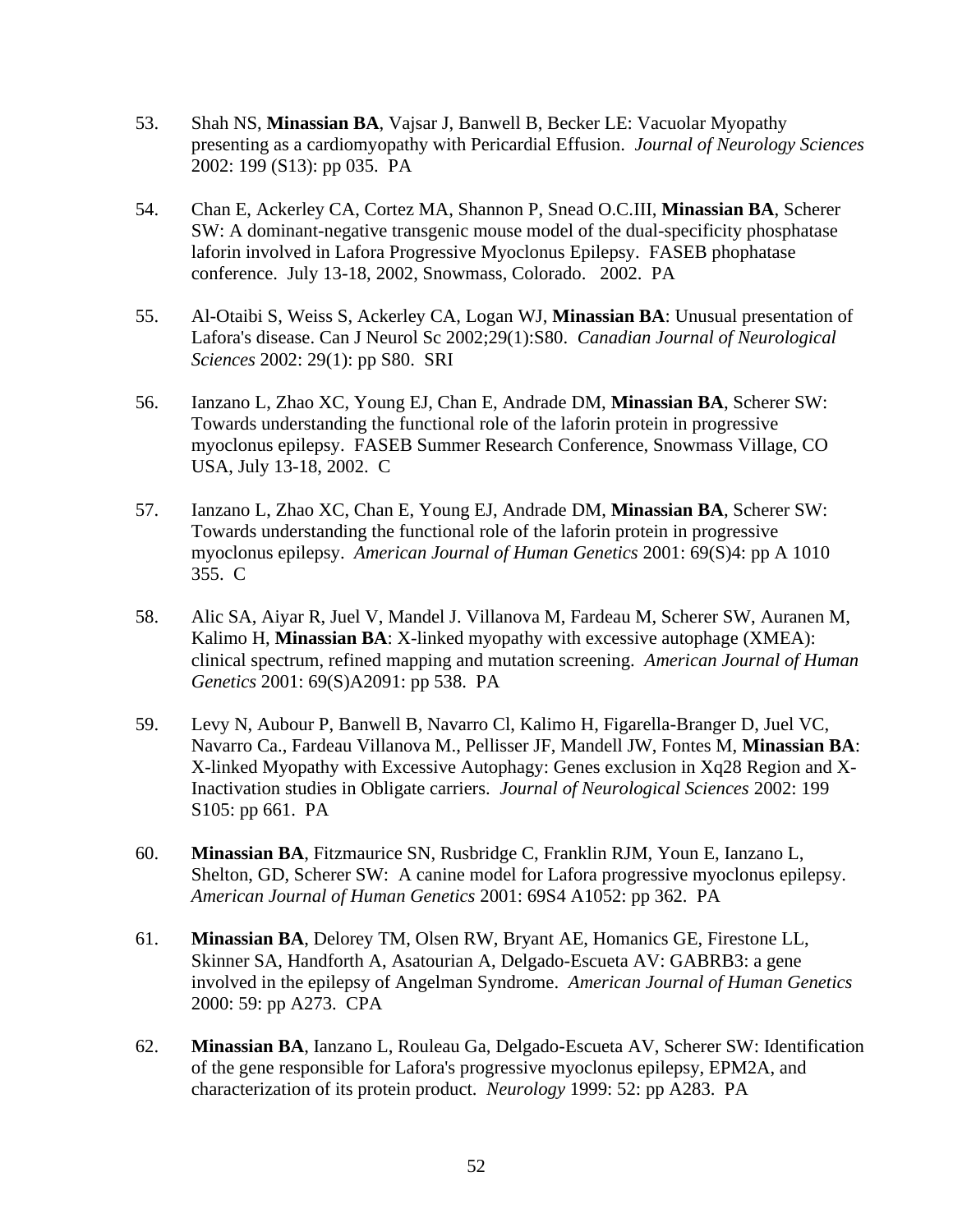- 63. **Minassian BA**, Ianzano L, Andrade D. Young EJ, Chan E, Ackerley CA, Scherer SW: Laforin in Lafora's progressive myoclonus epilepsy: Function and subcellular localization. *American Journal of Human Genetics* 2000: 67 4S:A946: pp 179. PA
- 64. **Minassian BA**, Otsubo H, Weiss S, Elliot I, Rutka JT, Snead OC III: Localization in Pediatric Epilepsy Surgery: Comparison with Invasive Intracranial EEG. *Epilepsia*  1999: 40: pp 199. PA
- 65. Ianzano L, **Minassian BA**, Delgado-Escueta Av, Rouleau GA, Scherer SW: Characterization of the Lafora's progressive myoclonus epilepsy (EPM2A) gene. *American Journal of Human Genetics* 1999: 65 4S: pp A188. PA
- 66. **Minassian BA**, Auranen MP, Scherer SW, Vaillanova M, Muntoni F, Fardeau M, Kalimo H: The gene for X-linked vacuolated myopathy is located in a 14cM span of Xq28. *American Journal of Human Genetics* 1999: 65: pp A2469. PA
- 67. **Minassian BA**, Bronstein Y, DeLorey MT, Olsen RW, Philippart M, Zhang Q, Guerrini R, Van Ness P, Livet MO, Delgado-Escueta AV: Angelman Syndrome: Correlations between epilepsy phenotypes and genotypes. *American Society of Clinical Neurophysiology*, 1997.
- 68. **Minassian BA**, Lee JR, Herbrick J, Huizenga J, Soder S, Mungall AJ, Dunham I, Gardner R, Fong CYG, Carpenter S, Jardim L, Satishchandra P, Andermann E, Snead OC, Lopes-Cendes I, Tsui LC, Delgado-Escueta AV, Rouleau GA, Scherer SW: Molecular genetics of Lafora's progressive myoclonus epilepsy. *American Journal of Human Genetics* 1998: 63: pp A375. PA
- 69. **Minassian BA**, Huizenga J, Lee V, Pennacchio L, Snead OC, Delgado-Escueta AV, Tsui LC, Scherer SW: Progress towards the positional cloning of a gene for Lafora's Disease. *Neurology* 1997: 48: pp A428. PA
- 70. **Minassian BA**, Otsubo H, DeLorey TM, Olsen RW, Bryant AE, Michaelis RC, Barr C, Zhang QW, Delgado-Escueta AV: Continuous paroxysmal epileptiform discharges during sleep in a patient with deletion of the chromosome 15 GABAA. *Epilepsia* 1997: 38: pp 127. PA
- 71. **Minassian BA**, Lee JR, Herbrick J. Huizenga J, Soder S, Mungall AJ, Dunham I, Gardner R, Fong CYG, Carpenter S, Jardim L, Satishchandra P, Andermann E, Snead OC, Lopes-Cendes I, Tsui LC, Delgado-Escueta AV, Rouleau GA, Scherer SW: The Lafora Disease Gene. *Epilepsia* 1998: 39: pp 145. PA
- 72. **Minassian BA**, DeLorey TM, Olsen RW, Bryant AE, Homanics GE, Firestone LL, Skinner SA, Handorth A, Asatourian A, Delgado-Escueta AV: GABRB3: a gene involved in the epilepsy of Angelman Syndrome (AS)? *American Journal of Human Genetics* 1997: 59: pp A273. PA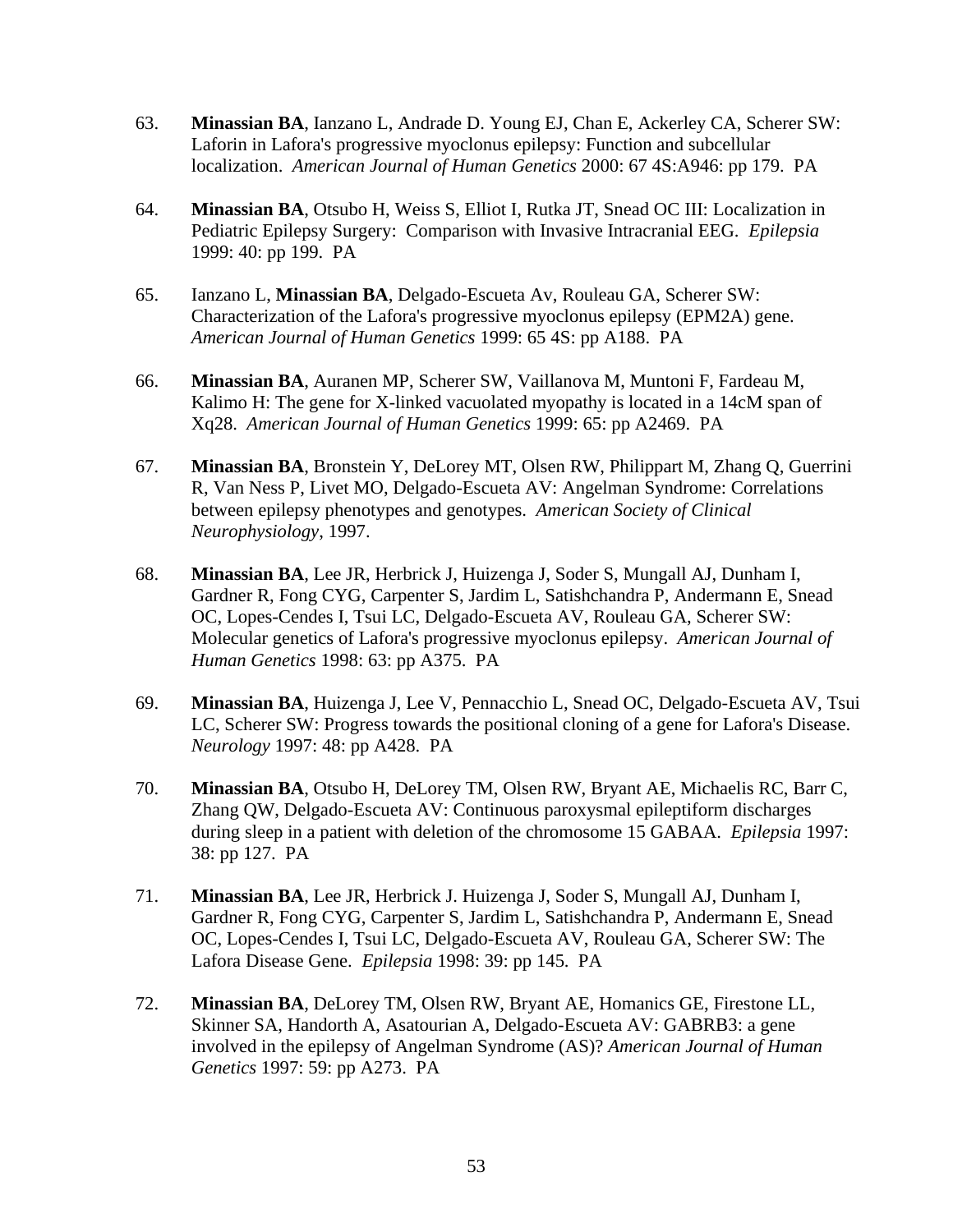- 73. DeLorey TM, Handforth A, Kim H, Homanics GE, **Minassian BA**, Spigelman I, Delgado-Escueta AV, Olsen RW: Behavioral, molecular, and electrophysiological changes in mice lacking the GABAA. Society for Neurosciences, 1997.
- 74. DeLorey TM, Handforth A, Homanics GE, **Minassian BA**, Delgado-Escueta AV, Olsen RW: Mice lacking the GABAA receptor b3 subunit gene share several similar abnormalities with Angelman Syndrome. Angelman Syndrome Symposium, 1997
- 75. DeLorey TM, Handforth A, Asatourian A, Homanics GE, **Minassian BA**, Delgado-Escueta AV, Olsen RW: Epilepsy in mice lacking the GABAA receptor b3. *Epilepsia* 1997: 38: pp 122. C
- 76. DeLorey TM, Handforth A, Asatorian A, Homanics GE, Ferguson C, **Minassian BA**, Delgado-Escueta AV and Olsen RW: Mouse lacking the GABAA receptor b3 subunit gene has some of the characteristics of Angelman syndrome. International Society of Neurochemistry, 1997. C
- 77. **Minassian BA**, Delgado-Escueta AV, Philippart M, Zhang QW, DeLorey T, Olsen R: No Epilepsy in Angelman Syndrome in a family with biparental inheritance of 15q11-13, but with linkage evidence of a mutation in the Angelman Syndrome region. (Poster Presentation) American College of Medical Genetics, 1996.
- 78. **Minassian BA**, Sainz J, Bholega S, Sakamoto LM, Delgado-Escueta AV: Genetic Heterogeneity in Lafora's Disease. *Epilepsia* 1996: 37 (5): pp 57. PA
- 79. DeLorey TM, **Minassian BA**, Datt A, Delgado-Escueta AV, Olsen RW: GABAA. Society for Neuroscience, 1996: 460:4: pp 166. CPA
- 80. Delgado-Escueta AV, **Minassian BA**, Philippart M, Van Ness P, DeLorey TM, Olsen R: Epileptic Seizures in Angelman Syndrome (AS). *Epilepsia* 1996: 37: pp 57. CPA
- 81. Philippart M, **Minassian BA**, Zhang QW, DeLorey T, Olsen R, Delgado-Escueta A: The Diagnosis of Older Patients with Angelman Syndrome. *Neurology* 1996: 46: pp A447. CPA
- 82. **Minassian BA**, Baumhefner R, Conrad A, Philippart M, Khonsary A, Tourtellotte W: Measles by PCF and CNS Inflammatory Response Parameters are Treatment Outcome Measures in Subacute Sclerosing Panencephalitis (SSPE). *Neurology* 1995: 45: pp A342. PA
- 83. DeLorey TM, Tyndale R, **Minassian BA**, Olsen RW: The epilepsy of Angelman Syndrome and does the GABAA. GABA Symposium '95, Kyoto, Japan, 1995
- 84. Sainz J, **Minassian BA**, Gee M, Bohlega S, Sakamoto LM, Delgado-Escueta AV: Nonallelic heterogeneity in Lafora's Disease. *American Journal of Human Genetics* 1995: 59: pp A1352. CPA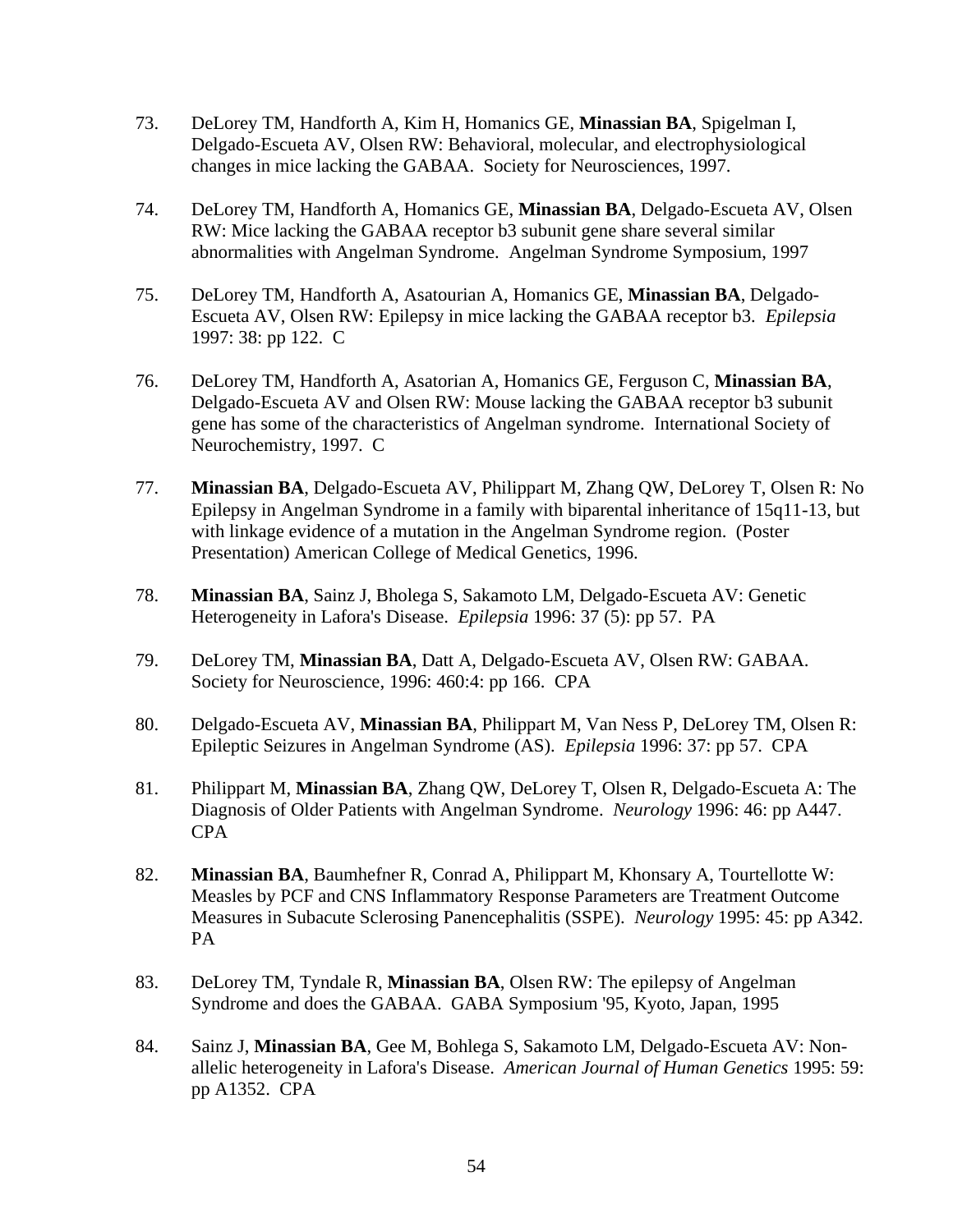85. **Minassian BA**, Delgado-Escueta AV, Philippart M, Zhang QW, DeLorey T, Olsen R: The epilepsy of older patients with Angelman Syndrome. Western EEG conference, 1994.

#### Internet/Web Publications

| Current           | Travis Carter Homepage www.travisbattle.com Patient of Dr. Minassian's own<br>website about his Batten's Disease condition.                                 |
|-------------------|-------------------------------------------------------------------------------------------------------------------------------------------------------------|
| February 10, 2014 | Epilepsy Ontario - www.epilepsyontario.org<br>Researchers sequencing<br>genomes to uncover causes of epilepsies.                                            |
| January 30, 2013  | www.CBC.ca Treatment pinpointed for rare Parkinson-like disorder in kids.                                                                                   |
| October 1, 2009   | Daily American. www.dailyamerican.com. Johnstown teen gains support in<br>fight against rare disease.                                                       |
| March 15, 2005    | American Veterinary Medical Association. Mining the canine genome.<br>Identification of genes helps breeders and researchers.                               |
| January 7, 2005   | BBC News, UK <http: news.bbc.co.uk=""> Epilepsy gene identified in dogs.<br/>Scientists have identified a faulty gene that causes epilepsy in dogs.</http:> |
| March 24, 2004    | Medical News Today www.medicalnewstoday.com Researchers identify new<br>form of disease gene associated with Rett Syndrome.                                 |
| March 21, 2004    | Rett Syndrome Research Foundation. Press Release: Researchers discover                                                                                      |
| March 2004        | novel form of the rett syndrome protein.<br>The Cavalier Club www.thecavalierclub.co.uk Syringomeyelia News: Research<br>Update                             |
| 2003              | Canine Epilepsy Network www.canine-epilepsy.net First canine epilepsy genes<br>found.                                                                       |
| 2003              | Genome Canada www.genomecanada.ca Press release: Sick Kids scientists<br>identify gene for most severe form of adolescent epilepsy.                         |

## Newspaper / Lay Publications

| January 30, 2013 | The Globe and Mail. Canadians uncover cause of rare children's disease.                                                                                                                                                                        |
|------------------|------------------------------------------------------------------------------------------------------------------------------------------------------------------------------------------------------------------------------------------------|
| February 4, 2006 | The Globe and Mail (A 01): Annals of canine medicine.                                                                                                                                                                                          |
| July 2, 2005     | <b>The Toronto Star</b> (A 07): His disease doesn't fit; Barrie teenager desperately<br>needs a drug that is only paid for when used for another ailment. It's so<br>hopeless mom says, as family battles system while paying \$1,500 a month. |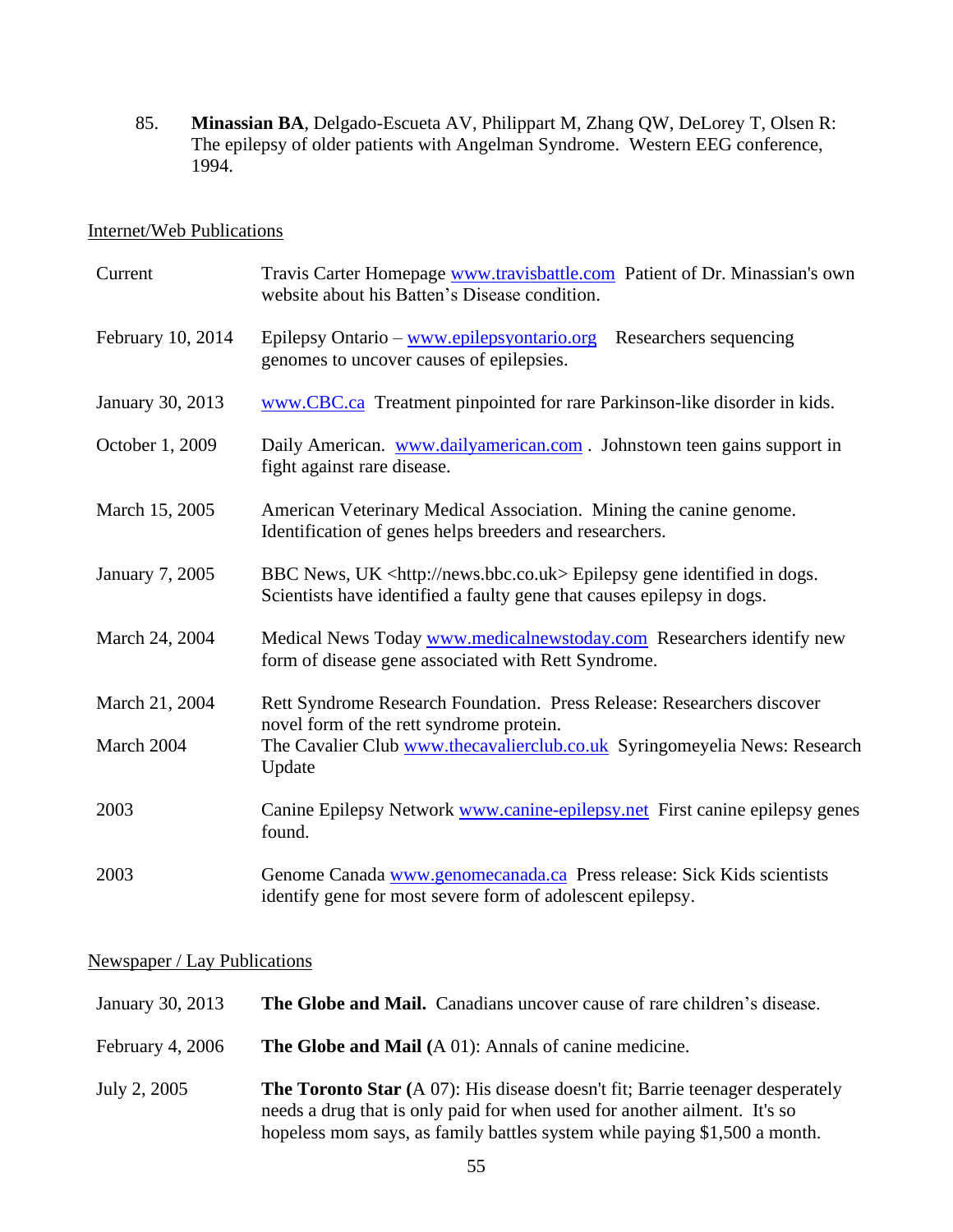| June 10, 2005         | <b>The Toronto Star</b> $(F 01)$ : Brave teen gets wish; British patient meets the<br>Toronto doctor fighting to cure her rare disease. Classmates chip in toward Sick<br>Kids research that offers some hope.                    |
|-----------------------|-----------------------------------------------------------------------------------------------------------------------------------------------------------------------------------------------------------------------------------|
| June 10, 2005         | <b>The Record, Kitchener</b> (A 03): Brave wish for a dying girl, 16.                                                                                                                                                             |
| June 2, 2005          | <b>The Toronto Star</b> $(G 17)$ : We just hope she'll live independently; Therapies can<br>help a lot with debilitating neurological disorder. Children are often<br>misdiagnosed as having autism, cerebral palsy.              |
| September 27,<br>2003 | <b>The National Post</b> (A1 / Front): They found the problem - but how do they fix<br>it? Scientists race to unravel deadly mystery of Amanda Gellel's one-in-a-<br>million disease: Funding difficult for research on rarities. |
| September 8, 2003     | <b>The Record, Kitchener</b> (A 03): Gene found for deadly form of teenage<br>epilepsy.                                                                                                                                           |
| September 8, 2003     | <b>The Calgary Herald</b> (A 06): Deadly epilepsy gene identified.                                                                                                                                                                |
| May 10, 2002          | <b>The Toronto Star</b> (A 22): Gene blamed for type of juvenile epilepsy.                                                                                                                                                        |

# **Television**

| January 30, 2013 | Global News: Researchers pinpoint gene behind rare disorder in kids, treat<br>successfully.                                                                                                                |
|------------------|------------------------------------------------------------------------------------------------------------------------------------------------------------------------------------------------------------|
| April 17, 2009   | Canada AM, CTV: VMA21 Deficiency Causes an Autophagic Myopathy by<br>Compromising V-ATPase Activity and Lysosomal Acidification.                                                                           |
| April 16, 2009   | Global News: VMA21 Deficiency Causes an Autophagic Myopathy by<br>Compromising V-ATPase Activity and Lysosomal Acidification.                                                                              |
| June 9, 2005     | Canada AM, CTV: Girl gets wish to meet Canadian doctor fighting to cure her<br>rare disease.                                                                                                               |
| Patents          |                                                                                                                                                                                                            |
| 2016             | Modulation of GYS1 Expression – Antisense Oligonucleotide Therapy for the<br>Fatal Epilepsy Lafora Disease. Minassian BA, Ahonen S, Grossman T, Freier<br>S. United States Patent Application # 62/351,396 |
| 2009             | Compositions and Methods for Diagnosis of Autophagic Vacuolar Myopathy.<br>Minassian BA: Vedder Price P. C. Patent # 12/477, 555.                                                                          |
| 2004             | Lafora's Disease Gene. Scherer SW, Minassian BA, Delgado-Escueta A,<br>Rouleau G: United States Patent Office Patent # 7,550,571 B2. 2004                                                                  |
| 2006             | MECP2E1 Gene. Minassian BA, Vincent J: United States Patent Office Patent<br>#7,670,773 B2. 2006                                                                                                           |